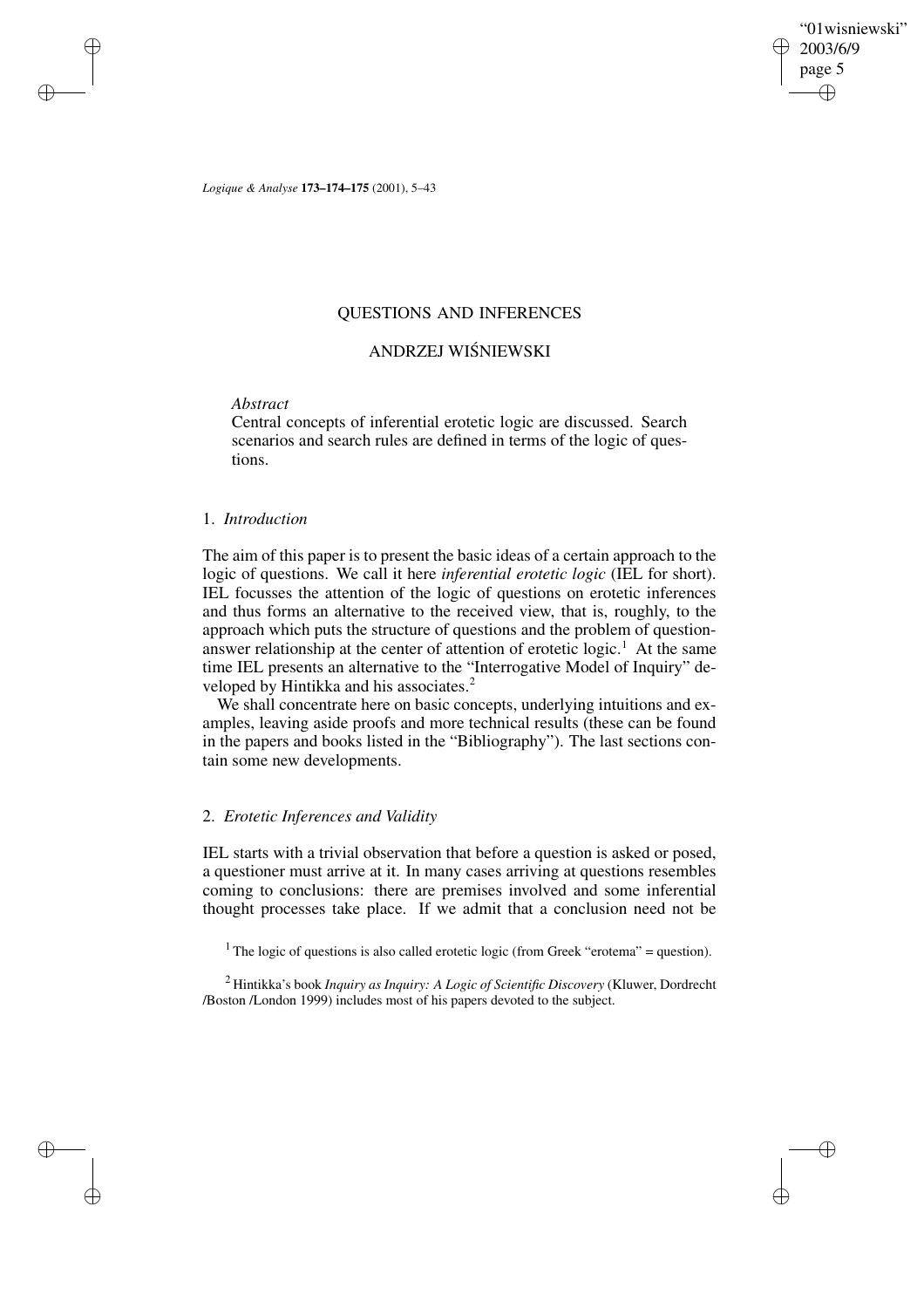"01wisniewski" 2003/6/9 page 6 ✐ ✐

✐

✐

### 6 ANDRZEJ WISNIEWSKI ´

"conclusive", we can say that sometimes questions play the role of conclusions. But questions can also perform the role of premises: it often happens that we arrive at a question when we are looking for an answer to another question. Thus the concept of an *erotetic inference* can be introduced. As a first approximation an erotetic inference may be defined as a thought process in which we arrive at a question on the basis of some previously accepted declarative sentence or sentences and/or a previously posed question. There are, then, erotetic inferences of (at least) two kinds: the key difference between them lies in the type of premises involved. In the case of erotetic inferences of the first kind the premises are declarative sentences. The premises of an erotetic inference of the second kind consist of a question and possibly some declarative sentence(s); erotetic inferences which do not involve any declarative premises can be regarded as a special case of erotetic inferences of the second kind. From the syntactical point of view, an erotetic inference of the first kind can be identified with an ordered pair  $\langle X, Q \rangle$ , where X is a finite and non-empty set of declarative sentences (the premises) and Q is a question (the conclusion). Similarly, an erotetic inference of the second kind can be identified with an ordered triple  $\langle Q, X, Q_1 \rangle$ , where  $Q, Q_1$  are questions and  $X$  is a finite (possibly empty) set of declarative sentences; the question  $Q$  is the interrogative premise (we shall call it an initial question), the elements of  $X$  are declarative premises and  $Q_1$  is the conclusion. Erotetic inferences construed syntactically are also called erotetic arguments. IEL proposes some conditions of validity for erotetic inferences.

As long as we are concerned with "standard" inferences, validity amounts to the transmission of truth: if the premises are all true, the conclusion must be true as well. But it is doubtful whether it makes any sense to assign truth or falsity to questions. On the other hand, a question usually has many possible answers, and each of them may be true or false. Moreover, there are questions which have well-defined sets of direct (i.e. possible and justsufficient) answers. Assume that  $Q$  is a question which has a well-defined set of direct answers. We say that Q is *sound* if and only if at least one direct answer to Q is true, and unsound otherwise. It seems natural to impose the following necessary condition of validity on erotetic inferences of the first kind:

(C1) (*transmission of truth into soundness*) if the premises are all true, then the question which is the conclusion must be sound.

Is this sufficient? Certainly not. For if  $(C_1)$  were sufficient, the following inferences would be valid:

✐

✐

✐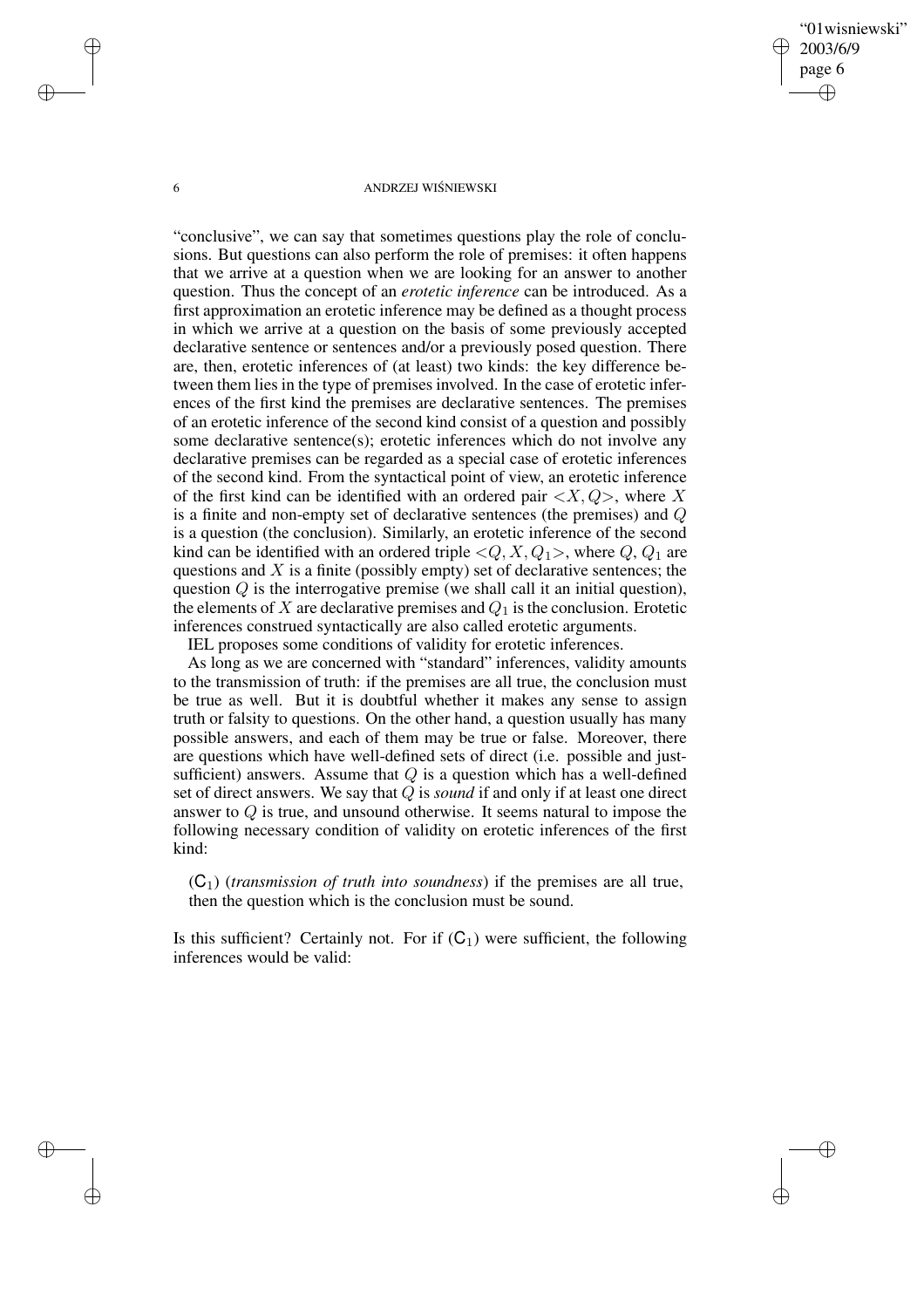(I) *Andrew is rich. Andrew is happy. Is Andrew happy?*

✐

✐

✐

✐

(II) *If Andrew is rich, then he is happy. Andrew is rich. Is Andrew happy?*

What is wrong with the above inferences? The question which is the conclusion has a (direct) answer which provides us with information which is already present (directly or indirectly) in the premises. In other words, the question which is the conclusion is logically redundant and thus not informative. So IEL imposes the following additional necessary condition of validity on erotetic inferences of the first kind:

 $(C_2)$  (*informativeness*) a question which is the conclusion must be informative with respect to the premises.

Informativeness is then explicated as the lack of entailment of any direct answer from the premises; the applied concept of entailment need not be classical (see below).

Let us now turn to erotetic inferences of the second kind. The natural generalization of the standard condition of validity is:

(C3) (*transmission of soundness/truth into soundness*) if the initial question is sound and all the declarative premises are true, then the question which is the conclusion must be sound.

Again,  $(C_3)$  is only a necessary condition. If  $(C_3)$  were sufficient, the following would be valid inferences:

- (III) *Is Andrew a logician? Is Andrew married?*
- (IV) *Where did Andrew leave for: Chicago or New York? Did Andrew leave for the US?*

The problem here is that the questions which are conclusions have (direct) answers which are cognitively useless: these answers, if accepted, do not contribute in any way to the process of finding answers to initial questions.

IEL imposes the following additional condition of validity on erotetic inferences of the second kind:

"01wisniewski"

2003/6/9 page 7

✐

✐

✐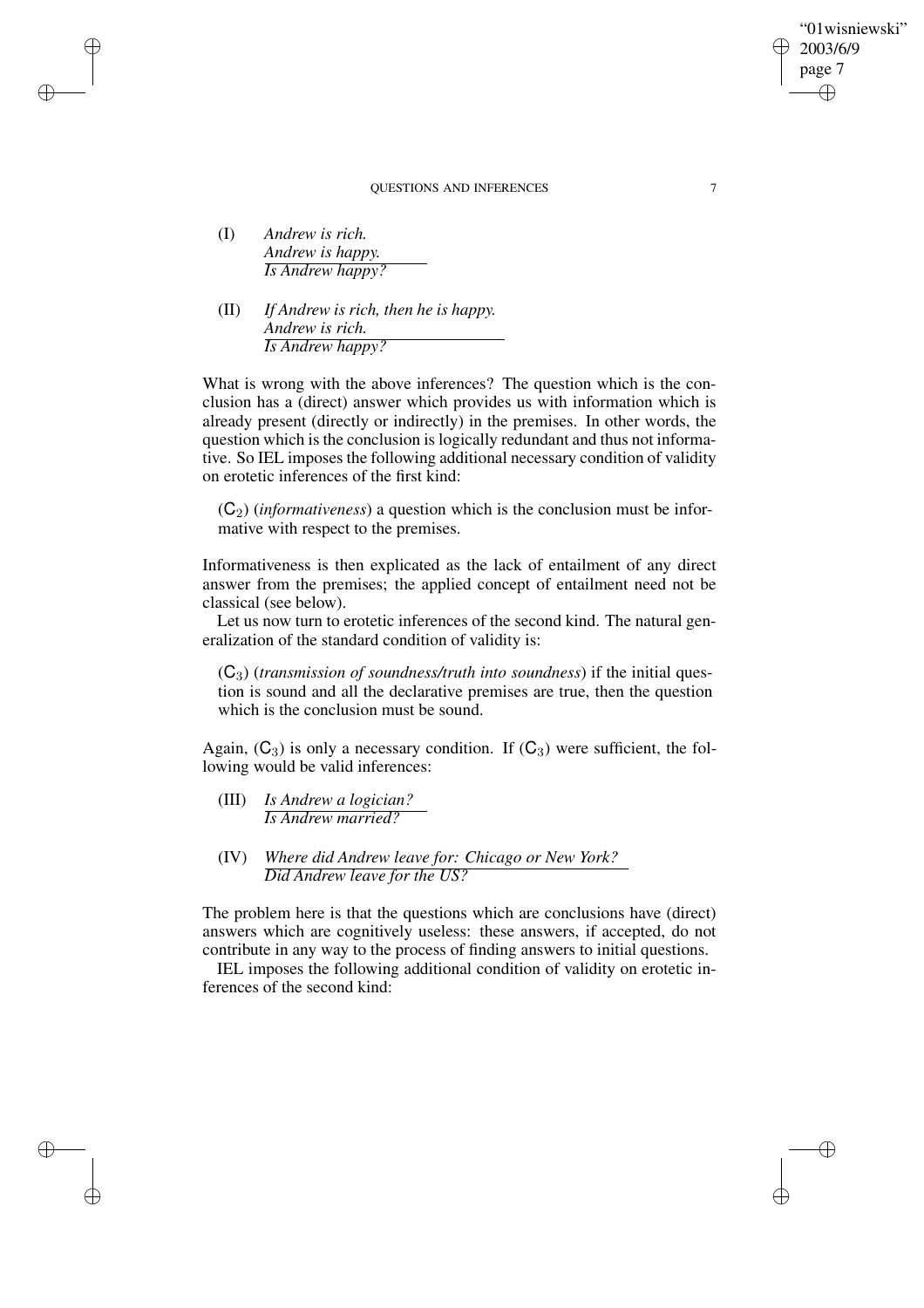## "01wisniewski" 2003/6/9 page 8 ✐ ✐

✐

✐

### 8 ANDRZEJ WIŚNIEWSKI

(C4) (*open-minded cognitive usefulness*) each direct answer to the question which is the conclusion is potentially useful, on the basis of the declarative premises, for finding an answer to the initial question.

Condition  $(C_4)$  is then clarified by requiring that each direct answer to the question which is the conclusion should, together with the declarative premises, *narrow down* the class of possibilities offered by the initial question. In the majority of cases this amounts to entailment of a direct or partial answer to the initial question (see below). Note that we do not require that an answer to the question which is the conclusion should, together with the declarative premises, yield a single answer to the initial question: we only require that the class of possibilities should be narrowed down. Yet, when the class is narrowed down to a singleton class, a single answer to the initial question is forthcoming.

Conditions  $(C_1)$ – $(C_4)$  are expressed in rather vague terms. Of course, IEL does not stop here. The following semantical concepts are introduced: (i) *evocation* of questions by sets of declarative sentences, and (ii) (erotetic) *implication* of questions by questions and possibly declarative sentences. Validity of erotetic inferences of the first kind is then defined in terms of evocation, whereas validity of erotetic inferences of the second kind is defined by means of erotetic implication. The proposed definitions of evocation and erotetic implication are explications of the relevant notions of the arising of questions (cf. Wisniewski 1995a, Chapter 1). By defining the semantical concept "a question  $Q$  is evoked by a set of declarative sentences  $X$ " we explicate the concept "a question  $Q$  arises from a set of declarative sentences X", whereas the definition of "a question  $Q_1$  is implied by a question  $Q$ on the basis of a set of declarative sentences  $X$ " gives us an explication of the notion "a question  $Q_1$  arises from a question  $Q$  and a set of declarative sentences X." Thus, although conditions  $(C_1)$ ,  $(C_2)$  on the one hand, and conditions  $(C_3)$ ,  $(C_4)$  on the other seem diverse at first sight, the analysis of validity of erotetic inferences proposed by IEL is based on a certain general idea.

## 3. *Questions and Answers*

IEL presupposes a certain analysis of questions and answers.

The approaches to questions proposed by various logicians and formal linguists can be divided into *reductionist* and *non-reductionist* positions.

✐

✐

✐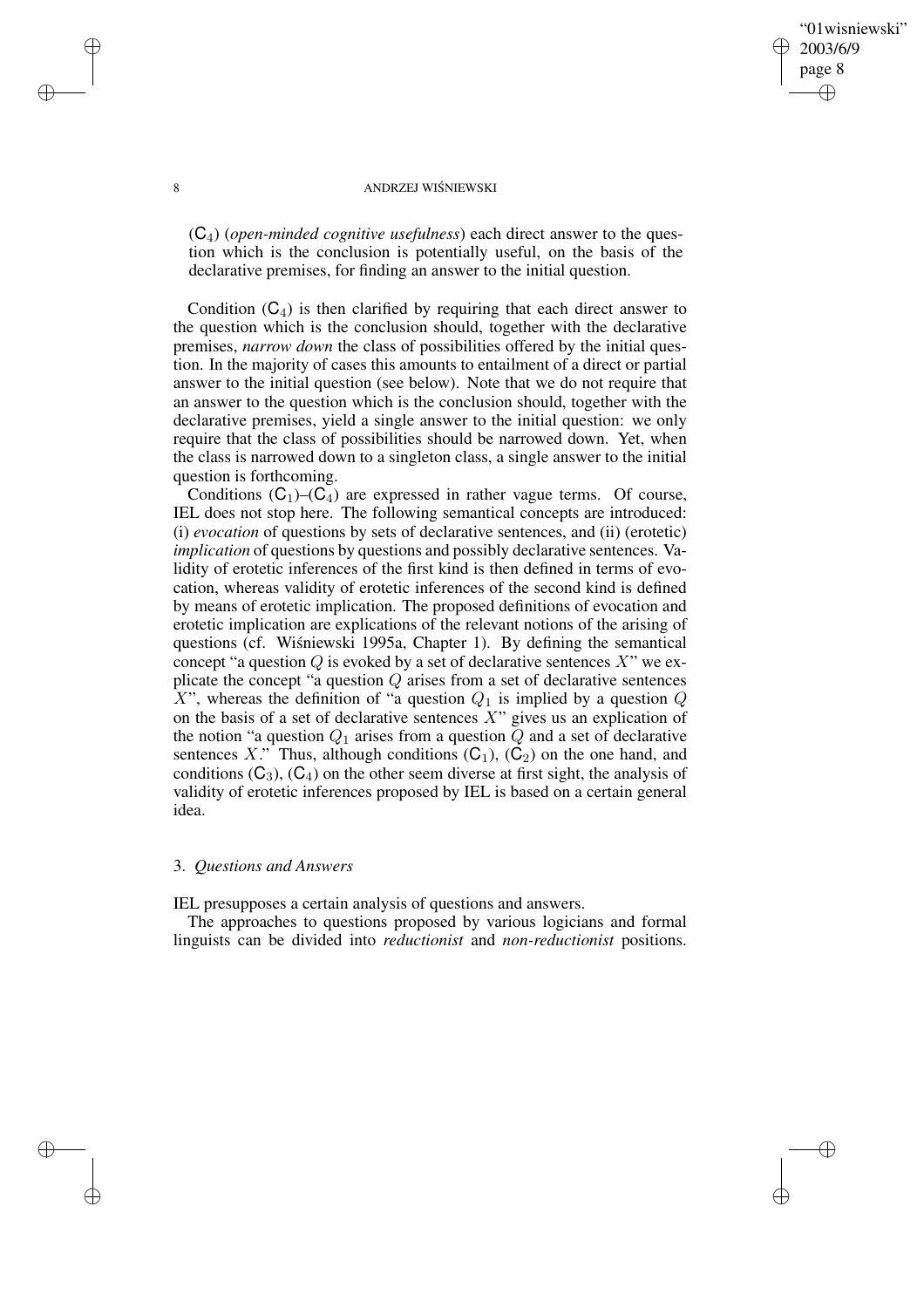✐

✐

✐

✐

Within the reductionist approach, in turn, *radical* and *moderate* standpoints can be distinguished.<sup>3</sup>

According to the radical view, questions are not linguistic entities. Questions are identified with: sets of sufficient answers, or sets of possible answers, or sets of true answers, or functions defined on possible worlds, or functions from categorial answers to propositions, or speech acts of a special kind, etc.

The moderate reductionist view considers questions as linguistic entities which, however, can be reduced to expressions of some other categories. It is claimed that each question can be adequately paraphrased as an expression belonging to some other syntactic category and then formalized within a certain logic which, although not primarily designed as the logic of questions, can thus be regarded as providing us with the foundations of erotetic logic. Sometimes questions are identified with declarative sentences of a strictly defined form (Harrah). More often questions are identified with imperatives of a special kind. But the most popular approach is the imperative-epistemic approach, with Lennart Åqvist and Jaakko Hintikka as its most eminent representatives.<sup>4</sup>

According to the non-reductionist approach, questions are specific expressions of a strictly defined form; they are not reducible to expressions of other syntactic categories. The most widespread proposal here is to regard a question as an expression which consists of an interrogative operator and a sentential function (declarative formula with free variable(s)). This idea is most widely and thoroughly elaborated on in the works of Tadeusz Kubiński.<sup>5</sup> But Nuel D. Belnap's theory of questions and answers is the most well known.<sup>6</sup> Belnap distinguishes between: (a) natural language questions,

 $3$  For a general overview, see Wiśniewski 1995a, Chapter 2. See also the survey paper of David Harrah 'The logic of questions', included in the second edition of *Handbook of Philosophical Logic* (Kluwer, Dordrecht/Boston/London 2002, Volume 8, pp. 1–60), or (for more linguistically oriented approaches) the paper of Jeroen Groenendijk and Martin Stokhof 'Questions', published in *Handbook of Logic and Language* (Elsevier, Amsterdam 1996, pp. 1055–1125).

<sup>4</sup> Cf. Lennart Åqvist *A New Approach to the Logical Theory of Interrogatives* (Almqvist & Wiksell, Uppsala 1965); Jaakko Hintikka *The Semantics of Questions and the Questions of Semantics* (North-Holland, Amsterdam 1976).

<sup>5</sup> Cf. e.g. Tadeusz Kubiński An Outline of the Logical Theory of Questions (Akademie-Verlag, Berlin 1980) or a survey paper: A. Wisniewski 'Kubinski's theory of questions', in: A. Wisniewski and J. Zygmunt (eds.), *Erotetic Logic, Deontic Logic and Other Logical Matters. Essays in Memory of Tadeusz Kubinski ´* (Wydawnictwo Uniwersytetu Wrocławskiego, Wrocław 1997, pp. 9–50).

<sup>6</sup> Cf. e.g. Nuel D. Belnap and Thomas B. Steel *The Logic of Questions and Answers* (Yale University Press, New Haven 1976).

"01wisniewski"

2003/6/9 page 9

✐

✐

✐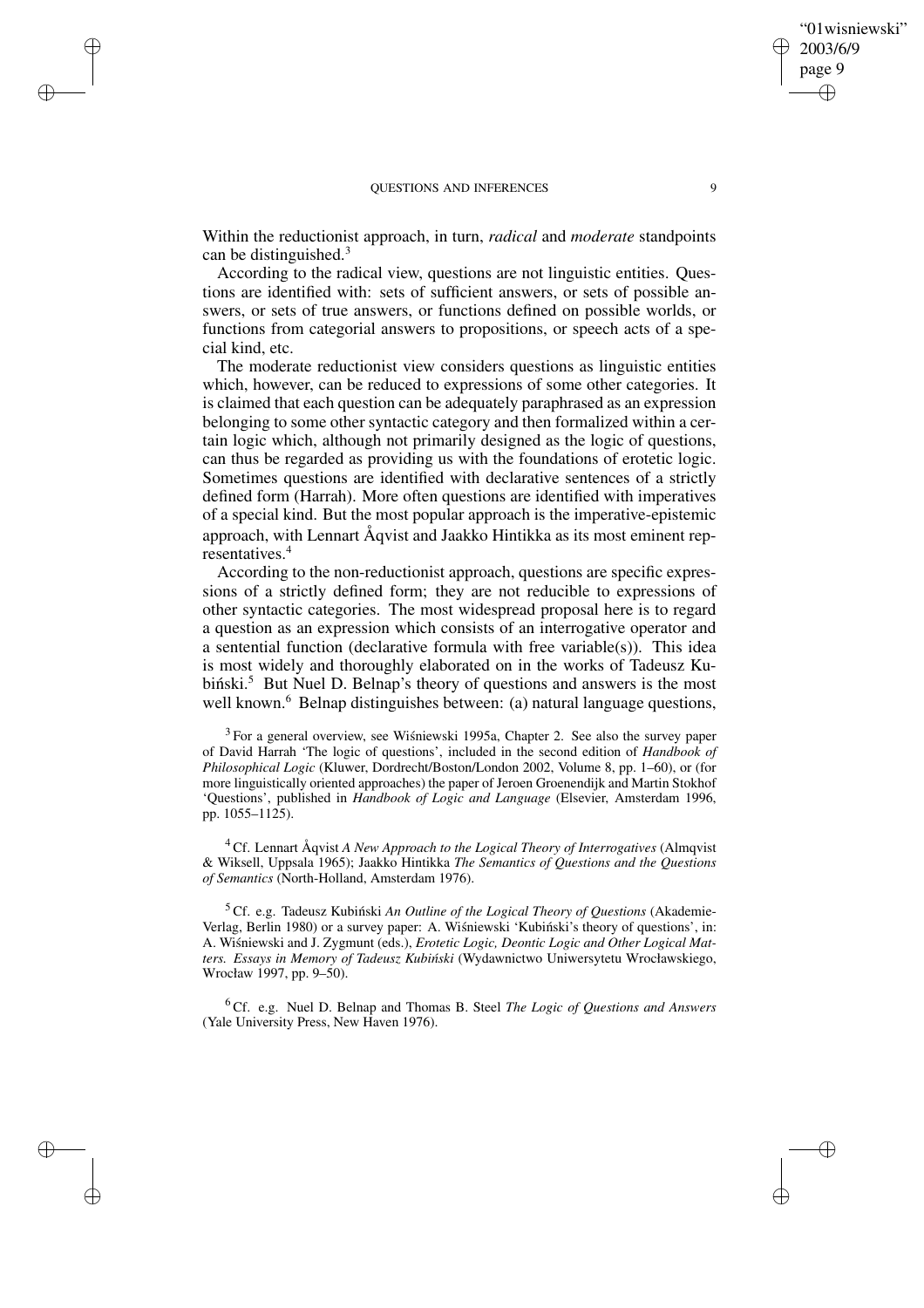"01wisniewski" 2003/6/9 page 10 ✐ ✐

✐

✐

#### 10 ANDRZEJ WIŚNIEWSKI

(b) interrogatives and (c) questions understood as abstract (set-theoretical) entities. Interrogatives are expressions of some formalized languages. They are not only formal counterparts of natural language questions, but they also express questions understood as abstract entities. The basic idea of Belnap's approach is that an interrogative "presents" a set of alternatives together with some suggestions or indications as to what kind of choice or selection among them should be made. A simple interrogative consists of the question mark ?, the lexical subject and the lexical request. The function of a lexical subject is to offer the relevant (nominal) alternatives, whereas the role of a lexical request is to characterize the required kind of selection. A direct answer to an interrogative is then, roughly, a declarative formula made up of the relevant alternative(s) which "satisfies" the conditions imposed by the lexical request.

IEL accepts the non-reductionist approach to questions, but does not forejudge its particular form. What we need is a formalized language which has both declarative formulas and questions (the distinction between interrogatives and questions is disregarded) as meaningful expressions, where questions are not declarative formulas. Languages of this kind can be defined in various ways, and questions can be introduced, e.g. according to Kubinski's approach or Belnap's approach (to mention only the richest sources of ideas). Yet, in the majority of published papers on IEL a specific attitude has been adopted. But before this is presented, let us say a few words about answers to questions.

Most logical theories of questions pay at least as much attention to answers to questions as to the questions themselves. It is usually assumed that a question may have many answers and thus the phrase "answer to a question" is not tantamount to "the true answer to a question." In other words, the analyzed answers are usually *possible* answers; a possible answer may be true or false (or even have no logical value at all). But it is not the case that all possible answers are equally interesting to erotetic logicians. The standard way of proceeding is to define some *basic category* of possible answers. They are called direct answers ( $\AA$ qvist, Belnap, Harrah, Kubinski), sufficient answers (Stahl), conclusive answers (Hintikka), etc. Those "principal" possible answers (let us use this general term here) are supposed to satisfy some general conditions, usually expressed in pragmatic (in the traditional sense of the word) terms. For example, direct answers in Belnap's sense are the answers which "are directly and precisely responsive to the question, giving neither more nor less information than what is called for."<sup>7</sup> In the light of Hintikka's theory a reply is called a conclusive answer if it completely satisfies

<sup>7</sup> N.D. Belnap 'Åqvist's corrections-accumulating question sequences', in: J.W. Davis *et al.* (eds.), *Philosophical Logic* (D. Reidel, Dordrecht 1969), p. 124.

✐

✐

✐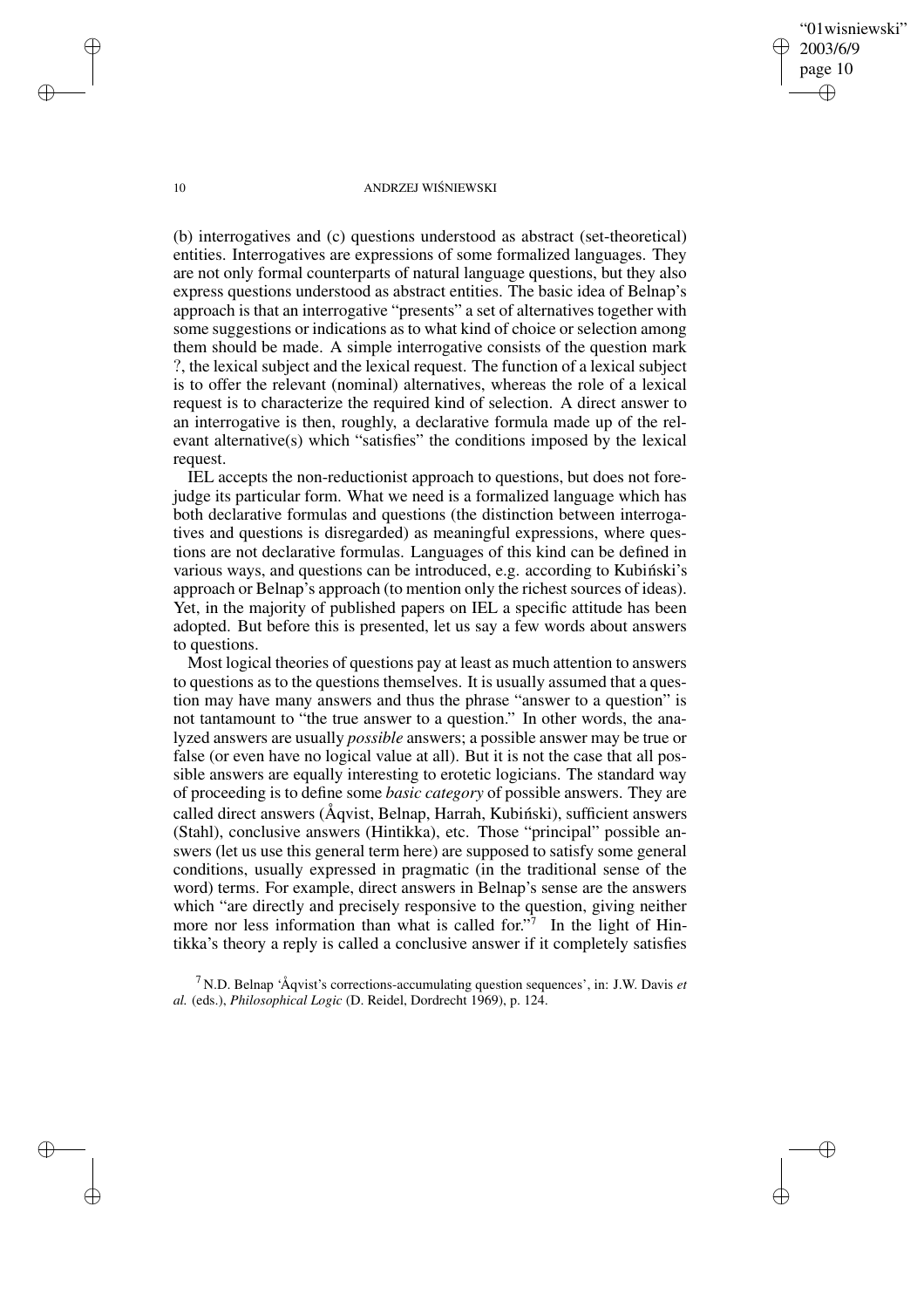✐

✐

✐

✐

the epistemic request of the questioner. Although the above conditions are formulated in pragmatic terms, logical theories of questions usually define the principal possible answers to questions or interrogatives of formalized languages in terms of syntax and/or semantics. For example, Kubinski as well as Belnap (in the case of elementary interrogatives) proceed syntactically, whereas Hintikka's approach is twofold: possible replies and so-called conclusiveness-conditions are characterized in syntactic terms, and a possible reply is a conclusive answer if this reply together with the description of the questioner's state of knowledge entails (in the sense of some underlying epistemic logic) the desideratum of the question, that is, an epistemic formula which describes the cognitive state of affairs the questioner wants to be brought about.

IEL proceeds syntactically: it is assumed that the *syntax* of a considered formalized language assigns to a question a set of sentences, which are then called *directs answers* to the question. As long as we are pursuing general considerations, the details of this assignment need not be decided on; we only assume that the following conditions are fulfilled:

 $(C_5)$  direct answers are sentences, i.e. declarative formulas with no individual or higher-order free variables (since sentential functions are not definite enough in order to answer anything);

 $(C<sub>6</sub>)$  each question has at least two direct answers (since a necessary condition of being a question is to present at least two "alternatives" or conceptual possibilities among which some selection can be made);

 $(C_7)$  each finite and at least two-element set of sentences is the set of direct answers to some question.

Direct answers to a question of a formalized language are then viewed as the *possible and just-sufficient answers*. Yet, the following have to be carefully distinguished: (a) direct answers to a question of a formalized language, and (b) possible and just-sufficient (i.e. direct) answers to a naturallanguage question. As many philosophers and linguists have pointed out, there are cases in which it is strongly context-dependent what sentences may be counted as the possible and just-sufficient answers to a natural-language question. Moreover, there are natural-language questions for which it makes no sense at all to speak about sets of possible and just-sufficient answers; why-questions and how-questions are often recalled in this context. Yet, we can still claim that questions of a formalized language in which the questionanswer relationship is defined syntactically represent questions of a natural language. The relation of representation we have in mind can be characterized as follows: a question Q of a formalized language represents a question "01wisniewski"

2003/6/9 page 11

✐

✐

✐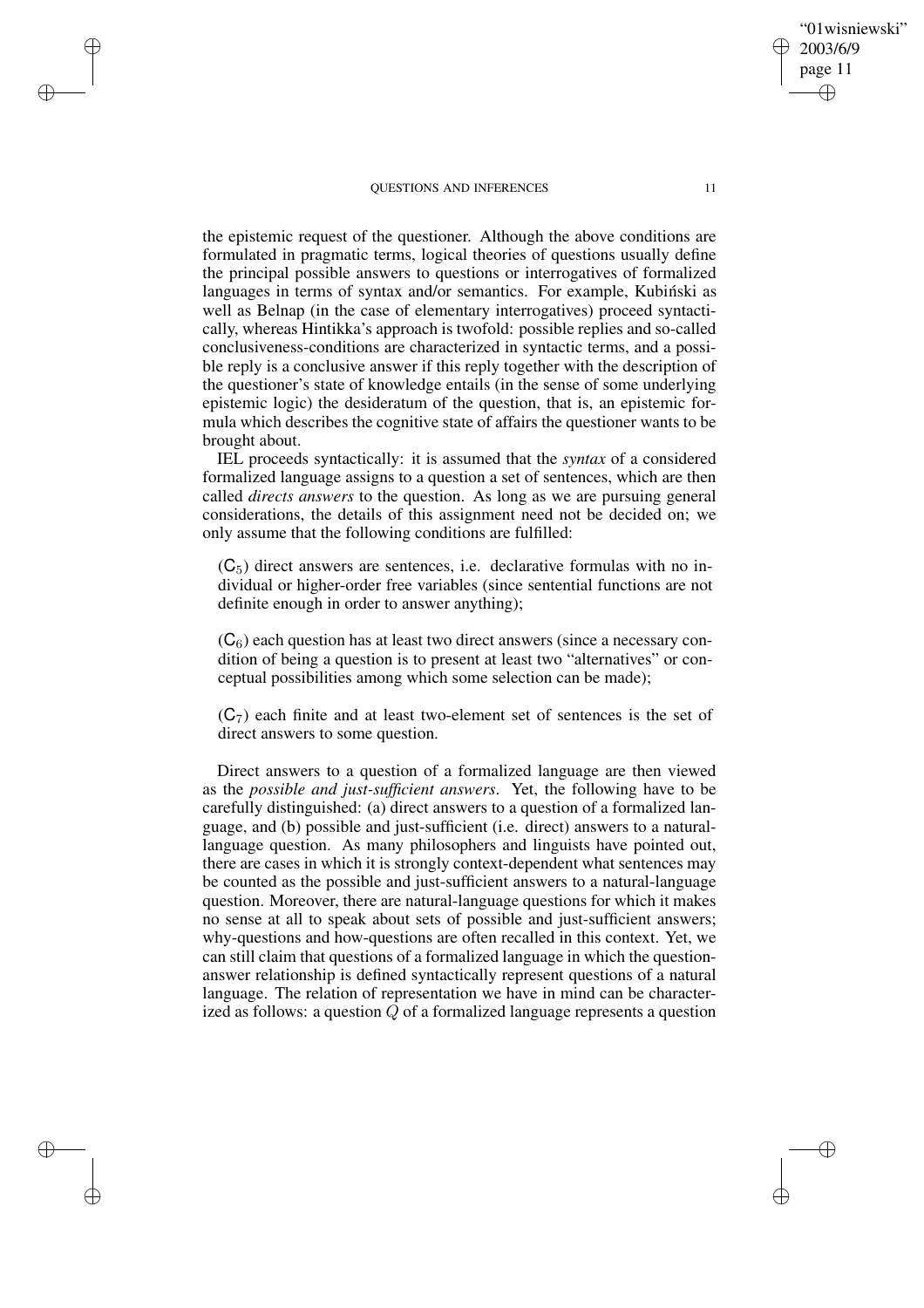✐

### 12 ANDRZEJ WIŚNIEWSKI

Q<sup>∗</sup> of a natural language *construed in such a way* that the possible and justsufficient answers to Q<sup>∗</sup> have the *logical form* of direct answers to Q. If a natural-language question has many readings, it has many representations. The richer the underlying formalized language, the more we can represent within it.

Since there is no (and in many cases cannot be) one-to-one correspondence between natural-language questions and questions of a formalized language, we can go further and define questions of a formalized language as expressions whose form does not resemble their natural-language counterparts. One possibility is to define a question (of an object-level formalized language) as an expression which consists of the question mark ? and an expression of the object-language which is equiform to the expression of the metalanguage which designates the set of direct answers to the question. For example, when we add the question mark ? and the brackets  $\{\}$  to the vocabulary of a first-order language (or a propositional language), we can supplement the language with questions of the form:

 $(\#)\ ?\ {A_1, ..., A_n}$ 

where  $n > 1$  and  $A_1, ..., A_n$  are syntactically distinct sentences (i.e. closed well-formed formulas); these sentences are direct answers to the question. A question of the form  $(\#)$  represents those natural-language questions (or their clarified counterparts) whose sets of possible and just-sufficient answers consist of sentences which have the logical form of  $A_1, ..., A_n$ , exclusively. Note that an expression of the form  $(\#)$  still belongs to the objectlanguage, whereas the expression  $\{A_1, ..., A_n\}$  is equiform to a metalanguage-expression which designates the set of direct answers to the question. One advantage of this solution is that it is now extremely easy to say what counts as a direct answer to the question, and what natural-language questions are represented by it. This procedure can also be applied to (possible representations of) some wh-questions (cf. Wisniewski 1995a, Chapter 3). When we go in this direction, we arrive at a level of abstraction at which the so-called conclusiveness conditions in Hintikka's sense are no longer needed. Yet, let us stress that the above approach to questions is not essential to IEL: if only conditions  $(C_5)$ ,  $(C_6)$  and  $(C_7)$  specified in the previous section are fulfilled, questions can be introduced in the way proposed by Belnap, or by Kubiński, or by other logicians who adopt the non-reductionist standpoint.

In what follows we assume the von Neumann-Gödel-Bernays version of set theory. We shall use the standard set-theoretical terminology and notation. The expression "iff" abbreviates "if and only if."

✐

✐

✐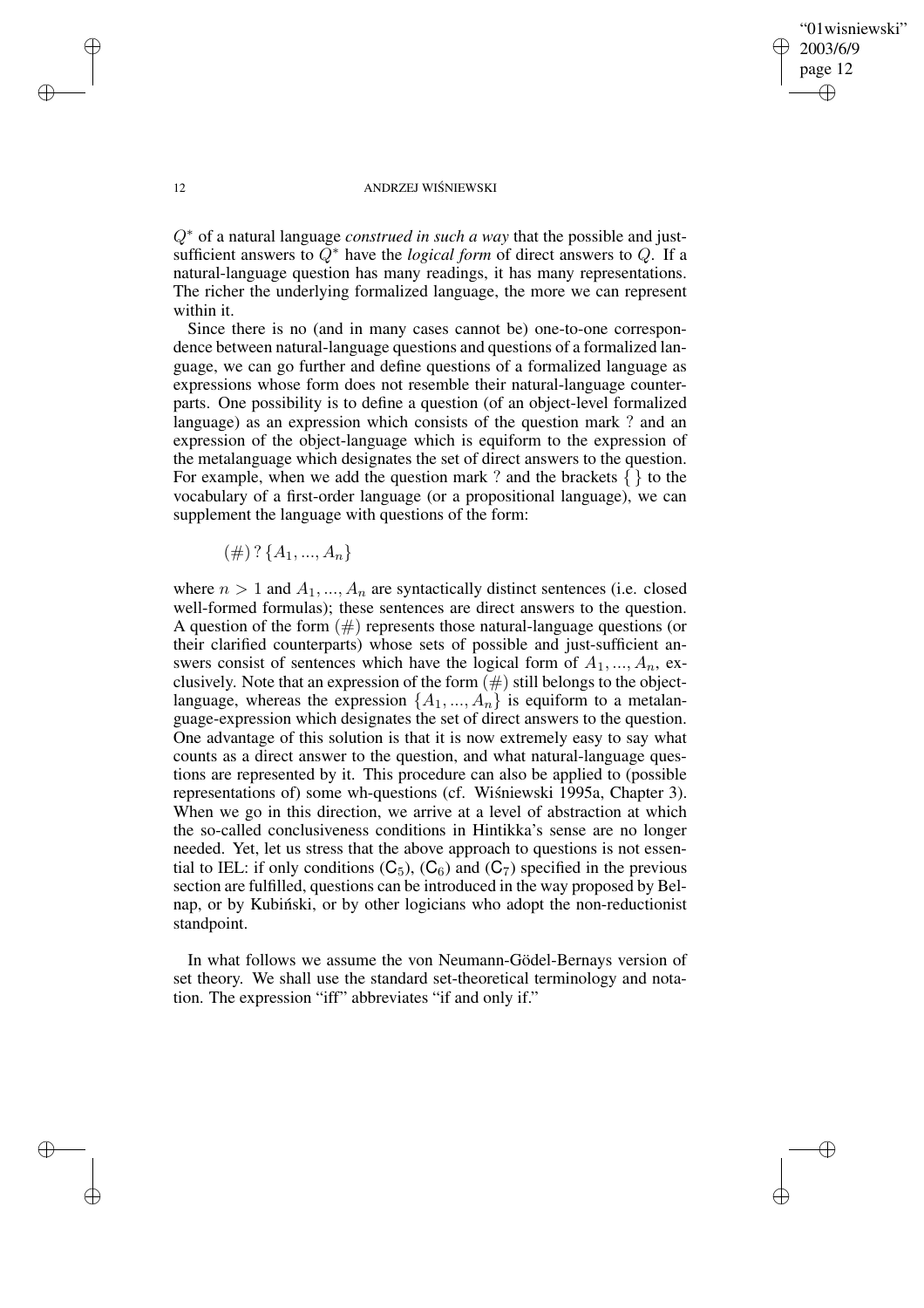### 4. *Minimal erotetic semantics*

✐

✐

✐

✐

Let L be a formalized language of the required kind. Thus well-formed formulas (wffs for short) of L split into two disjoint categories: declarative well-formed formulas (d-wffs), defined in a standard way, and erotetic wellformed formulas (e-wffs), that is, questions of  $L$  defined according to some pattern, but in such a way that the conditions  $(C_5)$ ,  $(C_6)$  and  $(C_7)$  of the previous section are fulfilled. In order to go further we now have to supplement  $L$  with a semantics. But, surprisingly enough, in order to pursue general investigations within IEL, the semantics need not be very specific with respect to the erotetic part of L.

As a matter of fact, it suffices to suppose that the declarative part of L is supplemented with a semantics which is rich enough to define a certain concept of truth for d-wffs of L. Depending on the particular form of the semantics, truth can be defined in terms of models, or algebraic structures, or Boolean valuations, or games, etc. Let  $D<sub>L</sub>$  stand for the set of all d-wffs of L, and  $E_L$  for the set of all e-wffs of L. Of course,  $D_L \cap E_L = \emptyset$ . By a *partition* of L we mean a partition of  $D_L$ , that is, an ordered pair < T,  $U$ >, where  $T \cap U = \emptyset$  and  $\overline{T} \cup U = D_L$ . Intuitively,  $\overline{T}$  consists of all the wffs which are true, and  $U$  is made up of all the d-wffs which are untrue. Then it is assumed that in the class of all partitions a subclass of *admissible partitions* is distinguished. In the general case it is only required that admissible partitions should comply with the underlying semantics and that the intersection of the first elements of all admissible partitions forms a non-empty set (elements of this intersection may be thought of as valid formulas). Yet, for the purposes of this paper we will also assume that admissible partitions are directly determined by the accepted semantics of the declarative part of L. The following examples should clarify this:

### *Example 1:*

Assume that L results from the language of Classical Propositional Calculus (CPC) by enriching it with questions. Let  $D<sub>L</sub>$  be the set of all CPC-formulas. Assume that the semantics for  $D<sub>L</sub>$  is based on the notion of a Boolean valuation. The class of admissible partitions of  $L$  is determined by Boolean valuations of  $D_L$ : a partition  $\langle T, U \rangle$  of L is admissible iff there is a Boolean valuation  $\mathsf{v}$  such that  $\mathsf{T} = \{A \in \mathsf{D}_L : \mathsf{v}(A) = 1\}.$ 

# *Example 2:*

Assume that  $L$  is a first-order language enriched with questions. Assume that the concept of truth of a d-wff A of L in an interpretation  $M = *M*, f>$ of the declarative part of L (in symbols:  $M \models A$ ) is defined in the standard

✐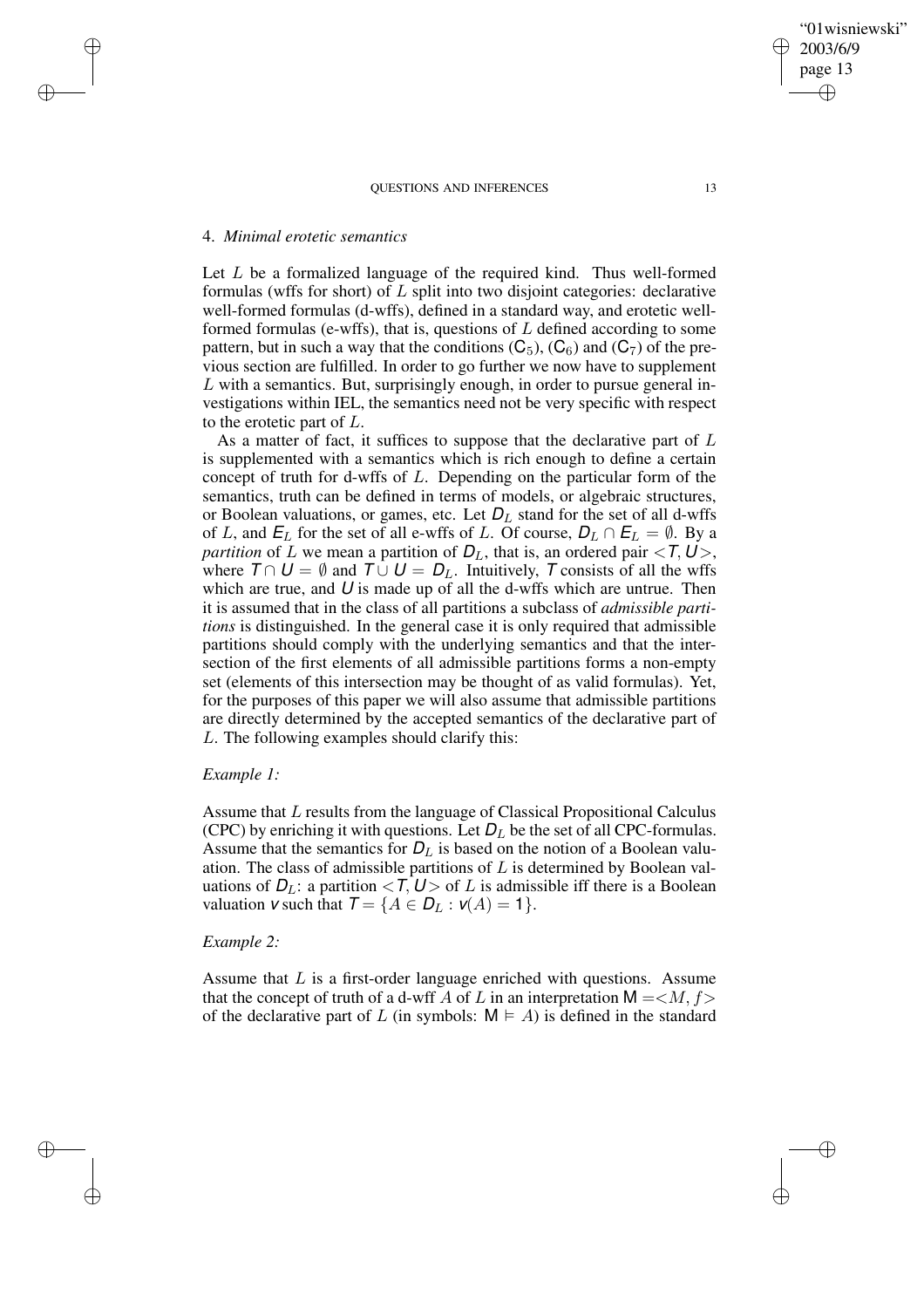✐

#### 14 ANDRZEJ WIŚNIEWSKI

way. A partition  $\langle T, U \rangle$  of L is admissible iff there is an interpretation M of the declarative part of L such that  $T = \{A \in D_L : M \models A\}.$ 

## *Example 3:*

Assume again that  $L$  is a first-order language enriched with questions, and that the declarative part of  $L$  is supplemented with a standard model-theoretical semantics. Assume also that in the class of all interpretations of the declarative part of  $L$  a proper subclass of normal interpretations was distinguished (for instance, one can stipulate that an interpretation  $\langle M, f \rangle$  is normal iff each element of  $M$  is the value of some closed term of  $L$ ; of course, there are also other options). A partition  $\langle T, U \rangle$  of L is said to be admissible iff there is a normal interpretation M of the declarative part of L such that  $T = \{A \in D_L : M \models A\}.$ 

Let  $dQ$  denote the set of direct answers to a question  $Q$ . The concept of soundness of a question in a partition is defined as follows:

*Definition* 1: *A question Q is* sound *in a partition* < *T*,  $U$  > *iff*  $dQ \cap T \neq \emptyset$ *.* 

When the semantics of the declarative part of  $L$  becomes more specific, soundness in a partition can be replaced by soundness in an interpretation, or soundness with respect to a Boolean valuation, etc. The underlying idea is always the same: a sound question is a question which has at least one true direct answer.

We need two concepts of entailment: the standard concept of single-conclusion entailment and the concept of multiple-conclusion entailment.<sup>8</sup> The latter is a semantical relation between sets of d-wffs.

*Definition* 2: *A set of d-wffs X* entails *a d-wff A (in symbols:*  $X \models A$ ) *iff for each admissible partition* <T, U >*: (\*) if*  $\overline{X}$  ⊂ *T, then*  $\overline{A}$  ∈ *T.* 

*Definition 3*: *A set of d-wffs* X multiple-conclusion entails *a set of d-wffs* Y *(symbolically:*  $X \models Y$ *) iff for each admissible partition* <  $\mathsf{T}, \mathsf{U}$  >: *(\*\*) if*  $X$  ⊂ *T, then*  $Y$  ∩  $T \neq \emptyset$ *.* 

<sup>8</sup> Cf. D.J. Shoesmith and T.J. Smiley *Multiple-conclusion logic* (Cambridge University Press, Cambridge 1978).

✐

✐

✐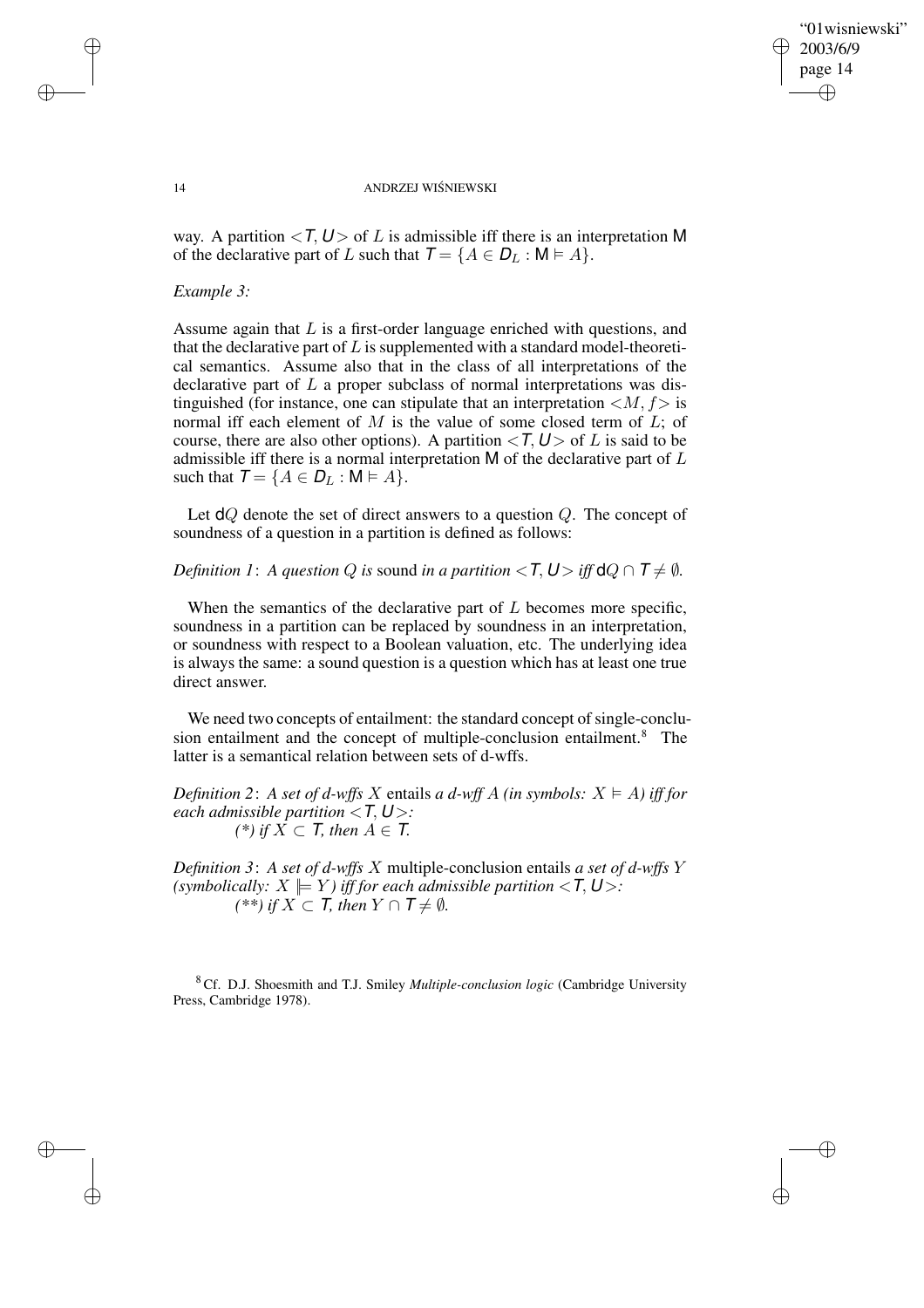Note that both entailment and multiple-conclusion entailment (mc-entailment for short) are defined by means of admissible partitions, and these, in turn, have sets of all true d-wffs (true in the sense of underlying semantics) as the first elements. The idea which lies behind the concept of multiple-conclusion entailment is: if all the d-wffs in  $X$  are true, then at least one d-wff in  $Y$  must be true. Or, to put it differently, the truth of all the  $X$ -es guarantees the existence of at least one truth in  $Y$ .

If L fulfills the conditions of Example 2, we get:

- (i)  $X \models A$  iff the following condition holds:  $(*')$  for each interpretation M of the declarative part of L: if all the d-wffs in  $X$  are true in M, then A is true in M.
- (ii)  $X \models Y$  iff the following holds:

✐

✐

✐

✐

(\*\*') for each interpretation M of the declarative part of L: if all the d-wffs in  $X$  are true in M, then at least one d-wff in  $Y$  is true in M.

When admissible partitions are defined in terms of Boolean valuations or normal interpretations (cf. examples 1 and 3 above), the relevant conditions refer to Boolean valuations and normal interpretations, respectively. This is as it should be.

Note that entailment can be defined in terms of mc-entailment. But the converse does not hold: it can happen that  $X$  mc-entails  $Y$  although no element of  $Y$  is (single-conclusion) entailed by  $X$ .

The concept of multiple-conclusion entailment has proved its usefulness in the logic of questions in many ways. In particular, both evocation and erotetic implication can be defined in terms of mc-entailment (cf. sections 4 and 6).

For conciseness, we write  $A \models Y$  instead of  $\{A\} \models Y$ , and  $X \models A$ instead of  $X \models \{A\}.$ 

Following Belnap, we shall now introduce the concept of a presupposition of a question.

*Definition 4*: *A d-wff* A *is a* presupposition *of a question* Q *iff* A *is entailed by each direct answer to* Q*.*

The set of presuppositions of a question Q will be referred to as PresQ. Some questions, but not all, have prospective presuppositions.

*Definition 5*: *A d-wff* A *is a* prospective presupposition *of a question* Q *iff (i) A is a presupposition of Q, and (ii)*  $A \models \mathbf{d}Q$ *.* 

"01wisniewski"

2003/6/9 page 15

✐

✐

✐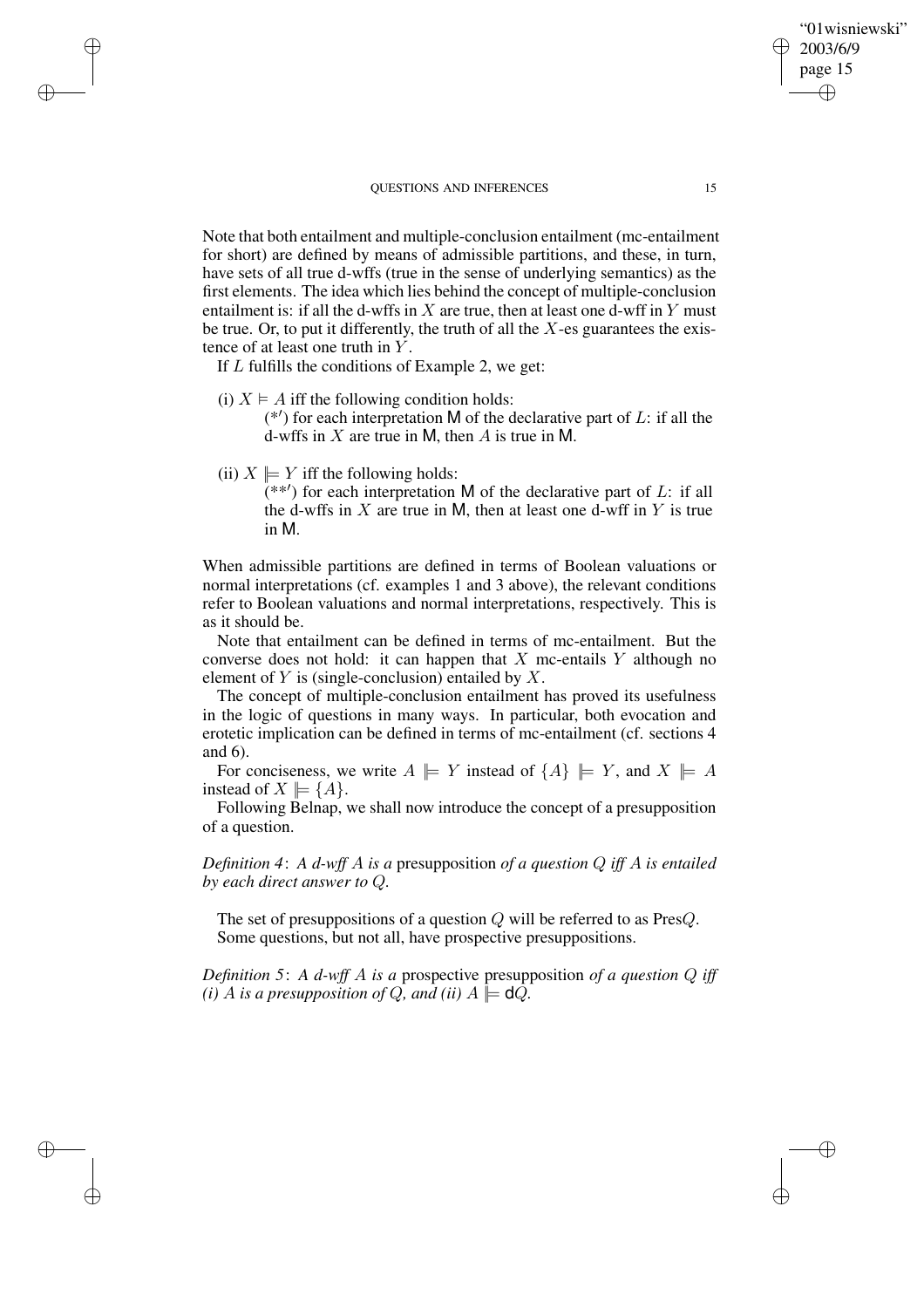"01wisniewski" 2003/6/9 page 16 ✐ ✐

✐

✐

### 16 ANDRZEJ WIŚNIEWSKI

In general, it is possible that all the presuppositions of a question are true, but the question is not sound, that is, has no true direct answer. But if a question has a prospective presupposition, then the question is sound given that a prospective presupposition of it is true.

By means of the concepts introduced above further concepts of erotetic semantics can be defined (cf. Wisniewski 1995a, 1996, 1997). This, however, would go beyond the scope of the present paper. We only introduce the following:

*Definition 6*: *A question* Q *is: (a)* normal *iff* Pres $Q \models \mathsf{d}Q$ ; *(b)* regular *iff for some*  $A \in \text{PresQ}: A \models \text{d}Q$ .

For intuitions, see Wisniewski (1995a, 1997). Let us stress that the fact that a question has any of the above characteristics is dependent upon both the form of the question and the properties of an underlying semantics. In particular, it may happen that a given question is normal in the light of one semantics, but not normal from the standpoint of another. Note also that since mc-entailment need not be compact, normality is not tantamount to regularity.

So far we have introduced only one category of answers. Yet, the conceptual apparatus characterized above allows us to define further categories. For example, we can say that a d-wff A is a *just-complete answer* to a question  $Q$  if and only if there is a direct answer  $B$  to  $Q$  such that  $B$  entails  $A$  and  $A$ entails B. Roughly, just-complete answers are equivalent to direct answers; this concept is not superfluous since direct answers are defined syntactically. Partial answers are defined by:

*Definition 7*: *A sentence* A *is a* partial answer *to a question* Q *iff* A *is not a just-complete answer to* Q *and for some non-empty proper subset* Y *of the set of direct answers to* Q *we have:*

 $(i)$   $A \models Y$ *, and (ii)*  $B \models A$  *for each*  $B \in Y$ *.* 

Thus a partial answer to a question is a sentence which is not equivalent to any direct answer to the question, but which is true if and only if a true direct answer belongs to some specified proper subset of the set of all the direct answers to the question.<sup>9</sup>

Since we have assumed that each question has at least two direct answers, Definition 7 yields that a question which has exactly two direct answers has

 $9^9$  For a discussion, see Wiśniewski (1995a, pp. 114–115).

✐

✐

✐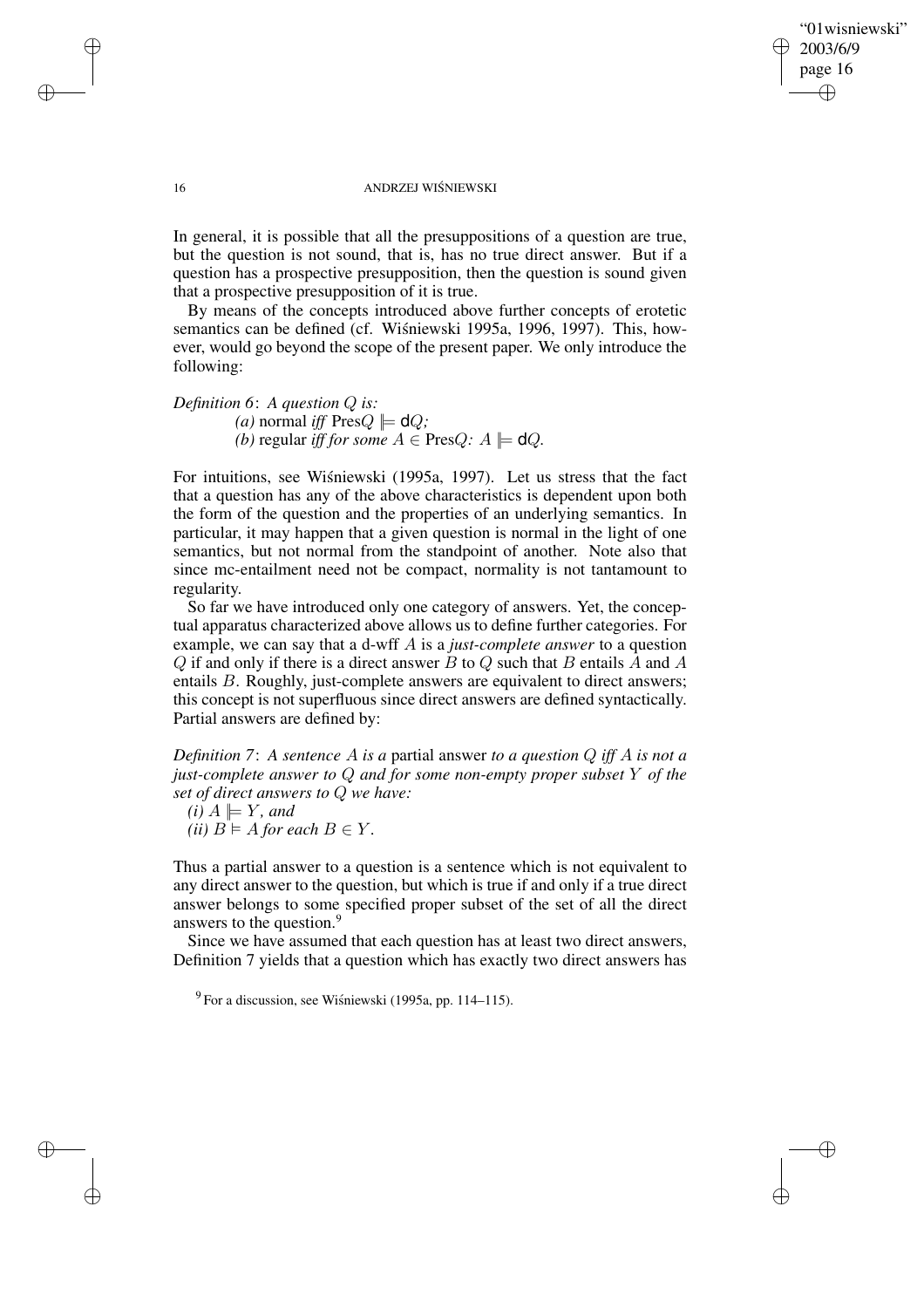no partial answers. This is not to say, however, that binary questions have only direct and just-complete answers; these questions, as well as other questions, have also incomplete answers, corrective answers, etc.

## 5. *Definition of Evocation*

 $\rightarrow$ 

 $\rightarrow$ 

✐

✐

Looked at a formal point of view, evocation of questions is a rather simple notion. As we have said, it can happen that no d-wff in a set of d-wffs  $\overline{Y}$  is entailed by a set of d-wffs  $X$ , but still  $X$  mc-entails  $Y$ . Now think of  $Y$  as of the set of direct answers to a question. Direct answers are the "just-sufficient possibilities" offered by a question. It may happen that none of them holds. Yet, suppose that  $X$  mc-entails the set of direct answers to a question  $Q$ , but does not entail any particular direct answer to  $Q$ . Thus if  $X$  consists of truths, we have a guarantee that a true direct answer to Q exists. On the other hand, since no direct answer to  $Q$  is entailed by  $X$ , the problem as to which direct answer to  $Q$  is true cannot be resolved in a logically legitimate way by means of  $X$  only. In other words,  $Q$  is sound relative to  $X$  and informative with respect to X. In such a situation we say that X evokes  $Q$ . More formally, we introduce:

*Definition* 8: *A set of d-wffs* X evokes *a question*  $Q$  *(in symbols:*  $E(X, Q)$ ) *iff*

*(i)*  $X \models \mathsf{d}Q$ *, and (ii)* for each  $A \in \mathsf{d}Q$ :  $X non \models A$ .<sup>10</sup>

Yet, it is neither assumed nor denied that an evoking set consists of truths. Let  $P = < I$ ,  $U >$  be an arbitrary but fixed admissible partition of (the declarative part of) the language. Assume that  $E(X, Q)$ . The following tables describe possible connections:

| $X \subset \mathcal{T}$ | sound in $P$                                 |
|-------------------------|----------------------------------------------|
|                         | $X non \subset T$ sound in P or unsound in P |

Table 1.

<sup>10</sup> Of course, clause *(ii)* is equivalent to:

 $(ii')$  *for each*  $A \in \mathsf{d}Q$ :  $X$ *non* $\models A$ .

"01wisniewski"

2003/6/9 page 17

✐

✐

✐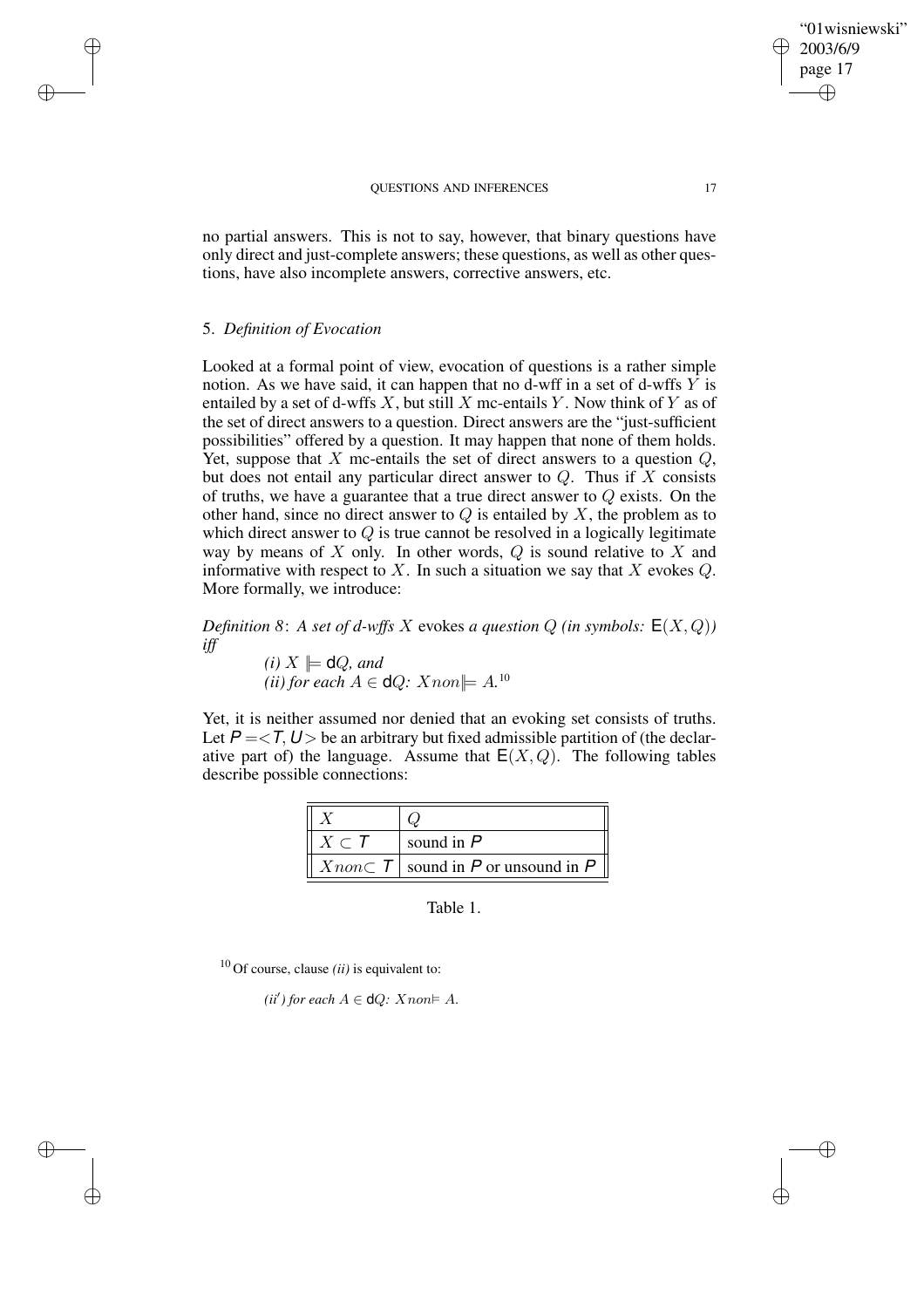✐

### 18 ANDRZEJ WIŚNIEWSKI

| sound in $P$                        | $X \subset \mathcal{T}$ or $X$ non $\subset \mathcal{T}$ |
|-------------------------------------|----------------------------------------------------------|
| unsound in $P \mid X non \subset T$ |                                                          |

| Table |  |
|-------|--|
|       |  |

For properties of evocation, see Wiśniewski (1991a, 1995a, 1996).<sup>11</sup> Let us only mention the following:

*Fact* 1: If X evokes Q, then X entails each presupposition of Q.

*Fact* 2: Assume that  $Q$  is normal. Then  $X$  evokes  $Q$  iff  $X$  entails each presupposition of Q, but does not entail any direct answer to Q.

*Fact* 3: Assume that Q is regular. Then X evokes Q iff X entails some prospective presupposition of  $\overline{Q}$ , but does not entail any direct answer to  $Q$ .

We say that an erotetic inference of the first kind  $\langle X, Q \rangle$  is *valid* iff  $E(X,Q)$ .

*Generation* of questions is a special case of evocation: we say that a set of d-wffs X generates a question Q iff X evokes Q and  $\emptyset$  non $\models dQ$ . The underlying intuition is: a generated question is made sound by the generating set<sup>12</sup> and is informative with respect to this set. For generation see Wiśniewski (1989, 1991a, 1995a).<sup>13</sup>

 $11$  In Wisniewski (1991a) evocation is called "weak generation".

<sup>12</sup> If  $\emptyset \models dQ$ , then Q is sound in each admissible partition of the language and thus clause *(ii)* of Definition 8 is fulfilled for trivial reasons. Generation excludes this.

 $13$  See also Meheus (1999) for the inconsistent case.

 $\rightarrow$ 

 $\rightarrow$ 

✐

Chapter 5 of Wiśniewski (1995a) is devoted to properties of evocation in first-order languages enriched with questions and supplemented with a standard model-theoretic semantics. A more general approach (in terms of the minimal erotetic semantics) is adopted in Wisniewski (1996). Meheus (cf. Meheus 1999) proposes some generalizations which also cover the case of evocation from inconsistent sets of premises.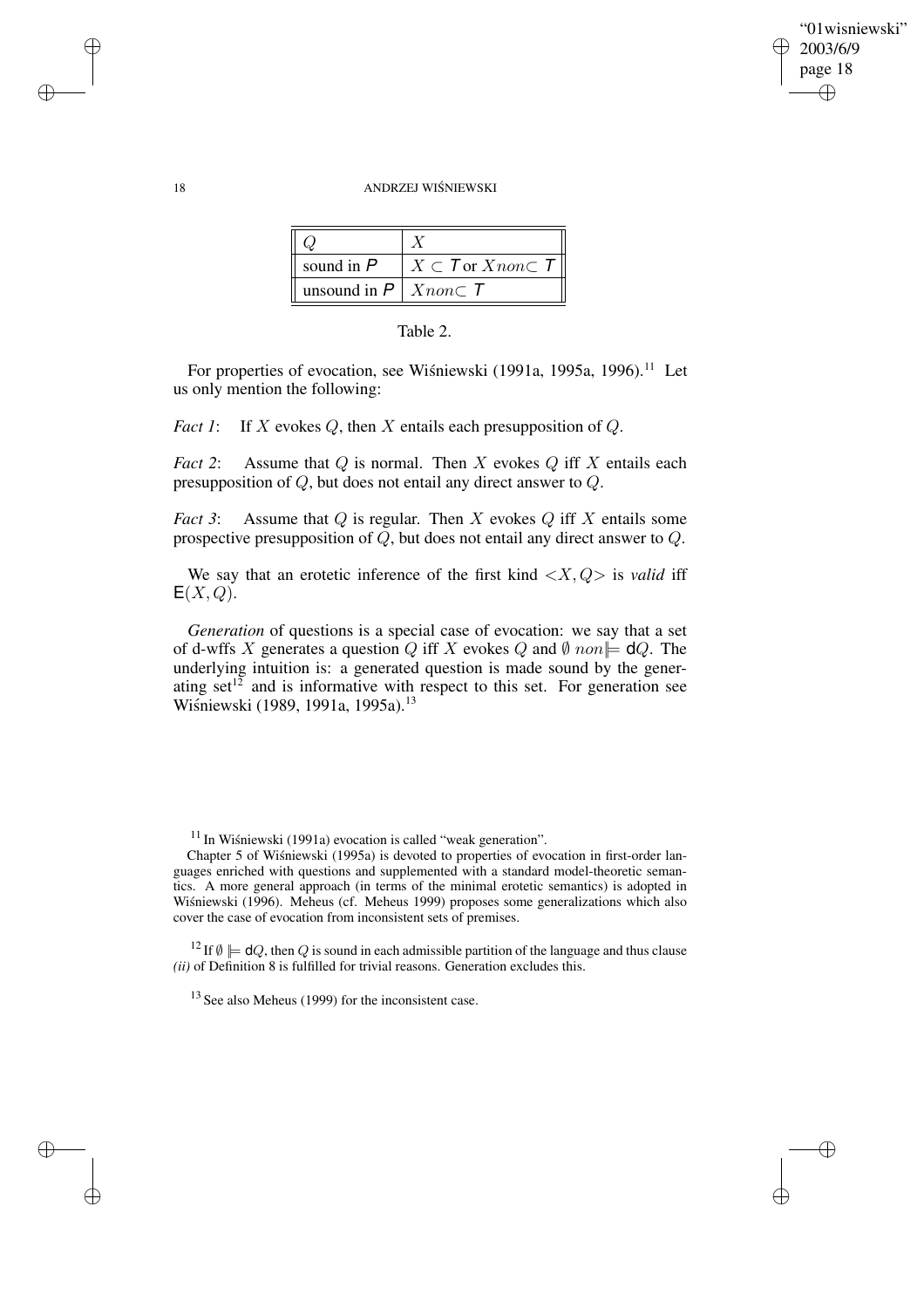# 6. *Examples of Evocation*

In order to present examples let us consider two languages of the kind analyzed above.

# 6.1. *Language* L1

 $\rightarrow$ 

 $\rightarrow$ 

✐

✐

Language  $L_1$  results from the language of Classical Propositional Calculus (CPC) by enriching it with questions of the form  $(\#)$ . To be more precise, the declarative part of  $L_1$  is the language of CPC; we shall use the letters p, q, r, s, t, u, p<sub>1</sub>, .... for propositional variables and the symbols  $\neg$ ,  $\neg$ ,  $\wedge$ ,  $\vee$ ,  $\equiv$  for negation, implication, conjunction, disjunction and biconditional, respectively. By d-wffs of  $L_1$  we shall mean the CPC-formulas. The vocabulary of the erotetic part of  $L_1$  consists of the following signs: ?, {, }. Questions of  $L_1$  are of the form:

$$
(\#)
$$
?  $\{A_1, ..., A_n\}$ 

where  $n > 1$  and  $A_1, ..., A_n$  are syntactically distinct d-wffs of  $L_1$ ; these d-wffs are called direct answers to the question.

A question of the form  $(\#)$  can be read: "Is it the case that  $A_1, \ldots$ , or is it the case that  $A_n$ ?". Yet, sometimes other readings can be recommended. For example, questions of the form (called *simple yes-no questions*):

 $(6.1)$  ?  $\{A, \neg A\}$ 

can be read "Is it the case that A?" and abbreviated as:

 $(6.2)$  ? A

Questions of the form:

 $(6.3)$  ? { $A \wedge B$ ,  $A \wedge \neg B$ ,  $\neg A \wedge B$ ,  $\neg A \wedge \neg B$ }

are called *binary conjunctive questions* and abbreviated as:

 $(6.4)$  ?  $\pm$  | A, B |

The semantics for the declarative part of  $L_1$  is based on the concept of Boolean valuation; the concepts of Truth and Falsehood of a d-wff under a Boolean valuation are understood in the standard way. Boolean valuations determine admissible partitions of  $L_1$  (cf. Example 1 in Section 4); the remaining semantical concepts are defined according to the pattern presented

"01wisniewski" 2003/6/9 page 19

✐

✐

✐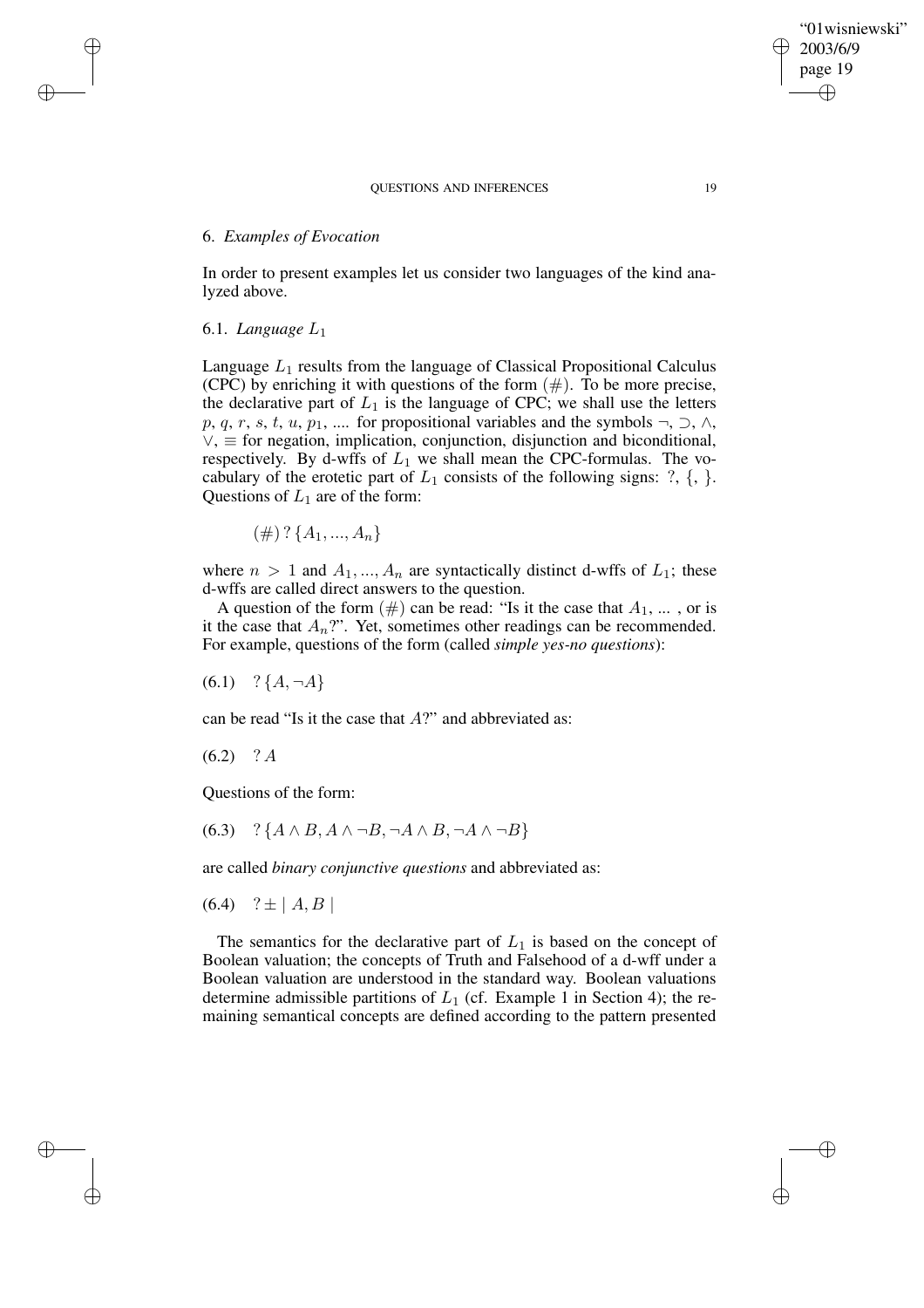✐

## 20 ANDRZEJ WISNIEWSKI ´

in Section 4.

 $\rightarrow$ 

 $\rightarrow$ 

✐

✐

The following present simple examples of evocation in  $L_1$ ; for transparency, we write  $A_1, ..., A_n \rightharpoonup_{\mathsf{E}} Q$  instead of  $\mathsf{E}(\{A_1, ..., A_n\}, Q)$ :

- (6.5)  $p \vee \neg p \vdash_{\mathsf{E}} ? p$ ,
- (6.6)  $p \vee q \vdash_{\mathsf{F}} ? p$ ,
- $(6.7)$   $p \vee q \vdash_{\mathsf{F}} ? q$ ,
- $(6.8)$   $p \supset q \vdash_{\mathsf{F}} ? p$
- $(6.9)$   $p \supset q \vdash_{\mathsf{F}} ? q$ ,
- $(6.10)$   $p \equiv q \vdash_{\mathsf{F}} ? \{p \land q, \neg p \land \neg q\},\$
- (6.11)  $p \lor q \vdash_{\mathsf{E}} ? \{p, q\},\$
- $(6.12)$   $p \vee q \vdash_{\mathsf{F}} ? \{p \wedge q, p \wedge \neg q, \neg p \wedge q\},\$
- (6.13)  $p \supset q \vee r, p \vdash_{\mathsf{F}} ? \{q, r\},\$
- $(6.14)$   $p \wedge q \supset r, \neg r \vdash_{F} ? {\neg p, \neg q},$
- (6.15)  $(p \vee q) \vee r \vdash_{\mathsf{F}} ? \{p, q \vee r\}.$

6.2. *Language* L2

Language  $L_2$  results from the language of Monadic Predicate Calculus with identity (MPC $_{=}$ ) by enriching it with questions of the form (#) as well as with existential and general wh-questions. We assume that the vocabulary of the declarative part of  $L_2$  contains individual constants, but does not contain function symbols. The letters  $P$ ,  $R$ ,  $T$  will be used as metalinguistic variables for predicates, and the letters  $c, c_1, \ldots$  will be metalinguistic variables for individual constants. By d-wffs of  $L_2$  we shall mean the well-formed formulas of the language of MPC=, defined in the standard manner. A *sentence* is a d-wff with no free variable(s); freedom and bondage of variables are defined as usual. By terms of  $L_2$  we shall mean the individual variables and individual constants. An expression of the form  $Ax$  refers to d-wffs of  $L_2$  which have x as the only free variable. The result of the substitution of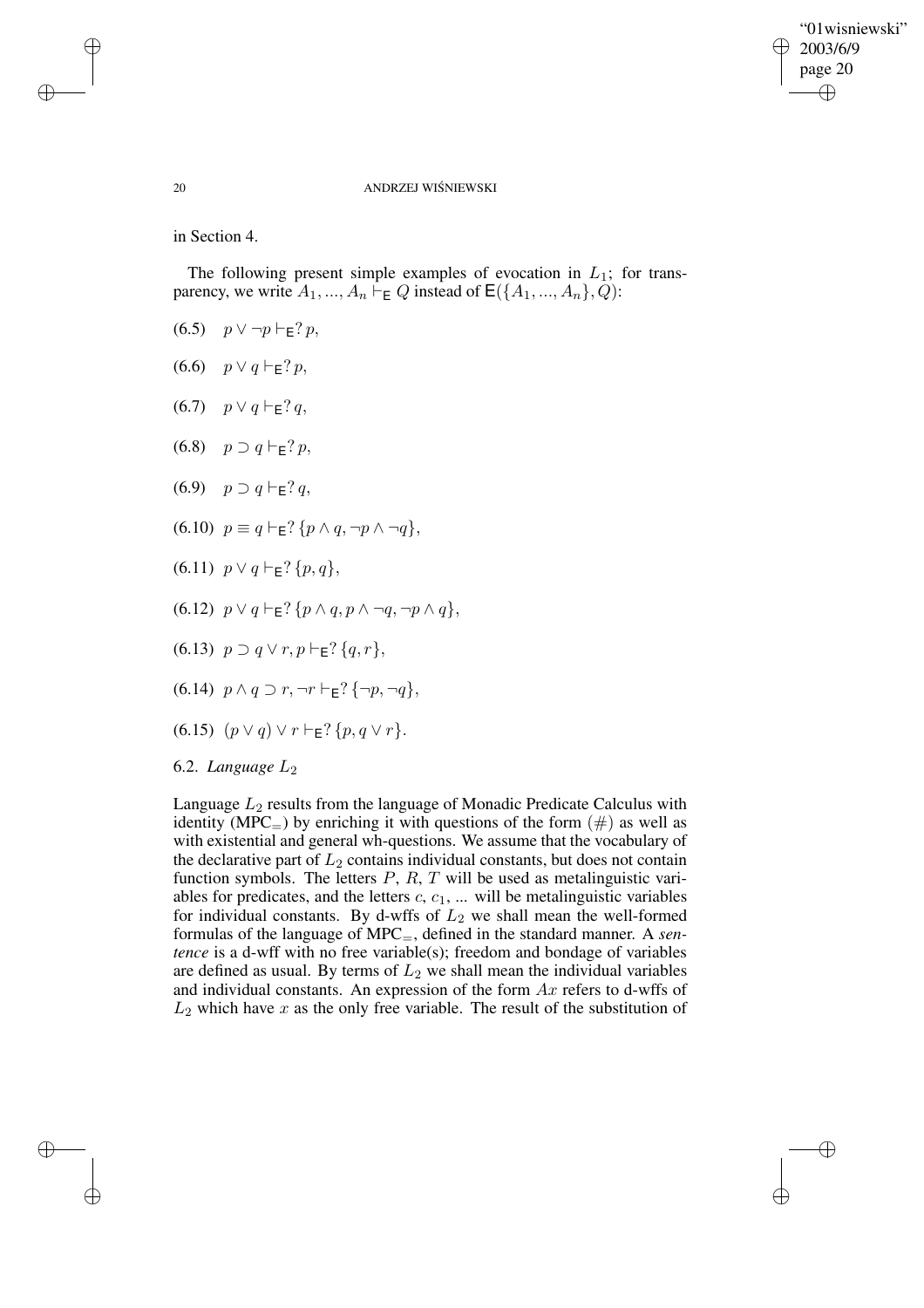✐

#### QUESTIONS AND INFERENCES 21

an individual constant c for a variable x in a d-wff  $Ax$  will be designated by  $A(x/c)$ ; needless to say,  $A(x/c)$  is always a sentence.

The vocabulary of the erotetic part of  $L_2$  consists of the signs: ?, {, }, S, U. First,  $L_2$  contains questions of the form:

$$
(\#)
$$
?  $\{A_1, ..., A_n\}$ 

 $\rightarrow$ 

 $\rightarrow$ 

✐

✐

where  $n > 1$  and  $A_1, ..., A_n$  are nonequiform (i.e. syntactically distinct) sentences of  $L_2$ . Direct answers to questions of the form  $(\#)$  are defined as above; we accept here analogous notational conventions as in the case of  $L_1$ . Second,  $L_2$  contains questions falling under the schemata:

 $(\# \#) ? S(Ax),$  $(\# \# \#) ? U(Ax),$ 

where x stands for an individual variable and  $Ax$  is a d-wff of  $L_2$  which has x as the only free variable. A direct answer to a question of the form  $(\#\#)$ is a sentence of the form  $A(x/c)$ , where c is an individual constant. Direct answers to questions of the form  $(\# \# \#)$  fall under the schema:

$$
(\mathbf{I}) A(x/c_1) \wedge \ldots \wedge A(x/c_n) \wedge \forall x (Ax \supset x = c_1 \vee \ldots \vee x = c_n)
$$

where  $n \geq 1$  and  $c_1, ..., c_n$  are distinct individual constants.

Questions of the form ?  $S(Ax)$  can be read "Which x is such that  $Ax$ ?". We shall call them existential wh-questions. Questions of the form ?  $U(Ax)$ can be read "What are all of the x's such that  $Ax$ " and thus we call them general wh-questions.

Wh-questions of  $L_2$  are counterparts of some natural-language wh-questions. Yet, there are natural-language wh-questions which can be formalized by means of questions of the form (#). Note that a question of the form  $? \{Pc_1, ..., Pc_n\}$  can be read "Which of the  $c_1, ..., c_n$  has the property P?".

The symbols S and U belong to the vocabulary of the object-level language  $L_2$ . Yet, we can introduce them to the metalanguage as well (but with different meanings). We assume that on the metalanguage level an expression  $S(Ax)$  designates the set of all the sentences of the form  $A(x/c)$ , whereas  $U(Ax)$  designates the set of all the sentences of the form (!). We adopt this solution for two reasons. First, we will be dealing with sets of direct answers to questions of  $L_2$  and it is convenient to have a specific notation for them. Second, we can now say that each question of  $L_2$  consists of the sign ? followed by an (object-language) expression which is equiform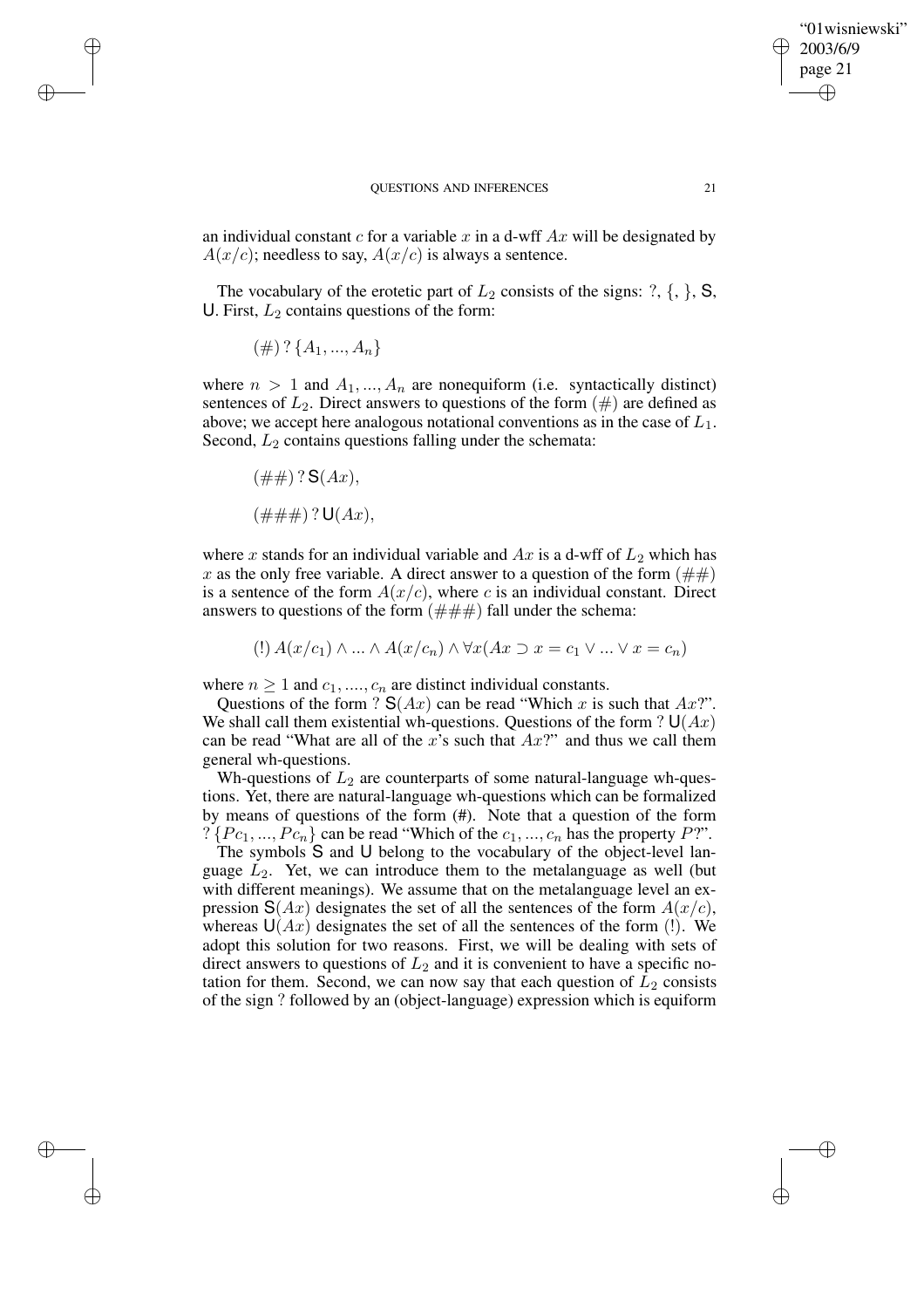✐

### 22 ANDRZEJ WISNIEWSKI ´

to a metalanguage expression that designates the set of direct answers to the question.

The semantics for the declarative part of  $L_2$  is a model-theoretic one. By an *interpretation* of the declarative part of  $L_2$  we mean an ordered pair  $\langle M, f \rangle$ , where M is a non-empty set (the domain) and f is the interpretation function defined on individual constants and predicates of  $L_2$  in the standard way. The concept of truth of a d-wff in an interpretation is defined in the standard manner.

Admissible partitions of  $L_2$  are determined by the class of all interpretations (cf. Section 4, Example 2) and the remaining semantical concepts are defined accordingly (cf. Section 4).

We are now ready to give some examples of evocation in  $L_2$ . In what follows we assume that distinct metalinguistic variables represent distinct object-language entities.

- (6.16)  $Pc_1, ..., Pc_n \vdash_{\mathsf{E}} ? \forall xPx,$
- (6.17)  $Pc_1 \wedge Rc_1, ..., Pc_n \wedge Rc_n \vdash_{\mathsf{E}} ? \forall x (Px \supset Rx),$
- (6.18)  $P_{c_1} \wedge R_{c_1}, ..., P_{c_n} \wedge R_{c_n}, P_{c_{n+1}} \vdash_{\mathsf{F}} ? R_{c_{n+1}},$
- (6.19)  $Pc_1, Pc_2 \vdash_{\mathsf{F}}? c_1 = c_2$
- $(6.20) \exists x Px \vdash_{\mathsf{E}} ? \{ Pc, \exists x (Px \land x \neq c) \},\$
- $(6.21) \exists x (Px \land (x = c_1 \lor ... \lor x = c_n)) \vdash_{\mathsf{F}} ? \{Pc_1, ..., Pc_n\},\$
- where  $n > 1$ ,

$$
(6.22) \ \ \neg \forall x(x = c_1 \lor \dots \lor x = c_n \supset Px) \vdash_{\mathsf{E}} ? \{\neg P c_1, \dots, \neg P c_n\},
$$

where  $n > 1$ ,

(6.23)  $\exists x (Px \land (x = c_1 \lor ... \lor x = c_n)) \vdash_{\mathsf{E}} ? \mathsf{S}(Px),$ 

where  $n > 1$ ,

$$
(6.24) \quad \forall x(x = c_1 \lor \dots \lor x = c_n \supset Px) \vdash_{\mathsf{E}} ? \mathsf{S}(\neg Px),
$$

where  $n > 1$ ,

 $\rightarrow$ 

✐

 $\rightarrow$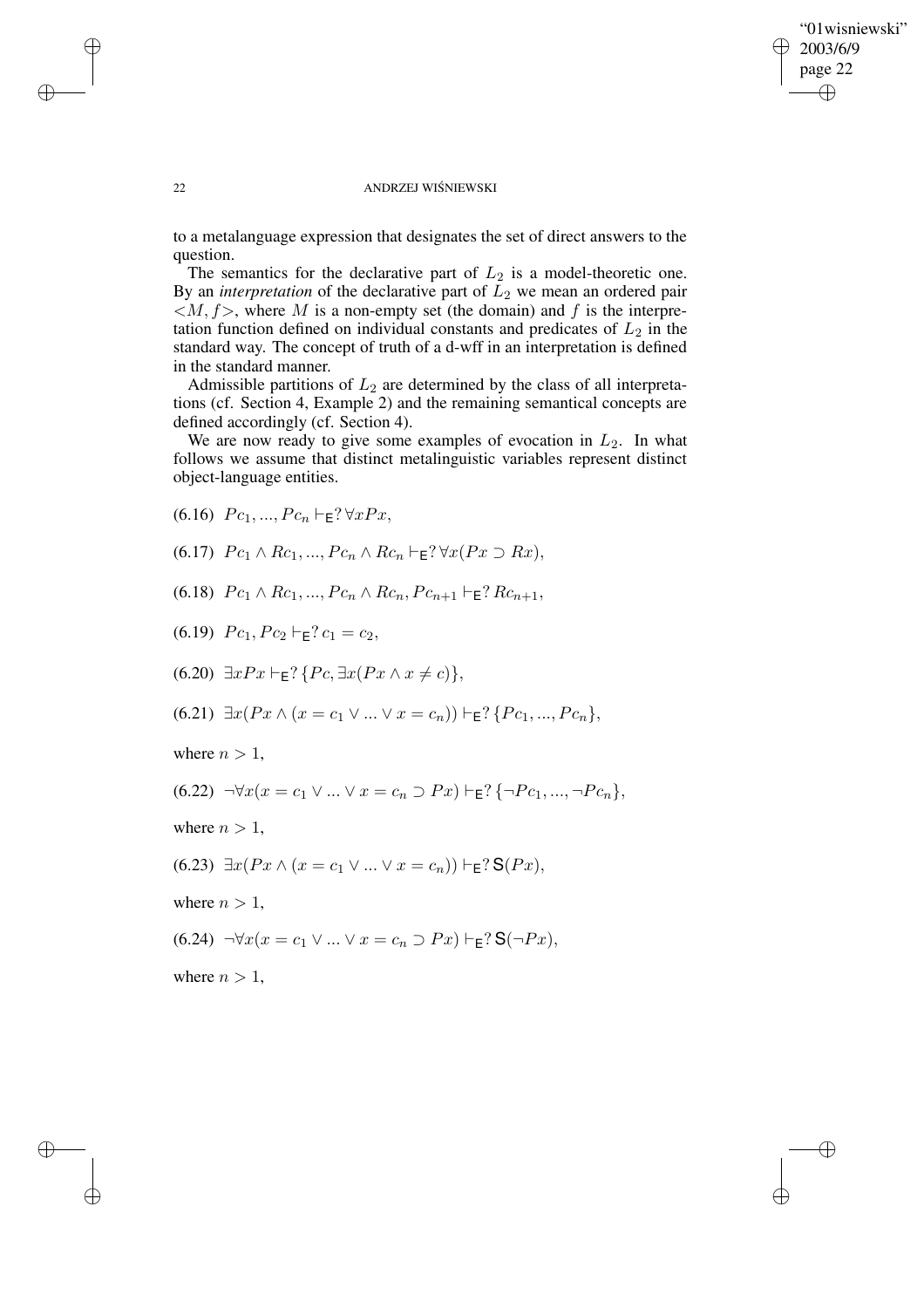(6.25) 
$$
\forall x (Px \equiv x = c_1 \lor \dots \lor x = c_n) \lor \dots \lor
$$

$$
\forall x (Px \equiv x = c'_1 \lor \dots \lor x = c'_k) \vdash_{\mathsf{E}} ? \mathsf{U}(Px),
$$

where  $n > 1$  and  $k > 1$ .

 $\rightarrow$ 

 $\rightarrow$ 

✐

✐

We have considered only relatively simple languages enriched with rather simple questions. For further examples of evocation, in particular evocation of complex questions in more sophisticated languages see Wisniewski (1995a), Chapter 5.

## 7. *Erotetic Implication*

Unlike evocation, erotetic implication is a complex notion.

Assume again that  $L$  is a language which fulfills the conditions specified in Sections 3 and 4. Erotetic implication is characterized by:

*Definition* 9: *A question Q* implies *a question*  $Q_1$  on the basis of *a set of d*-wffs X (in symbols:  $Im(Q, X, Q_1)$ ) iff

*(i) for each*  $A \in \mathsf{d}Q$ :  $X \cup \{A\} \models \mathsf{d}Q_1$ *, and* 

*(ii) for each*  $B \in \mathbf{d}Q_1$  *there exists a non-empty proper subset*  $Y$  *of*  $\mathbf{d}Q$ *such that*  $X \cup \{B\} \models Y$ *.* 

If  $\text{Im}(Q, X, Q_1)$ , then  $Q_1$  is said to be the *implied question*,  $Q$  is the *implying question* and the elements of X are called *auxiliary d-wffs*.

Let us now analyze the intuitive content of the proposed definition.

According to clause (i), the set of direct answers to an implied question is multiple-conclusion entailed by each set made up of the auxiliary d-wffs and a direct answer to the implying question (recall that a question has at least two direct answers). Thus erotetic implication warrants the transmission of soundness/truth into soundness: if an implying question is sound (i.e. has at least one true direct answer) and all the auxiliary d-wffs are true, then the implied question is sound as well, and this condition is fulfilled for each admissible partition of the language. Yet, clause (ii) yields (but does not amount to!) the reverse: if an implied question is sound and all the auxiliary d-wffs are true, then the implying question is sound (again, this condition is fulfilled for each admissible partition). Of course, it is neither assumed nor denied that Q and/or  $Q_1$  are sound, and that X consists of truths. The following table presents possible connections; we assume that  $\text{Im}(Q, X, Q_1)$ 

✐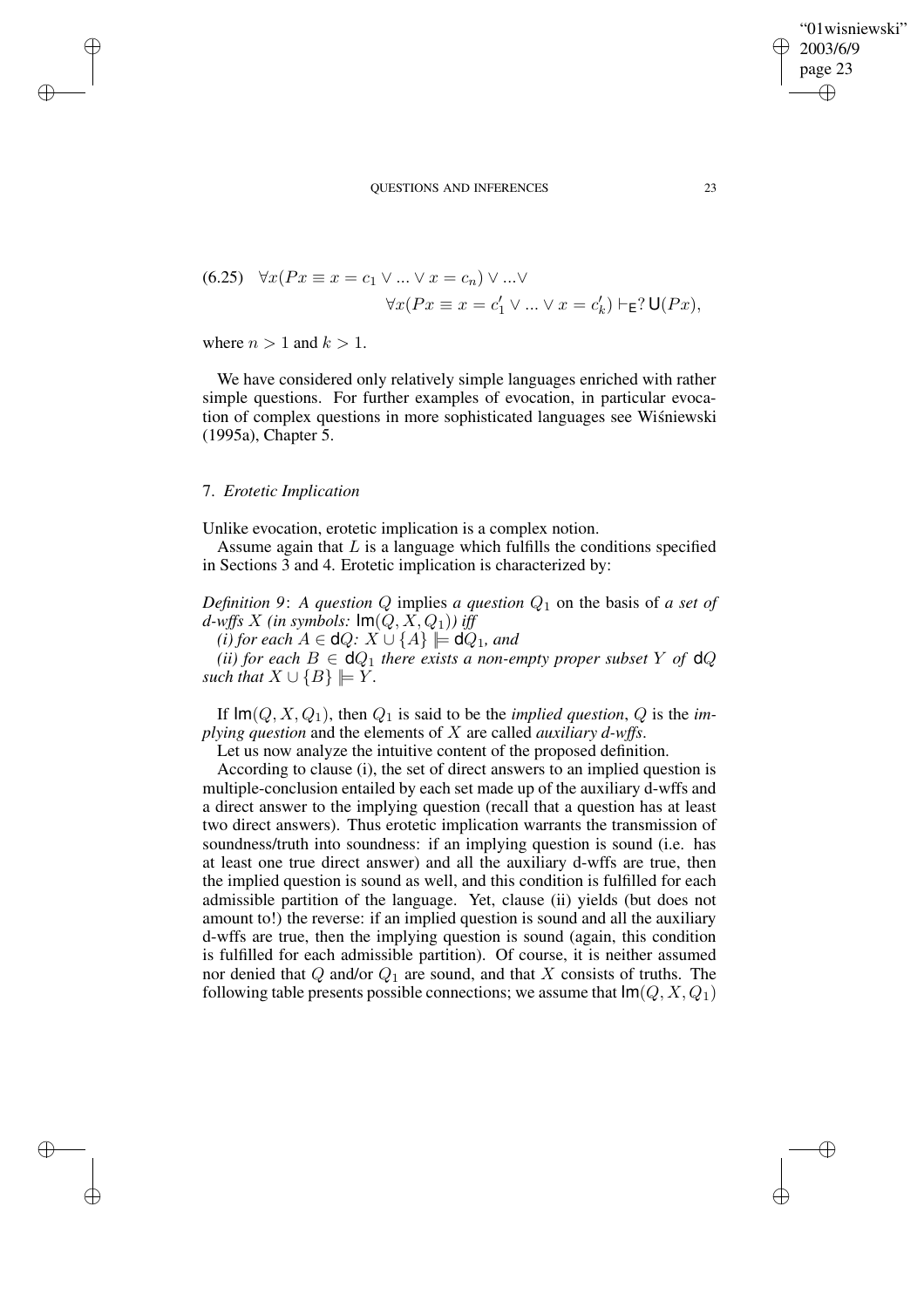✐

### 24 ANDRZEJ WISNIEWSKI ´

and that  $P = \langle T, U \rangle$  is an arbitrary but fixed admissible partition of the language:

|                                 |                         | $Q_1$                                                                  |
|---------------------------------|-------------------------|------------------------------------------------------------------------|
| sound in $P$                    | $X \subset \mathcal{T}$ | sound in $P$                                                           |
| unsound in $P \mid X \subset T$ |                         | unsound in $P$                                                         |
| sound in $P$                    |                         | $X non \subset T$ sound in P or unsound in P                           |
|                                 |                         | unsound in $P   X_{\text{non}} \subset T  $ sound in P or unsound in P |

Table 3.

| sound in $P$                    | $X \subset \mathcal{T}$ | sound in $P$                                                       |
|---------------------------------|-------------------------|--------------------------------------------------------------------|
| unsound in $P \mid X \subset T$ |                         | unsound in $P$                                                     |
| sound in $P$                    |                         | $X non \subset T$ sound in P or unsound in P                       |
|                                 |                         | unsound in $P \mid Xnon \subset T \mid$ sound in P or unsound in P |

| Table |
|-------|
|-------|

Thus erotetic implication is an "almost equivalence" with respect to soundness. Yet, one cannot reduce the intuitive content of the analyzed concept to such an equivalence. This is due to the second clause of the proposed definition.

According to clause (ii) of Definition 9, *each* set made up of a direct answer to an implied question and the auxiliary d-wffs *multiple-conclusion* entails a certain non-empty *proper* subset of the set of direct answers to the implying question. The words italicized above are crucial. Let us start from the last. The set of direct answers to a question can be viewed as the class of possibilities offered by the question. Thus when we have a proper subset of a set of direct answers, the class of possibilities is narrowed down. The clause (ii) requires that for each direct answer  $B$  to the implied question  $Q_1$  there exists a certain non-empty proper subset  $Y$  of the set of direct answers to the implying question Q such that Y is multiple-conclusion entailed by  $X \cup \{B\}$ . Thus if  $B$  is true and all the auxiliary d-wffs in  $X$  are true, we have a guarantee that a true direct answer to the implied question Q is among those in the restricted class Y . Now observe that clause (ii) speaks about *each* direct answer to the implied question. Consequently, each couple  $\langle B, X \rangle$ , where  $B \in dQ_1$ , fixes a certain restricted class of possibilities, and, given that  $X$  consists of truths, a couple which contains a true direct answer to  $Q_1$ 

✐

✐

✐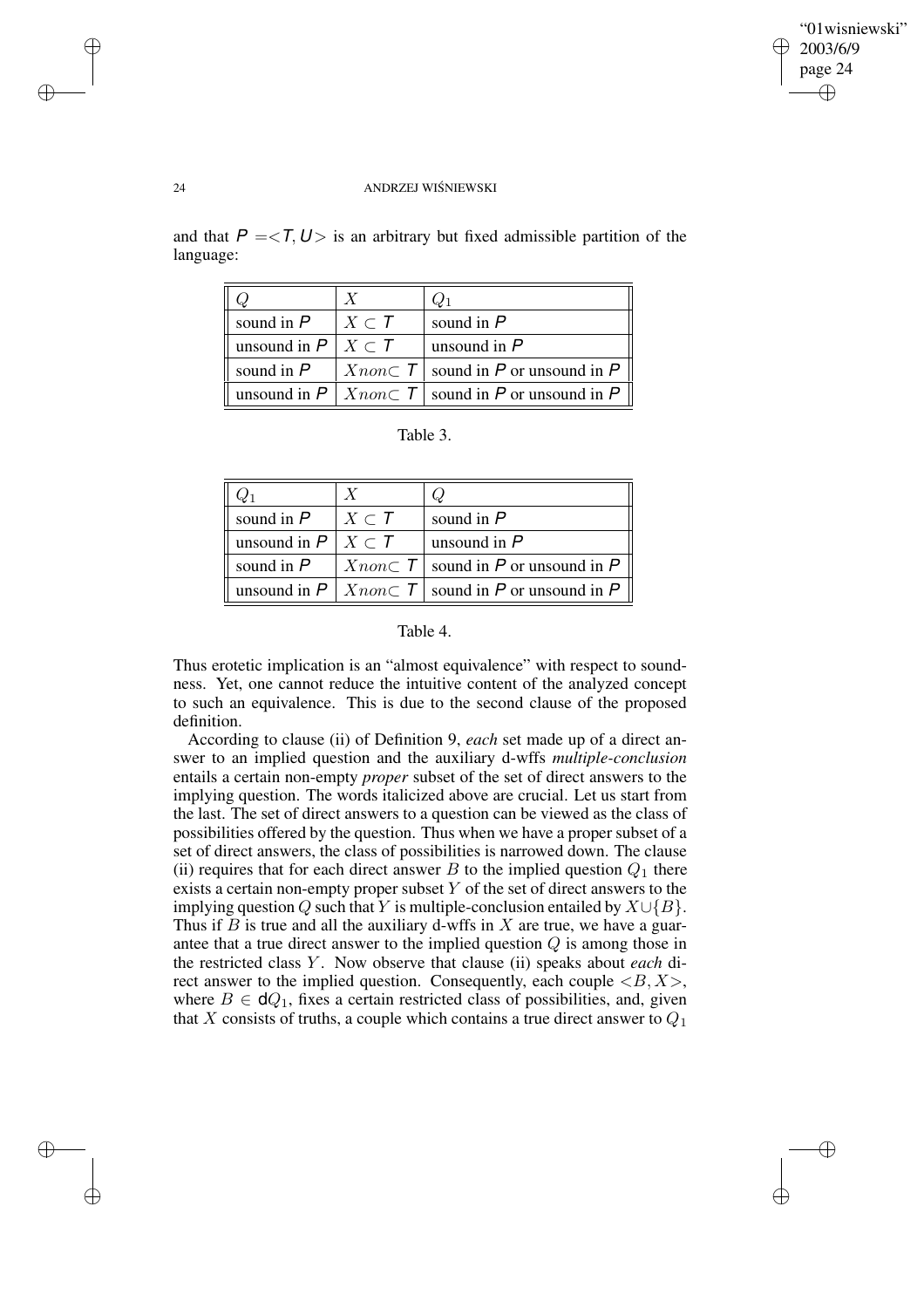(if there is any) determines the real possibilities (that is, a class of answers to Q which must contain at least one true answer). Thus an implied question is potentially *cognitively useful* with respect to the implying question and, since clause (ii) speaks about each direct answer to the implied question, the usefulness of an implied question can be called "open-minded". Using the philosophical jargon, erotetic implication defined above has a "teleological feature" and this feature distinguishes it from other proposals.

Of course, different answers to an implied question usually point at different sets of possibilities. Moreover, it may happen that the appropriate proper subsets are simply singleton sets, as happens in the example presented below:

## *Example 4:*

✐

✐

✐

✐

Q: *How old is Andrew?* X: *Andrew is as old as Peter.* Q1: *How old is Peter?*

It may also happen that no single direct answer to the implying question is forthcoming (but still subclasses are fixed), viz.:

*Example 5:*

Q: *Where does Andrew live?* X: *Andrew lives in a university town in Western Poland.* Q1: *Which towns in Western Poland are university towns?*

The implied question is construed here as a "complete list" question: a direct answer to it provides us with a list of towns together with the clause that they are the only university towns in Western Poland.

A mixed situation is also possible. Let us consider:

### *Example 6:*

Q: *Where did Andrew leave for: Paris, London, or Moscow?* X: *If Andrew left for Paris, London or Moscow, then he departed in the morning or in the evening. If Andrew departed in the morning, then he left for Paris or London. If Andrew departed in the evening, then he left for Moscow.* Q1: *When did Andrew depart: in the morning, or in the evening?* /  $\sqrt{ }$ 

| [ <i>morning</i> ]       | [evening] |
|--------------------------|-----------|
| [ <i>Paris, London</i> ] | [Moscow]  |

"01wisniewski"

2003/6/9 page 25

✐

✐

✐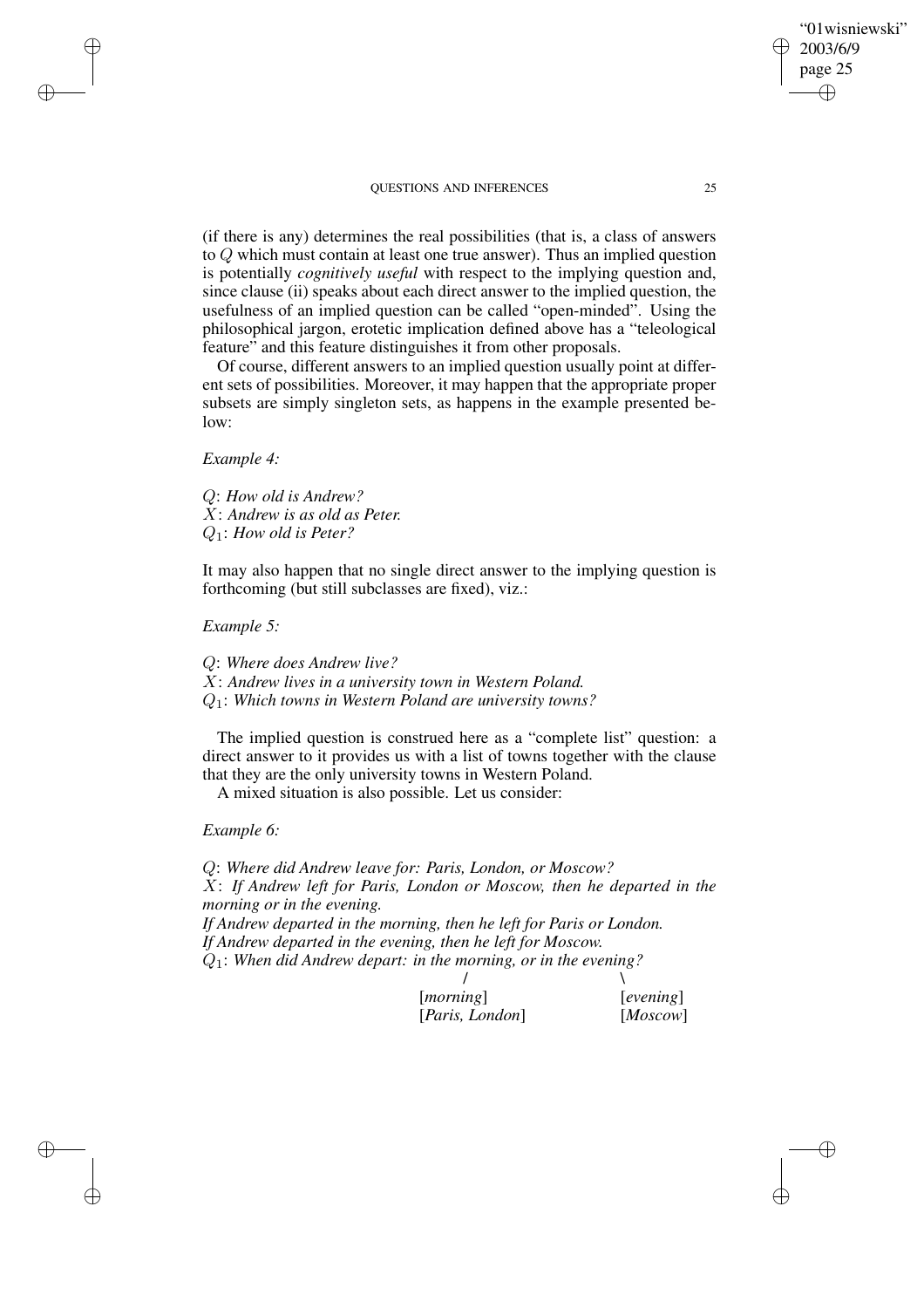✐

### 26 ANDRZEJ WISNIEWSKI ´

Yet, irrespective of the possible practical benefits which may be gained, erotetic implication is still a well-defined semantical concept. We say that an erotetic inference of the second kind  $\langle Q, X, Q_1 \rangle$  is *valid* iff  $\text{Im}(Q, X, Q_1)$ .

The properties of erotetic implication have been characterized elsewhere (cf. Wiśniewski 1990a, 1994a, 1995a, 1996). Let us only mention here a few facts. First, in the general case erotetic implication is not "transitive", i.e. if  $\text{Im}(Q, X, Q_1)$  and  $\text{Im}(Q_1, X, Q_2)$ , then not always  $\text{Im}(Q, X, Q_2)$ . But if  $Q_1$  regularly implies  $Q_2$  on the basis of X, then transitivity holds. Regular erotetic implication is a special case of erotetic implication. We have:

*Definition 10: A question Q* regularly implies *a question*  $Q_1$  on the basis of *a set of d-wffs* X *iff*

*(i) for each*  $A \in \mathsf{d}Q$ :  $X \cup \{A\} \models \mathsf{d}Q_1$ *, and* 

*(ii) for each*  $B \in \mathbf{d}Q_1$  *there exists*  $A \in \mathbf{d}Q$  *such that*  $X \cup \{B\}$  *entails*  $A$ *.* 

The difference lies in the fact that *single* direct answers to an implying question are pointed at (i.e. entailed) by couples made up of  $X$  and a direct answer to the implied question (cf. Example 4).

Second, observe that when the following condition is fulfilled:

(\*) for each  $B \in dQ_1$ :  $X \cup \{B\}$  entails some direct or partial answer to  $\overline{Q}$ 

then clause (ii) of Definition 9 is fulfilled as well. Moreover, condition  $(*)$ is equivalent to clause (ii) of Definition 9 given that mc-entailment in a language is compact.

Third, observe that if  $Im(Q, X, Q_1)$ , then each presupposition of the implied question  $Q_1$  is entailed by any set made up of X and a direct answer to the implying question Q.

Fourth, if  $Q$  and  $Q_1$  are normal questions (cf. Section 4), then clause (i) of Definition 9 is equivalent to the following:

(\*\*) for each  $C$  ∈ Pres $Q_1$ : Pres $Q \cup X$  entails  $C$ .

Moreover, if  $Q$  and  $Q_1$  are regular questions, then clause (i) of Definition 9 is equivalent to:

(\*\*\*) there exist: a prospective presupposition  $D$  of  $Q$ , and a prospective presupposition C of  $Q_1$  such that  $X \cup \{D\}$  entails C.

Recall, however, that erotetic implication is defined by means of two clauses.

✐

✐

✐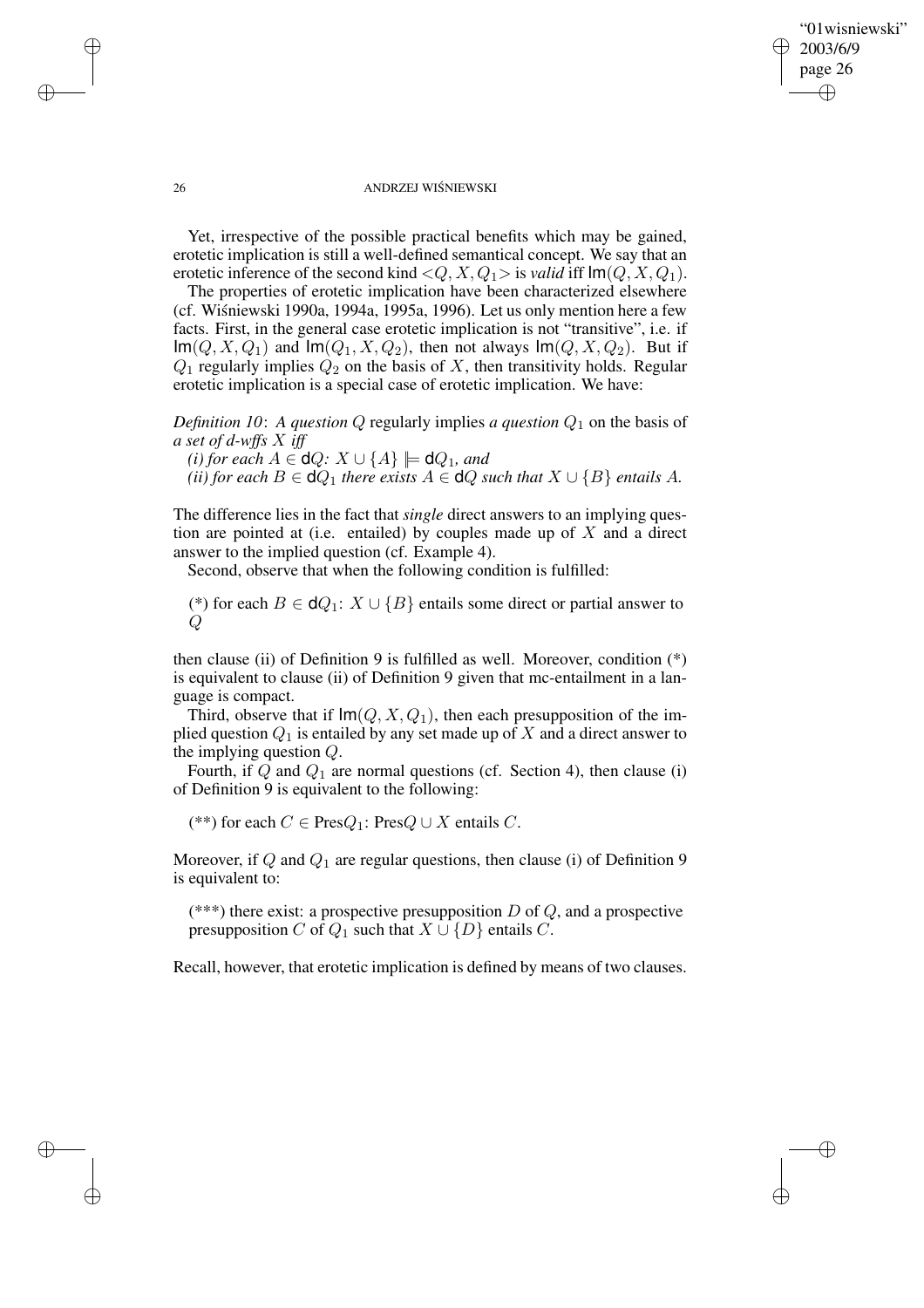# 8. *Erotetic Implication: Examples*

✐

✐

✐

✐

In what follows we shall use the letters  $A, B, C, D, E, F$ , with subscripts if needed, as metalinguistic variables for d-wffs of  $L_1$  and  $L_2$  (cf. sections 6.1) and 6.2). When no quantifiers or symbols referring to individual variables or constants occur, the formulas presented below refer both to erotetic implication in  $L_1$  *and* in  $L_2$ ; otherwise only  $L_2$  is taken into consideration. We shall supplement the examples with comments included in square brackets, which will indicate the type of erotetic implication involved.

## 8.1. *Pure erotetic implication*

Definition 9 neither assumes nor denies that X is non-empty. If  $\text{Im}(Q, \emptyset, Q_1)$ , then we say that Q implies  $Q_1$  and we write  $\text{Im}(Q, Q_1)$ . In this case we have *pure erotetic implication*. Analytic erotetic implication is a special case of pure erotetic implication.

*Definition* 11: A *question* Q analytically implies *a question*  $Q_1$  *iff*  $Im(Q, Q_1)$ and each immediate subformula of a direct answer to  $Q_1$  is a subformula<sup>14</sup> *of a direct answer to* Q *or a negation of a subformula of a direct answer to* Q*.*

For transparency, we write  $Q \vdash_{\mathsf{Im}} Q_1$  instead of  $\mathsf{Im}(Q, Q_1)$ . The following hold:

| $(8.1)$ ? $\neg A \vdash_{lm} ? A$ ,                              | [regular, analytic] |
|-------------------------------------------------------------------|---------------------|
| $(8.2)$ ? $A \vdash_{lm} ? \neg A$ ,                              | [regular, analytic] |
| (8.3) ? ${A, B} \vdash_{\text{Im}} {B, A}$ ,                      | [regular, analytic] |
| $(8.4)$ ? $\{A, B \vee C\}$ $\vdash_{lm}$ ? $\{A, B, C\}$ ,       | [regular, analytic] |
| $(8.5)$ ? { $A, B, C$ } $\vdash_{\text{Im}}$ ? { $A, B \lor C$ }, | [analytic]          |
| $(8.6)$ ? $(A \otimes B)$ $\vdash_{\text{Im}}? \pm  A, B $ ,      | [regular, analytic] |

where  $\otimes$  is any of the connectives:  $\land$ ,  $\lor$ ,  $\supset$ ,  $\equiv$ .

<sup>14</sup> We assume that subformulas are defined in the standard manner; in particular, a d-wff A is a subformula of A. Moreover, we assume that negation is present in a language.

"01wisniewski"

2003/6/9 page 27

✐

✐

✐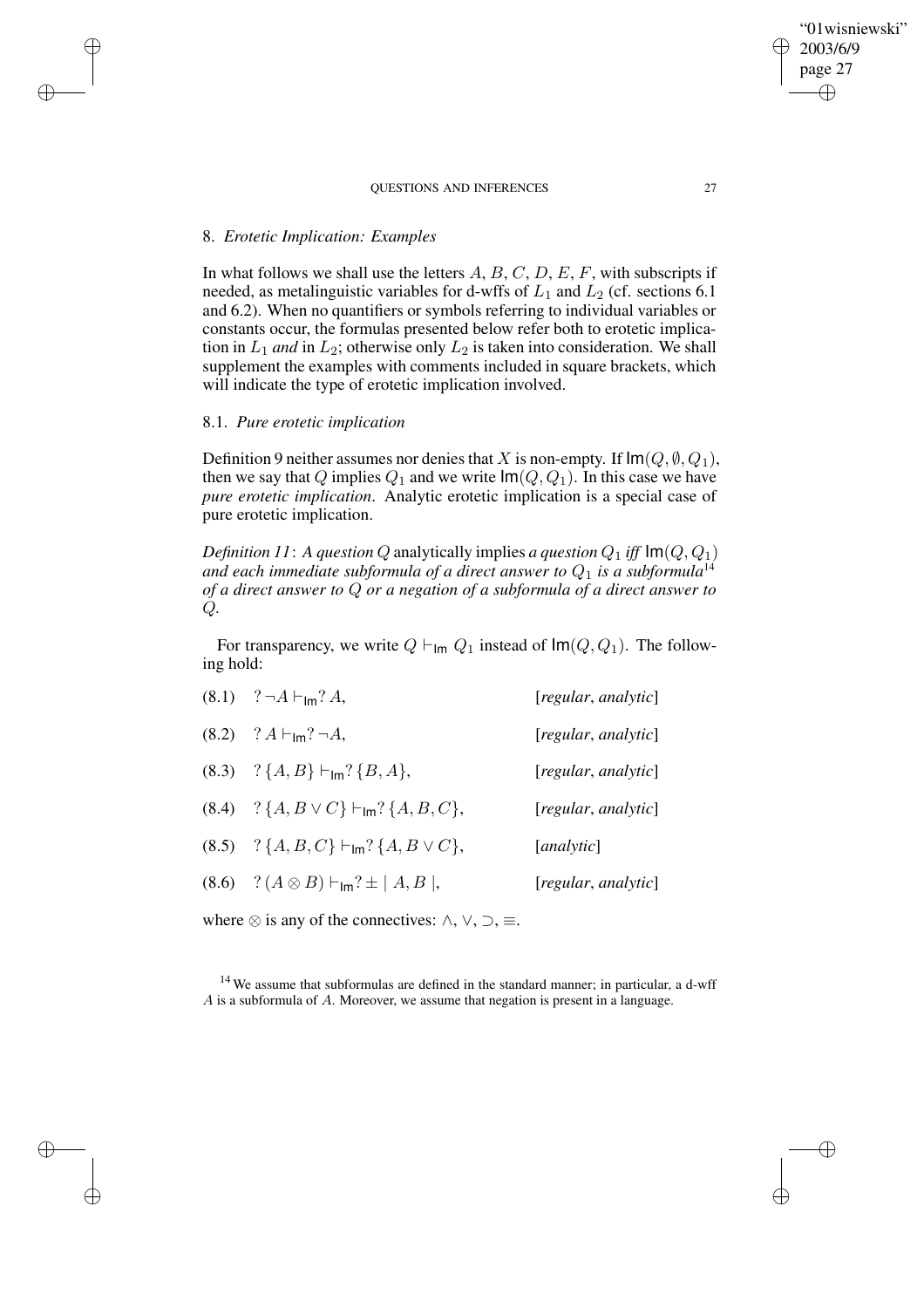$\bigoplus$ 

✐

28 ANDRZEJ WISNIEWSKI ´

| (8.7) $? \pm  A, B  \vdash_{\text{Im}} ? (A \otimes B),$ | [not analytic if $\otimes \neq \wedge$ ] |
|----------------------------------------------------------|------------------------------------------|
|                                                          |                                          |

where  $\otimes$  is any of the connectives:  $\land$ ,  $\lor$ ,  $\supset$ ,  $\equiv$ .

| $(8.8)$ ? $\pm  A, B  \vdash_{\text{Im}}? A$ ,     | [ <i>analytic</i> ]     |
|----------------------------------------------------|-------------------------|
| $(8.9)$ ? $\pm  A, B  \vdash_{\text{Im}}? B$ ,     | [ <i>analytic</i> ]     |
| $(8.10)$ ? $A \vdash_{\text{Im}} ? \pm   A, B  $ , | [regular, not analytic] |
| $(8.11)$ ? $B\vdash_{\text{Im}}? \pm  A, B $ ,     | [regular, not analytic] |

8.2. *Erotetic implication on the basis of non-empty sets of d-wffs*

We write  $Q, A_1, ..., A_n \vdash_{\mathsf{Im}} Q_1$  instead of  $\mathsf{Im}(Q, A_1, ..., A_n, Q_1)$ . The following hold:

 $(8.12)$  ?  $(A \otimes B)$ ,  $\alpha A \vdash_{\text{Im}}? B$ , [*regular*]

where  $\otimes$  is any of the connectives:  $\wedge$ ,  $\vee$ ,  $\supset$ ,  $\equiv$ , and  $\alpha A$  is equal to  $\neg A$  or to A,

 $(8.13)$  ?  $(A \otimes B)$ ,  $\alpha B \vdash_{\text{Im}}? A$ , [*regular*]

where  $\otimes$  is any of the connectives:  $\land$ ,  $\lor$ ,  $\supset$ ,  $\equiv$ , and  $\alpha B$  is equal to  $\neg B$  or to B,

 $(8.14)$  ? {¬A, A  $\wedge$  B, A  $\wedge$  ¬B}  $\vdash_{\mathsf{Im}}$ ? A,

 $(8.15)$   $?$   $\{A_1, ..., A_n\}, A_1 \vee ... \vee A_n \vdash_{\mathsf{Im}} ? A_i$ , [*regular if*  $n = 2$ ]

where  $1 \leq i \leq n$ .

(8.16)  $?$  { $A_1, ..., A_n$ },  $A_1 \vee ... \vee A_n$ ,  $\neg(A_1 \wedge ... \wedge A_n) \vdash_{\mathsf{Im}} ?$  { $\neg A_1, ..., \neg A_n$ },  $[regular if n = 2]$ 

(8.17) ?  ${A_1, ..., A_n}, A_1 \equiv B_1, ..., A_n \equiv B_n \vdash_{\mathsf{Im}}? {B_1, ..., B_n},$ [*regular*]

✐

✐

✐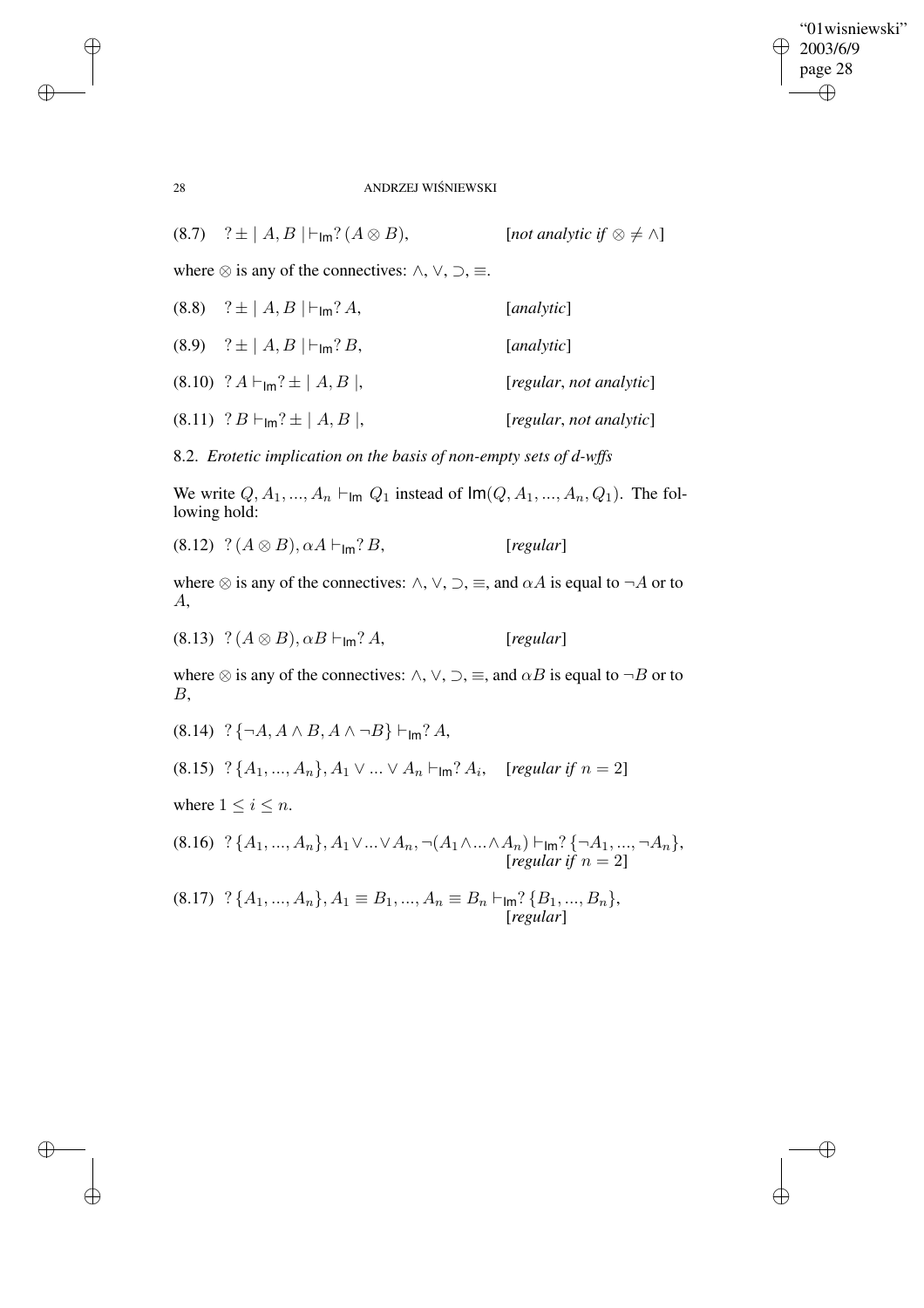✐

✐

✐

✐

 $(8.18)$  ?  $\{A_1, ..., A_n\}, B \supset A_1 \vee ... \vee A_i, \neg B \supset A_{i+1} \vee ... \vee A_n \vdash_{\mathsf{Im}}? B$ ,  $[regular if n = 2]$ where  $1 \leq i \leq n$ .  $(8.19)$   $?$   $\{A_1, ..., A_n\}, B \supset A_1 \vee ... \vee A_i, C \supset A_{i+1} \vee ... \vee A_n, B \vee C \vdash_{\mathsf{Im}}$  $? \{B, C\},\$ [*regular if*  $n = 2$ ] where  $1 \leq i < n$ . (8.20) ? { $A_1, ..., A_n$ },  $A_1 \vee ... \vee A_i \equiv B$ ,  $A_{i+1} \vee ... \vee A_n \equiv C \vdash_{\mathsf{Im}} ?$  { $B, C$ },  $[regular if n = 2]$ where  $1 \leq i \leq n$ .  $(8.21)$  ?  $\{A_1, ..., A_n\}, A_1 \vee ... \vee A_i, \supset B, A_{i+1} \vee ... \vee A_n \supset \neg B, A_1 \vee ... \vee A_n$  $A_n \vdash_{\mathsf{Im}}? B$ ,  $[regular if n = 2]$ where  $1 \leq i \leq n$ .  $(8.22)$  ?  $A(x/c), \forall x (Ax \equiv Bx \wedge Cx) \vdash_{\text{Im}} ? \pm | B(x/c), C(x/c) |,$ [*regular*]  $(8.23)$  ?  $S(Ax)$ ,  $\forall x(Ax \equiv Bx) \vdash_{Im}$ ?  $S(Bx)$ , [*regular*]  $(8.24)$  ?  $U(Ax)$ ,  $\forall x(Ax \equiv Bx) \vdash_{Im}$ ?  $U(Bx)$ , [*regular*] (8.25) ?  $S(Ax)$ ,  $\forall x(Ax \supset x = c_1 \vee ... \vee c_n) \vdash_{\mathsf{Im}}? \{A(x/c_1), ..., A(x/c_n)\},$ [*regular*] where  $c_1, ..., c_n (n > 1)$  are distinct individual constants, (8.26) ?  $S(Ax)$ ,  $\exists x Ax, \forall x (Ax \supset x = c_1 \vee ... \vee c_n) \vdash_{\mathsf{Im}} ? A(x/c_i)$ , where  $c_1, ..., c_n (n > 1)$  are distinct individual constants and  $1 \leq i \leq n$ .

It is no accident that wh-questions of  $L_2$  occur in the above examples only a few times. It may be argued that their proper analysis requires a semantics in which all the elements of a domain have names (i.e. are values of some closed terms). Moreover, in order to analyze erotetic implication of general wh-questions of  $L_2$  and other "complete-list" questions one needs the quantifier "there exist finitely many" (cf. Wisniewski 1990a) or at least numerical quantifiers (cf. Wiśniewski 1995a). For further examples of erotetic implication, in particular in more sophisticated languages and pertaining to more complex questions, see Wiśniewski (1990a) and Wiśniewski (1995a), Chapter 7.

"01wisniewski"

2003/6/9 page 29

✐

✐

✐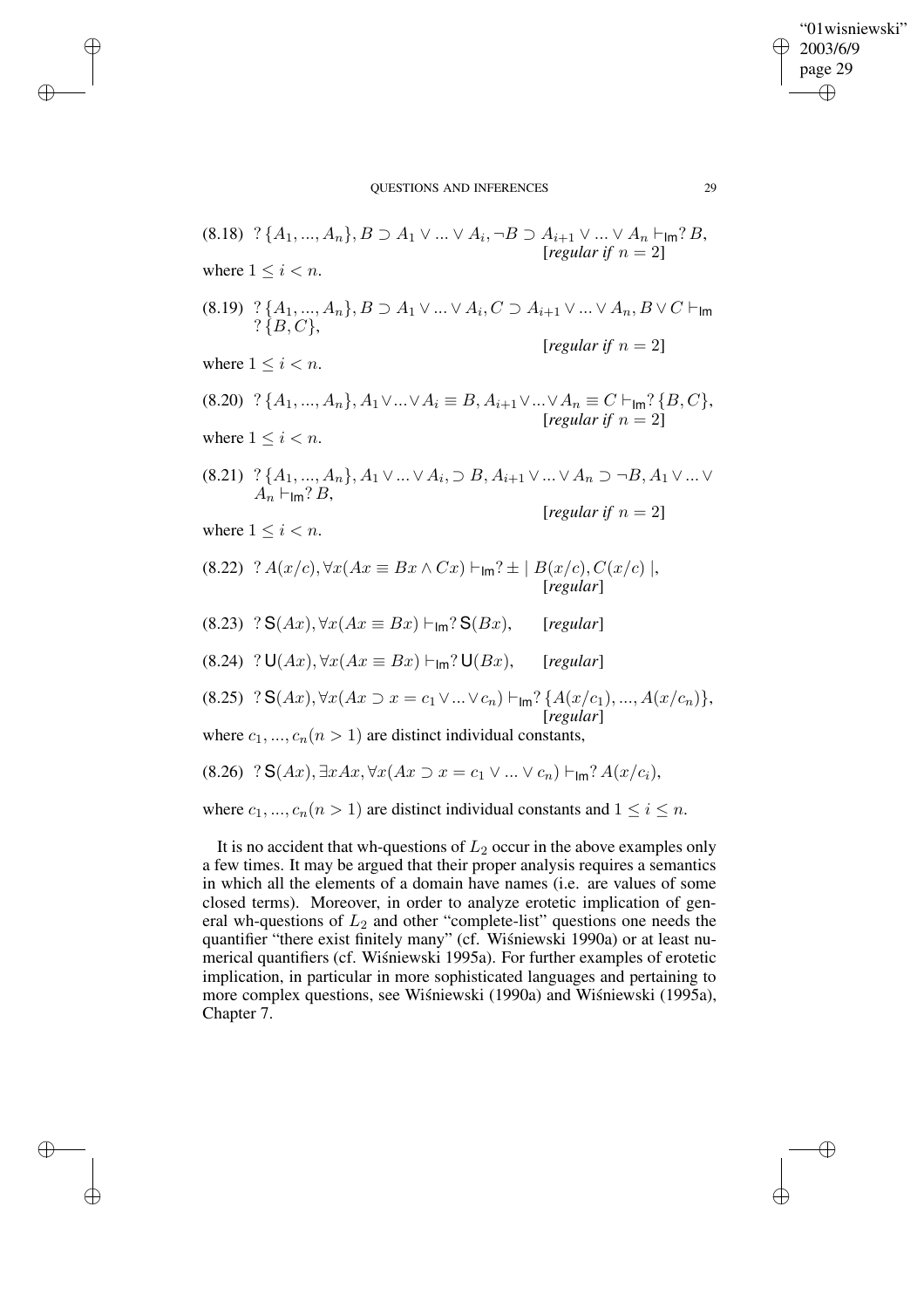"01wisniewski" 2003/6/9 page 30 ✐ ✐

✐

✐

### 30 ANDRZEJ WISNIEWSKI ´

# 9. *Rules and Scenarios*

### 9.1. E*-rules and* Im*-rules*

Erotetic inferences occur in almost every process of reasoning. Yet, the common attitude has been to regard them as belonging to the "pragmatics" of reasoning, in the pejorative sense of pragmatics as referring to something that is not subjected to any objective rules. No doubt, there are erotetic inferences of this kind. But there are also erotetic inferences which have a well-established structure due to the fact that evocation or erotetic implication hold between their premises and conclusions. IEL regards them as valid. Of course, validity is a normative concept and the appropriate concept of validity is neither given by God nor by Tradition (even Jaakko Hintikka is silent here). But even if one has other intuitions concerning validity of erotetic inferences, the semantic warrants connected with IEL-valid erotetic inferences still remain. Moreover, if we have a formula which says that a question of a given form is evoked by a finite set of d-wffs made up of dwffs of strictly defined forms (cf. examples in Section 6), we can formulate a rule each application of which leads to the question which is both sound and informative with respect to the premises. Similarly, when a formula of the form  $Q, A_1, ..., A_n \vdash_{\mathsf{Im}} Q_1$  (or of the form  $Q \vdash_{\mathsf{Im}} Q_1$ ) holds (cf. examples in Section 8), we can formulate a rule each application of which leads to the question which is both sound with respect to the premises and cognitively useful with respect to the initial question. These rules are called E-rules and Im-rules, respectively.

Yet, IEL does not stop here. The logical tools elaborated within IEL make an analysis of *search scenarios* possible. As a result of the analysis, *search rules* are characterized.

# 9.2. *Erotetic search scenarios*

What are erotetic search scenarios (e-scenarios for short)? A few examples will help to clarify matters here.

### *Example 7:*

Let us imagine that we are looking for an answer to the question:

(9.1) Did John meet Mary and talk to her?

Question (9.1) is construed here in such a way that the following are direct answers to it:

✐

✐

✐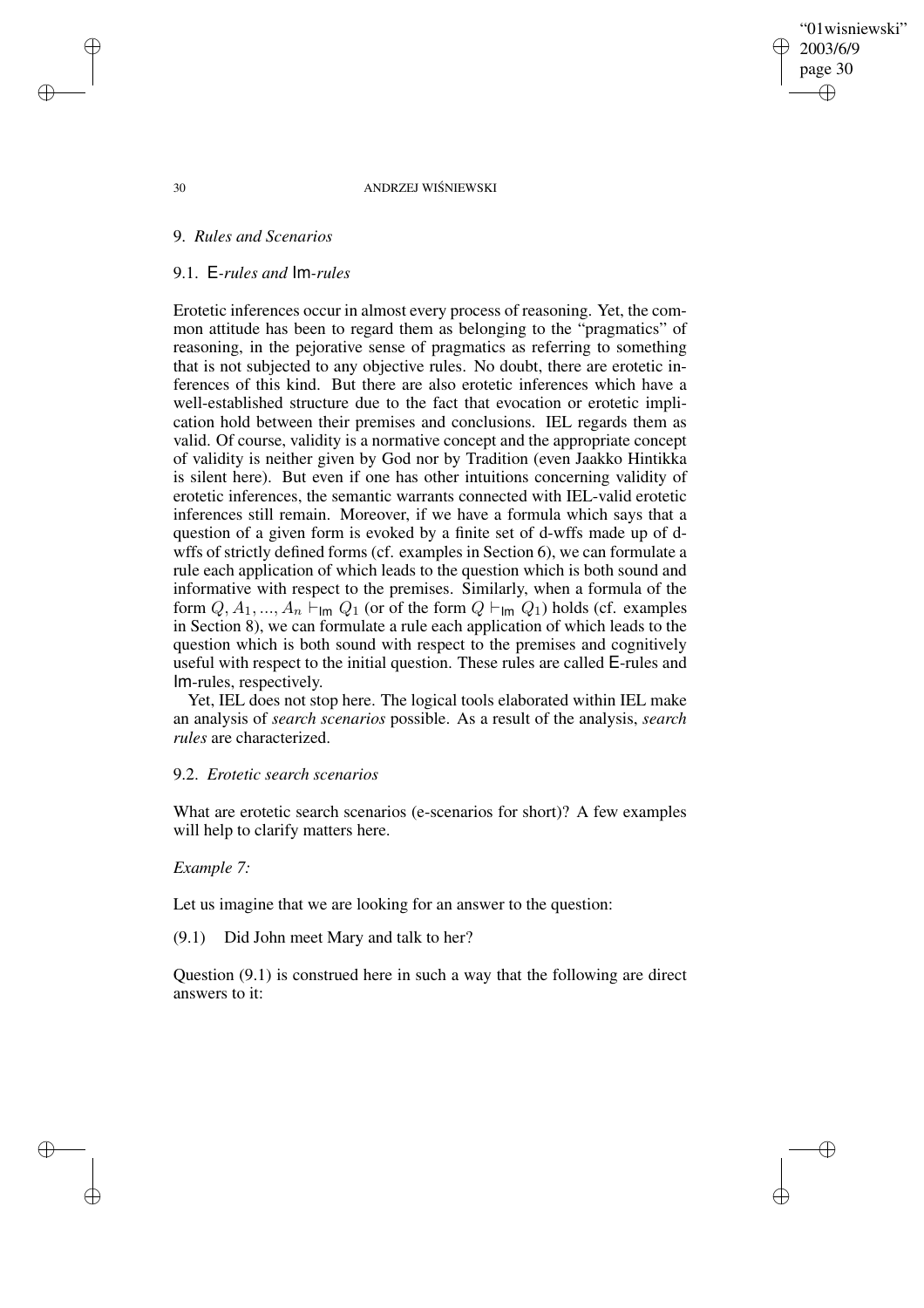- (9.2) John didn't meet Mary.
- (9.3) John met Mary and talked to her.
- (9.4) John met Mary, but didn't talk to her.

The natural way of proceeding is to ask the following question first:

(9.5) Did John meet Mary?

If the negative answer to  $(9.5)$  holds, the answer  $(9.2)$  to  $(9.1)$  is found. If, however, the affirmative answer to (9.5) holds, the following question should be asked:

(9.6) Did John talk to Mary?

The affirmative answer to (9.6) together with the (already established) affirmative answer to (9.5) give the answer (9.3) to the principal question (9.1), whereas the negative answer to (9.6) together with the affirmative answer to (9.5) yield the answer (9.4) to the principal question.

The following diagram presents the e-scenario involved:

Figure 1.

✐

✐

✐

✐



## *Example 8:*

Let us now imagine that we are looking for an answer to the following principal question:

(9.7) Where did John leave for: Paris, London, Kiev, or Moscow?

on the basis of the following initial premises:

(9.8) If John departed in the morning, then he left for Paris or London.

(9.9) If John did not depart in the morning, then he left for Moscow.

"01wisniewski" 2003/6/9 page 31

✐

✐

✐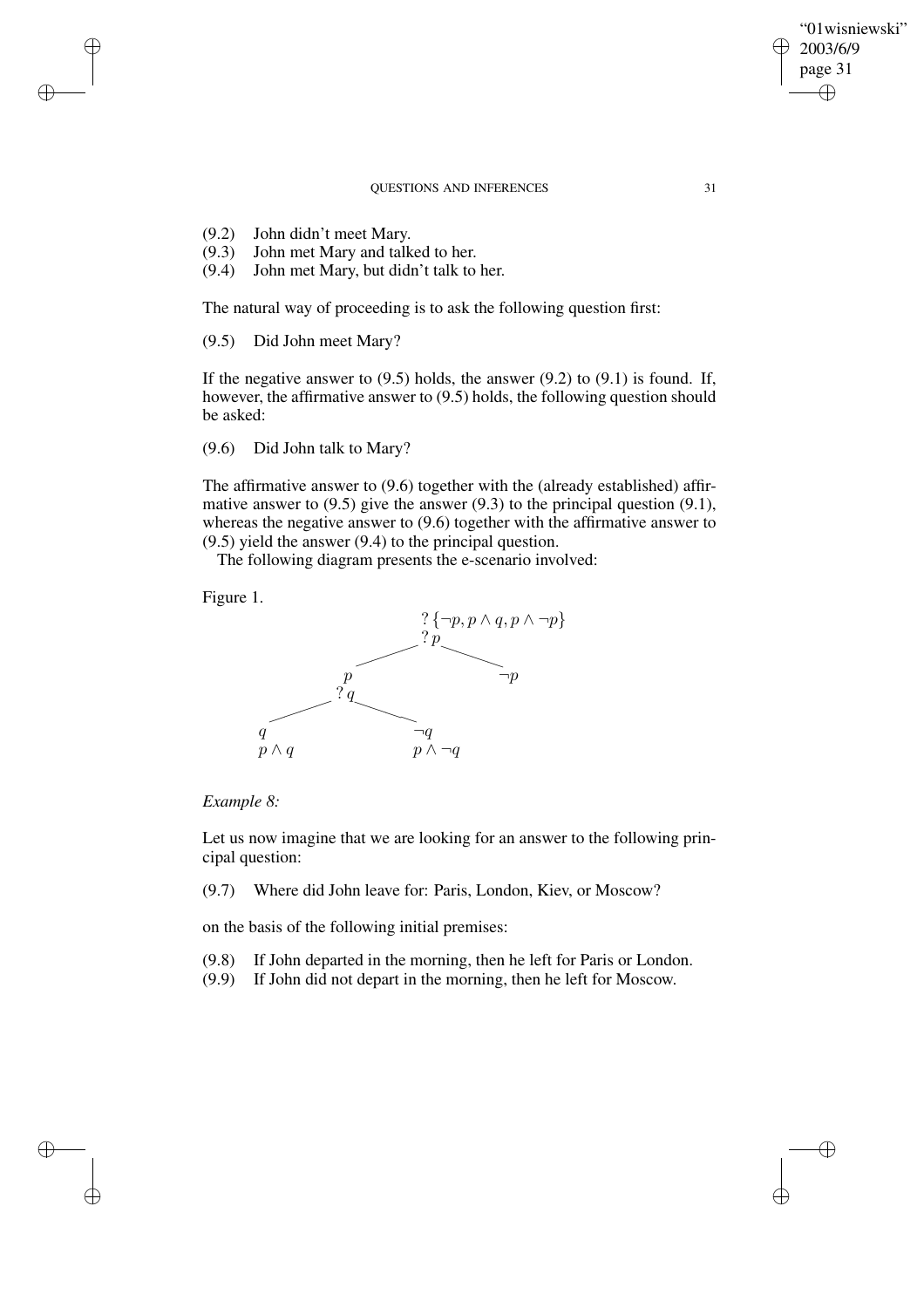$\bigoplus$ 

✐

### 32 ANDRZEJ WISNIEWSKI ´

(9.10) John left for London if he took his famous umbrella; otherwise he did not leave for London.

We can start with asking the following question:

(9.11) Did John depart in the morning?

If the negative answer to (9.11) is true, then by (9.9) John left for Moscow. If, however, the affirmative answer to (9.11) holds, then the following question arises:

(9.12) Where did John leave for: London or Paris?

Yet, question  $(9.12)$  need not be asked. The following question:

(9.13) Did John take his famous umbrella?

is now raised by question (9.12) on the basis of the affirmative answer to  $(9.11)$  and the premises  $(9.8)$  and  $(9.10)$ . The affirmative answer to  $(9.13)$ together with premise (9.10) yield that John left for London, whereas the negative answer to (9.13) together with the affirmative answer to (9.11) and premise (9.8) yield that John left for Paris.

The following diagram presents the appropriate e-scenario:

Figure 2.

✐

✐



*Example 9:*

✐

✐

Our third example is more abstract. Assume that  $P_1$ ,  $P_2$ ,  $P_3$  are one-place predicates of  $L_2$  and that a is an individual constant of  $L_2$ . Let us imagine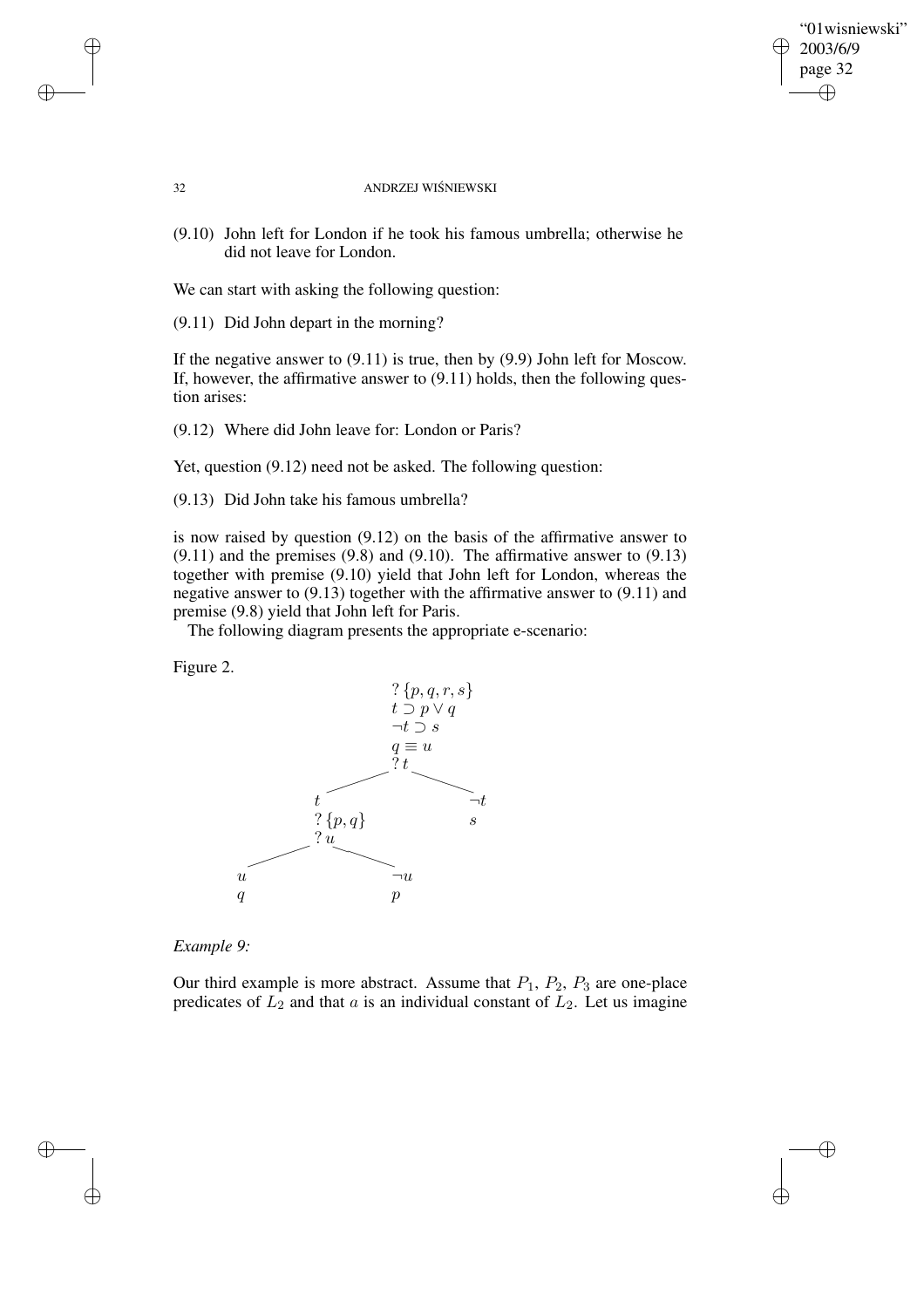✐

#### QUESTIONS AND INFERENCES 33

that we are looking for an answer to a question of the form:

 $(9.14)$  ?  $P_1a$ 

✐

✐

✐

✐

("Does a have the property  $P_1$ ?") on the basis of the following initial premise:

(9.15)  $\forall x (P_1 x \equiv P_2 x \land P_3 x)$ 

Figure 3 shows a possible e-scenario:

Figure 3.



The principal question (9.14) on the basis of (9.15) implies:

 $(9.16)$  ?  $\pm$  |  $P_2a$ ,  $P_3a$  |

 $(cf. (8.22))$ . Question  $(9.16)$ , in turn, implies:

 $(9.17)$  ?  $P_2a$ 

(cf. (8.8)). Question (9.17) is now asked and answered. Since it has two direct answers, the scenario branches. The right branch contains the negative answer ' $\neg P_2a'$  to (9.17) and, since ' $\neg P_2a'$  and (9.15) entail ' $\neg P_1a'$ , ends with the negative answer to the principal question (9.14). The left branch contains the affirmative answer ' $P_2a$ ' to (9.16) followed by the question:

 $(9.18)$  ?  $P_3a$ 

which is implied by question (9.17) (cf. (8.9)). Question (9.18) is asked and answered, and the scenario branches again. The leftmost branch contains the affirmative answer to (9.18) and ends with the affirmative answer to the principal question (9.14), which is now entailed by the results established so far and the premise (9.15). The right sub-branch contains the negative answer to (9.18) and ends with the negative answer to the principal question (9.14);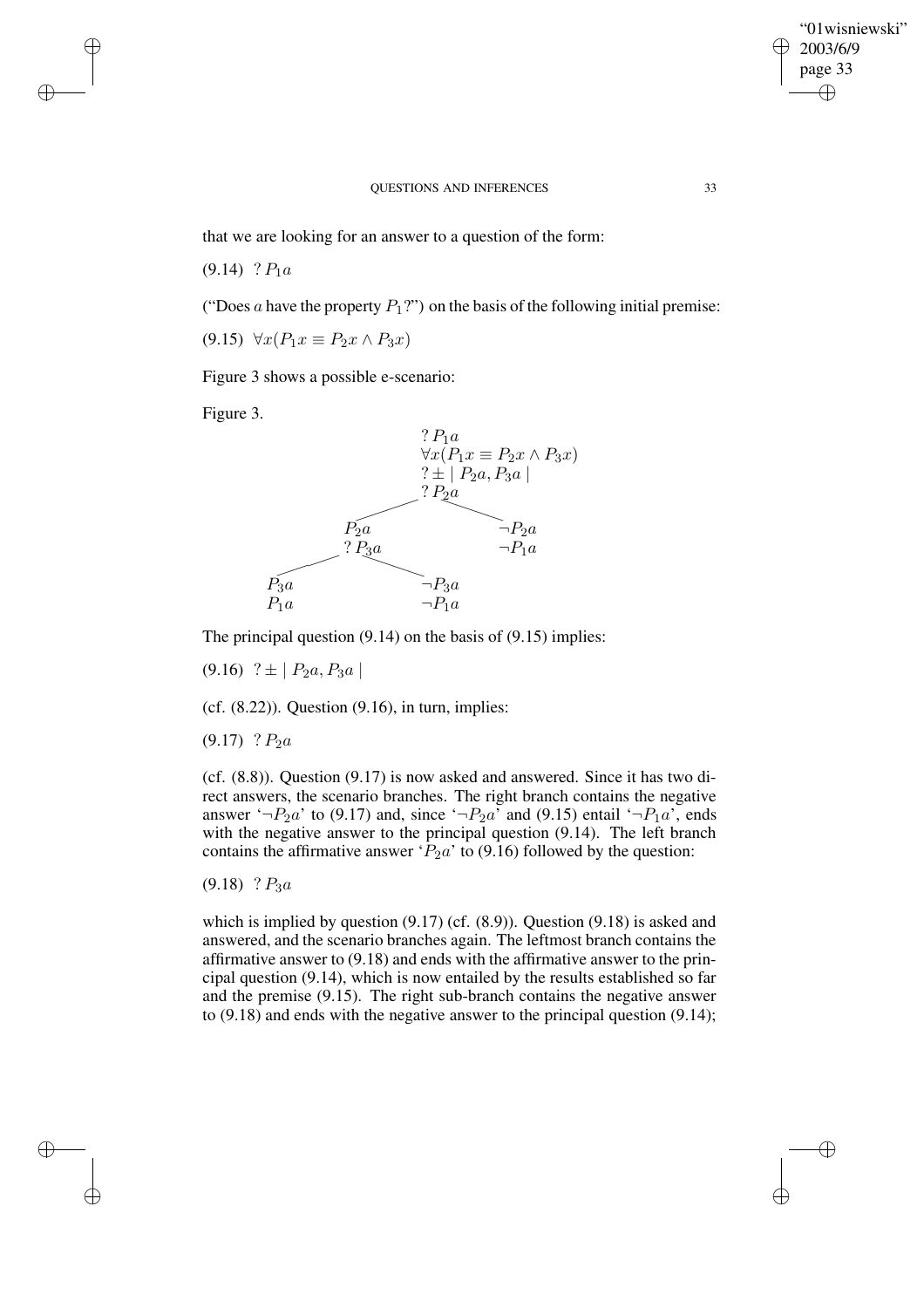✐

#### 34 ANDRZEJ WISNIEWSKI ´

this answer is entailed by the answer just received (i.e.  $\neg P_3a'$ ) and premise (9.15).

Although e-scenarios can be represented by downward trees, they are defined as families of mutually interconnected *erotetic derivations* (e-derivations for short). An e-derivation corresponds to a branch of a tree: it starts with the principal question and ends with a direct answer to it. An auxiliary question which occurs in an e-derivation is either asked (is a query) or serves as a premise; each auxiliary question must be implied by a certain question which occurs earlier, possibly on the basis of some earlier d-wffs. A d-wff can enter an e-derivation for three possible reasons: (a) as an initial premise, or (b) as a direct answer to an auxiliary question, and (c) as a consequence of some d-wff(s) which satisfy the conditions (a) or (b). It is assumed that if an e-scenario involves an auxiliary question which is then answered in some way in an e-derivation, then the e-scenario contains also e-derivations in which the auxiliary question is answered in all the other possible ways; these e-derivations are identical up to the point at which the auxiliary question is asked, but start to differ at the level of answers to the auxiliary question (thus an e-scenario is "fair" with respect to queries).

To be more precise, e-scenarios can be defined as follows.

Let  $L$  be a formalized language which fulfills the conditions specified in sections 3 and 4. We shall use the lower-case Greek letters  $\varphi$ ,  $\psi$ ,  $\gamma$ , with subscripts if needed, as metalinguistic variables for wffs (i.e. d-wffs and questions) of  $L$ . We have:

*Definition* 12: A *finite sequence*  $\mathbf{e} = \varphi_1, ..., \varphi_n$  *of wffs is an* erotetic derivation of a direct answer A to the question  $Q$  on the basis of a set of d-wffs X  $\partial f/\partial f = Q$ ,  $\varphi_n = A$  *and the following conditions hold:* 

- (1) *for each question*  $\varphi_k$  *of*  $e$  *such that*  $k > 1$ *:* 
	- (a)  $d\varphi_k \neq dQ$ *, and*
	- (b)  $\varphi_{k+1}$  *is either a question or a direct answer to*  $\varphi_k$ *;*
- (2) *for each d-wff*  $\varphi_j$  *of* **e**:
	- (a)  $\varphi_j \in X$ *, or* 
		- (b)  $\varphi_j$  *is a direct answer to*  $\varphi_{j-1}$ *, where*  $\varphi_{j-1} \neq Q$ *, or*
	- (c) ϕ<sup>j</sup> *is entailed by a certain set of d-wffs such that each element of this set precedes*  $\varphi_j$  *in*  $e$ *;*
- (3) *for each question*  $\varphi_k$  *of*  $\hat{\mathbf{e}}$  *such that*  $\varphi_k \neq Q$ *:*  $\varphi_k$  *is implied by a certain question*  $\varphi_i$  *which precedes*  $\varphi_k$  *in*  $\theta$  *on the basis of the empty set, or on the basis of a set of d-wffs such that each element of this set precedes*  $\varphi_k$  *in* **e**.

Note that by "precedes" we do not mean "immediately precedes".

✐

✐

✐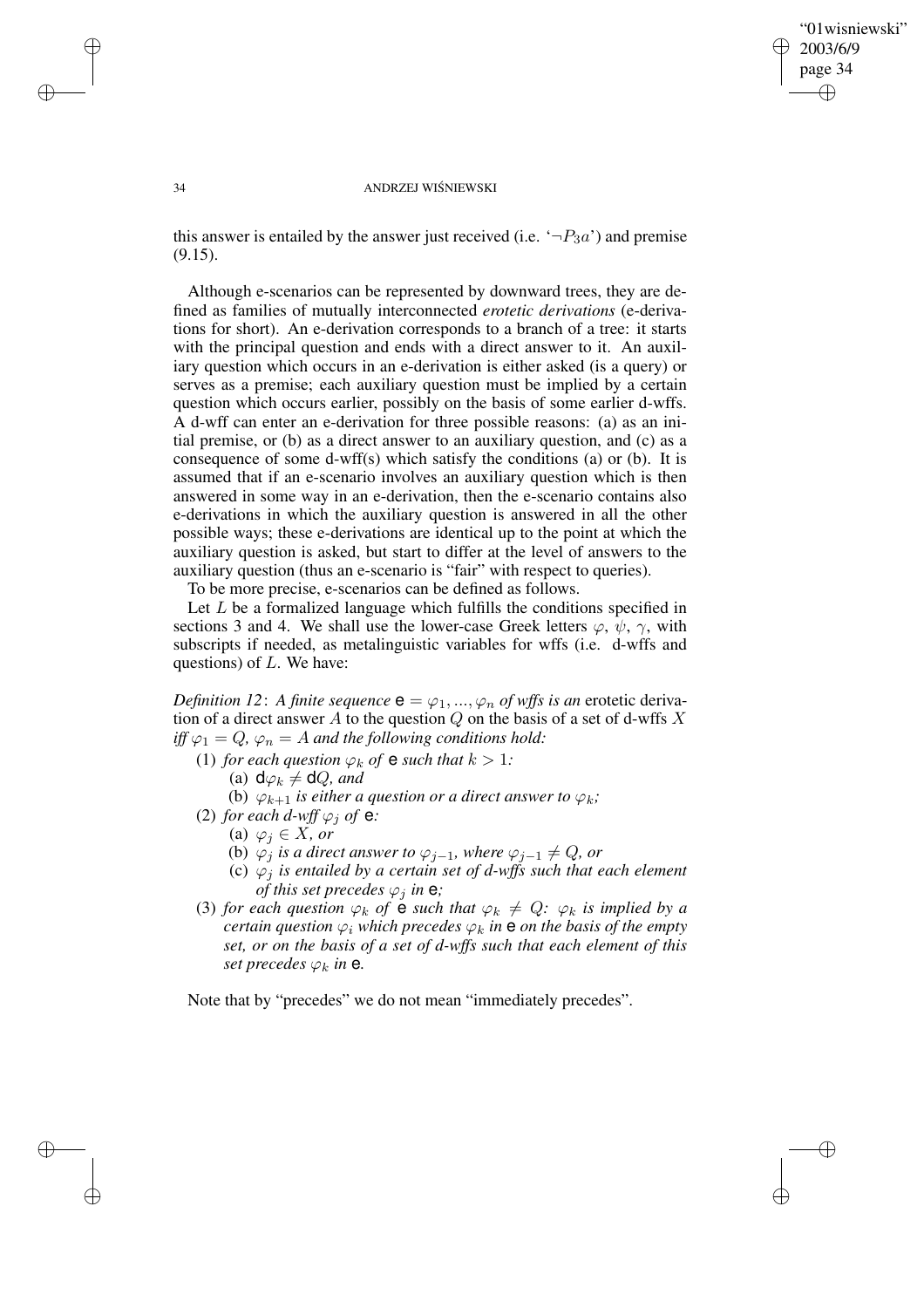An element  $\varphi_k$  (where  $1 < k < n$ ) of an e-derivation  $e = \varphi_1, ..., \varphi_n$  is a *query* of **e** if  $\varphi_k$  is a question and  $\varphi_{k+1}$  is a direct answer to  $\varphi_k$ . Note that e-derivations can involve auxiliary questions which are not queries and serve as erotetic premises only (recall that erotetic implication is not "transitive").

*Definition 13*: *A finite family* Φ *of sequences of wffs is an* erotetic search scenario for a question Q relative to a set of d-wffs X *iff each element of* Φ *is an e-derivation of a direct answer to* Q *on the basis of* X *and the following conditions hold:*

(1)  $dQ \cap X = \emptyset$ ;

✐

✐

✐

✐

- (2) Φ *contains at least two elements;*
- (3) *for each element*  $\mathbf{e} = \varphi_1, \varphi_2, ..., \varphi_n$  *of*  $\Phi$ *, for each index k such that*  $1 \leq k \leq n$ 
	- (a) *if*  $\varphi_k$  *is a question and*  $\varphi_{k+1}$  *is a direct answer to*  $\varphi_k$ *, then for each direct answer*  $B$  *to*  $\varphi_k$ *, the family*  $\Phi$  *contains a certain e-derivation*  $e' = \psi_1, \psi_2, ..., \psi_m$  *such that*  $\psi_j = \varphi_j$  *for*  $j =$ 1, ..., *k*, and  $\psi_{k+1} = B$ ;
	- (b) *if*  $\varphi_k$  *is a d-wff, or*  $\varphi_k$  *is a question and*  $\varphi_{k+1}$  *is not a direct*  $a_1 + b_2 + c_3 + d_4$  *answer to*  $\varphi_k$ , *then for each e-derivation*  $e' = \psi_1, \psi_2, ..., \psi_m$  *in*  $\Phi$  *such that*  $\psi_j = \varphi_j$  *for*  $j = 1, ..., k$  *we have*  $\psi_{k+1} = \varphi_{k+1}$ *.*

The e-derivations which are elements of an erotetic search scenario Φ for Q relative to X are called *paths* of Φ, the question Q is the *principal question* of Φ, and the elements of the set X are called *initial premises*. If a path e of Φ has a direct answer A to Q as its last element, we say that e *leads to* A. If  $\Phi$  is an e-scenario for Q relative to the empty set, we simply say that  $\Phi$  is an e-scenario for Q.

An e-scenario for Q relative to X is said to be *complete* iff each direct answer to Q is the endpoint of some path of the scenario, and incomplete otherwise. Figures 1 and 3 present examples of complete e-scenarios, whereas Figure 2 shows an incomplete e-scenario.

A *query* of an e-scenario is a query of a path of the e-scenario.

Roughly, a branching point of an e-scenario is a wff which occurs in the escenario in such a way that the tree-like diagram which presents this scenario branches immediately below the occurrence of the wff. To be more precise, we say that a wff  $\gamma$  is a *branching point* of an e-scenario  $\Phi$  iff there are: an index  $k > 1$  and a subset  $\Psi$  of  $\Phi$  such that  $\Psi$  contains at least two elements and for any  $\mathbf{e} = \varphi_1, \varphi_2, ..., \varphi_n, \mathbf{e}' = \psi_1, \psi_2, ..., \psi_m$  (where  $\mathbf{e} \neq \mathbf{e}'$ ) in  $\Psi$  we have: (i)  $\gamma = \varphi_k = \psi_k$ , (ii)  $\varphi_j = \psi_j$  for  $j = 1, ..., k$ , and (iii)  $\varphi_{k+1} \neq \psi_{k+1}$ .

The properties of e-scenarios were analyzed elsewhere (cf. Wisniewski (2003)). Let us only mention the following:

"01wisniewski"

2003/6/9 page 35

✐

✐

✐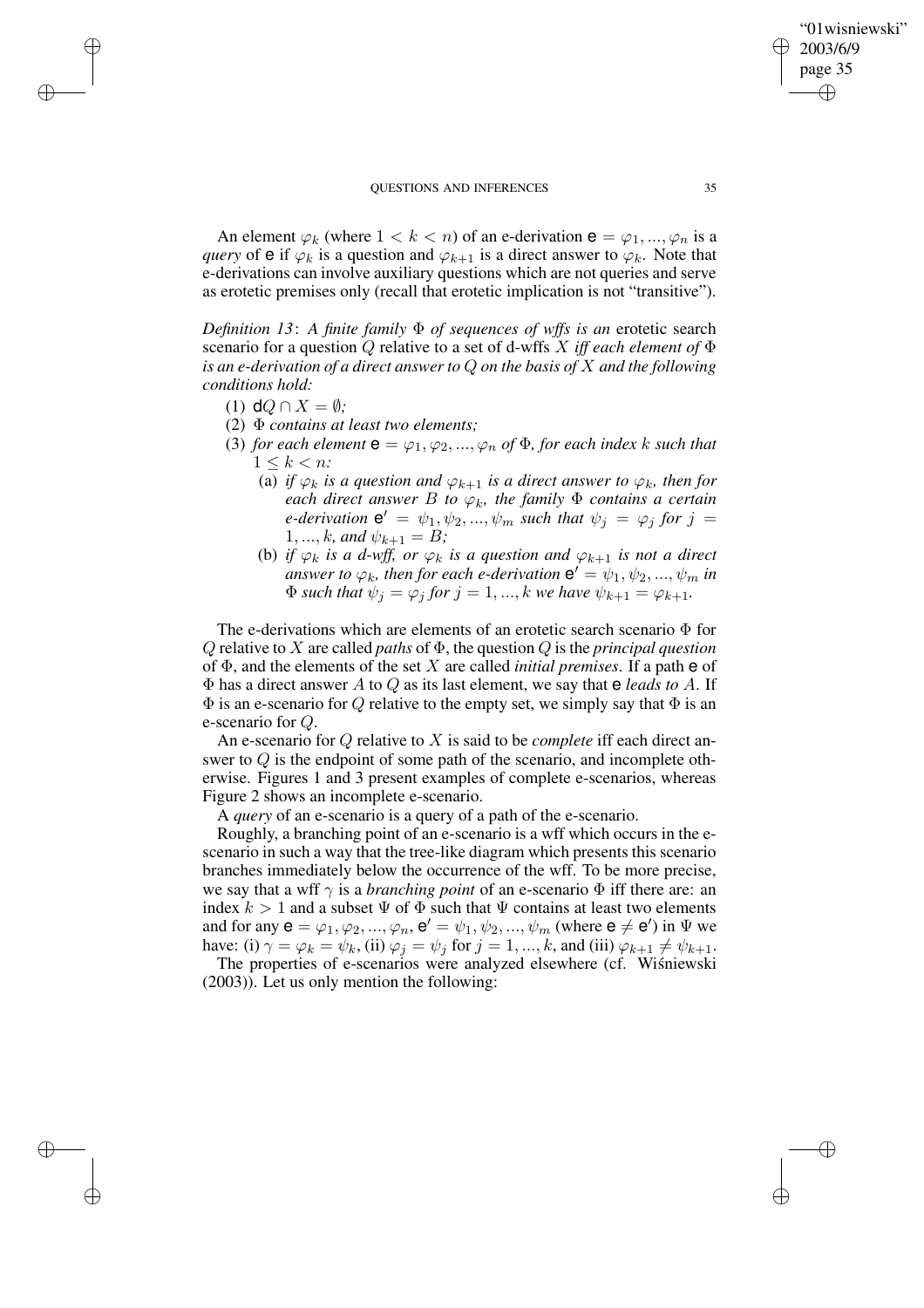# "01wisniewski" 2003/6/9 page 36 ✐ ✐

✐

✐

### 36 ANDRZEJ WISNIEWSKI ´

*Fact* 4: Only questions can play the role of queries of e-scenarios.

*Fact* 5: Each query of an e-scenario is a branching point of the scenario; no d-wff can be a branching point.

*Fact* 6: Each e-scenario involves at least one query; each e-scenario has a major branching point, which is the first query of every path of the escenario.

*Fact 7*: A direct answer to the principal question cannot enter an e-scenario as the second element of any of its paths.

If  $P = \langle T, U \rangle$  is an admissible partition of L and a d-wff A belongs to T, we say that  $A$  is true in  $P$ . One can prove:

Golden Path Theorem: Let  $\Phi$  be an e-scenario for a question  $Q$  relative to a set of d-wffs X. Let  $P$  be an admissible partition of L such that each d-wff in X is true in P and Q is sound in P. Then the scenario  $\Phi$  contains at least one path e such that:

(a) each d-wff of  $e$  is true in  $P$ ; and

(b) each question of  $e$  is sound in  $P$ ; and

(c)  $\theta$  leads to a direct answer to Q which is true in P.

The above theorem was proved in Wisniewski  $(2003)$  for the propositional case. The proof for the generalized case goes along similar lines. Note that the Golden Path Theorem holds both for complete and incomplete escenarios.

For further examples of e-scenarios see Wiśniewski (2003).

# 9.3. *Search rules*

✐

✐

✐

✐

In order to introduce the concept of a search rule we need some auxiliary concepts.

We say that an e-scenario Φ for Q relative to X is in the *canonical form* iff there is no element of X which occurs in  $\Phi$  after the first branching point of Φ.

One can prove that for each e-scenario  $\Phi$  there exists an e-scenario  $\Phi^*$  in the canonical form which results from  $\Phi$  by moving all the initial premises (i.e elements of X) occurring on paths of  $\Phi$  after the first branching point to places before the first branching point. The e-scenarios presented above are already in the canonical form.

An e-scenario  $\Phi$  for Q relative to X is *concise* if  $\Phi$  is in the canonical form and any d-wff which occurs on a path of  $\Phi$  is: (i) an element of X, or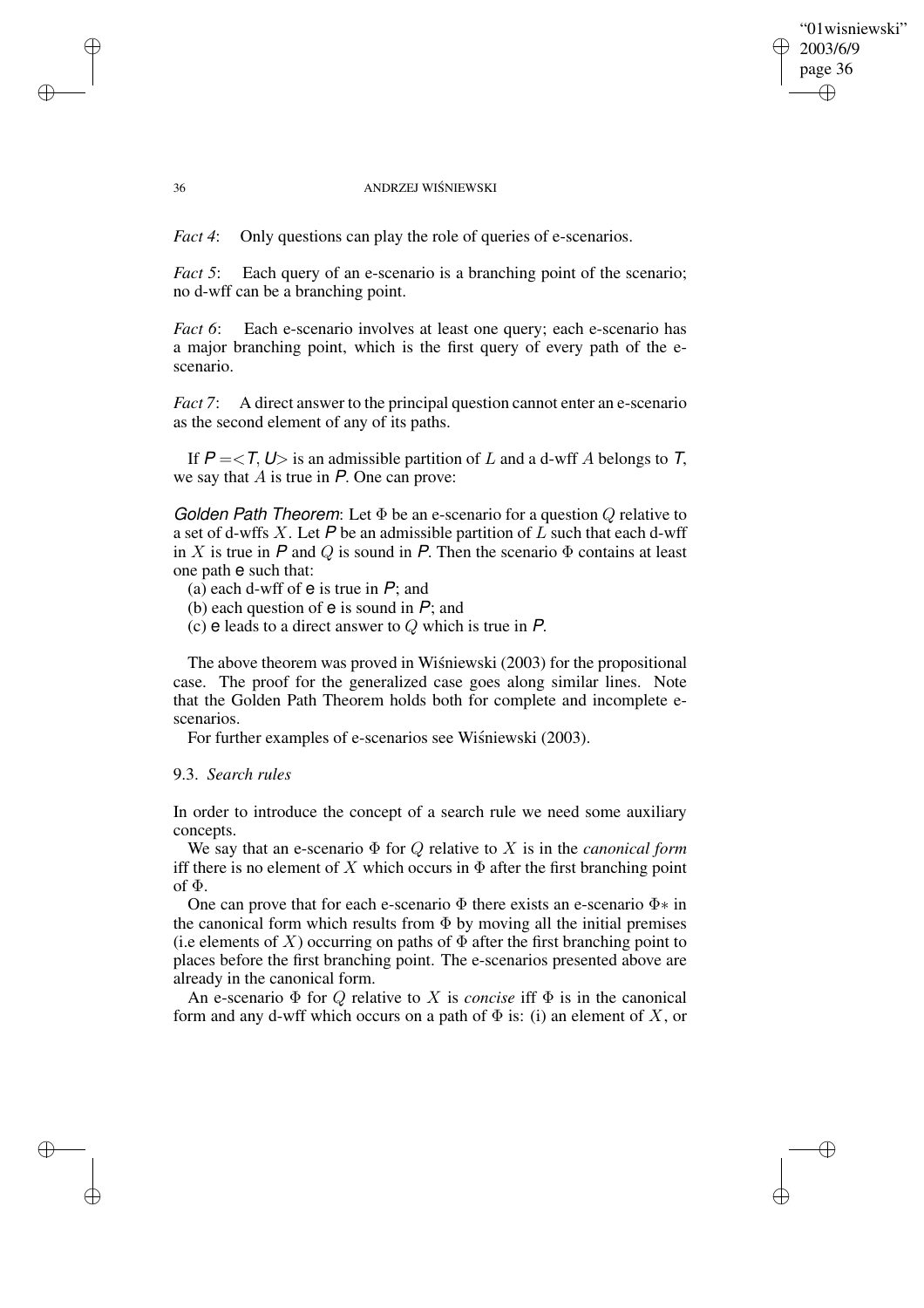(ii) an answer to a query immediately succeeding the query, or (iii) a direct answer to Q which occurs at the end of the path.

Each e-scenario in the canonical form can be transformed into a corresponding concise e-scenario by deleting all the d-wffs which do not fulfil the clauses (i), (ii) and (iii) specified above (one may prove that erotetic implication is retained). The e-scenarios presented in figures 1, 2 and 3 are already concise.

An e-scenario can involve auxiliary questions which are not queries. These questions are not requests for information and serve as erotetic premises only. Let Φ be a concise e-scenario for Q relative to X. The *imperative counterpart* of Φ results from Φ by deleting all the auxiliary questions which are not queries of Φ. Note that imperative counterparts are defined for concise e-scenarios only, and these, in turn, are in the canonical form.

Imperative counterparts of concise e-scenarios need not be e-scenarios (their constituents need not be e-derivations, since clause (3) of Definition 12 can be violated). Yet, the analogue of Golden Path Theorem holds for such counterparts.

The following shows the imperative counterpart of the e-scenario presented in Figure 3:

Figure 4.

✐

✐

✐

✐



Assume that we have a tree-like diagram D of the imperative counterpart of a concise e-scenario. Let us now replace the non-logical constants/propositional variables in  $D$  with appropriate metalinguistic variables; of course, different non-logical constants/propositional variables should be replaced by distinct metalinguistic variables. The result can be viewed as a *search rule*. Here are examples of search rules based on the e-scenarios presented above:

"01wisniewski"

2003/6/9 page 37

✐

✐

✐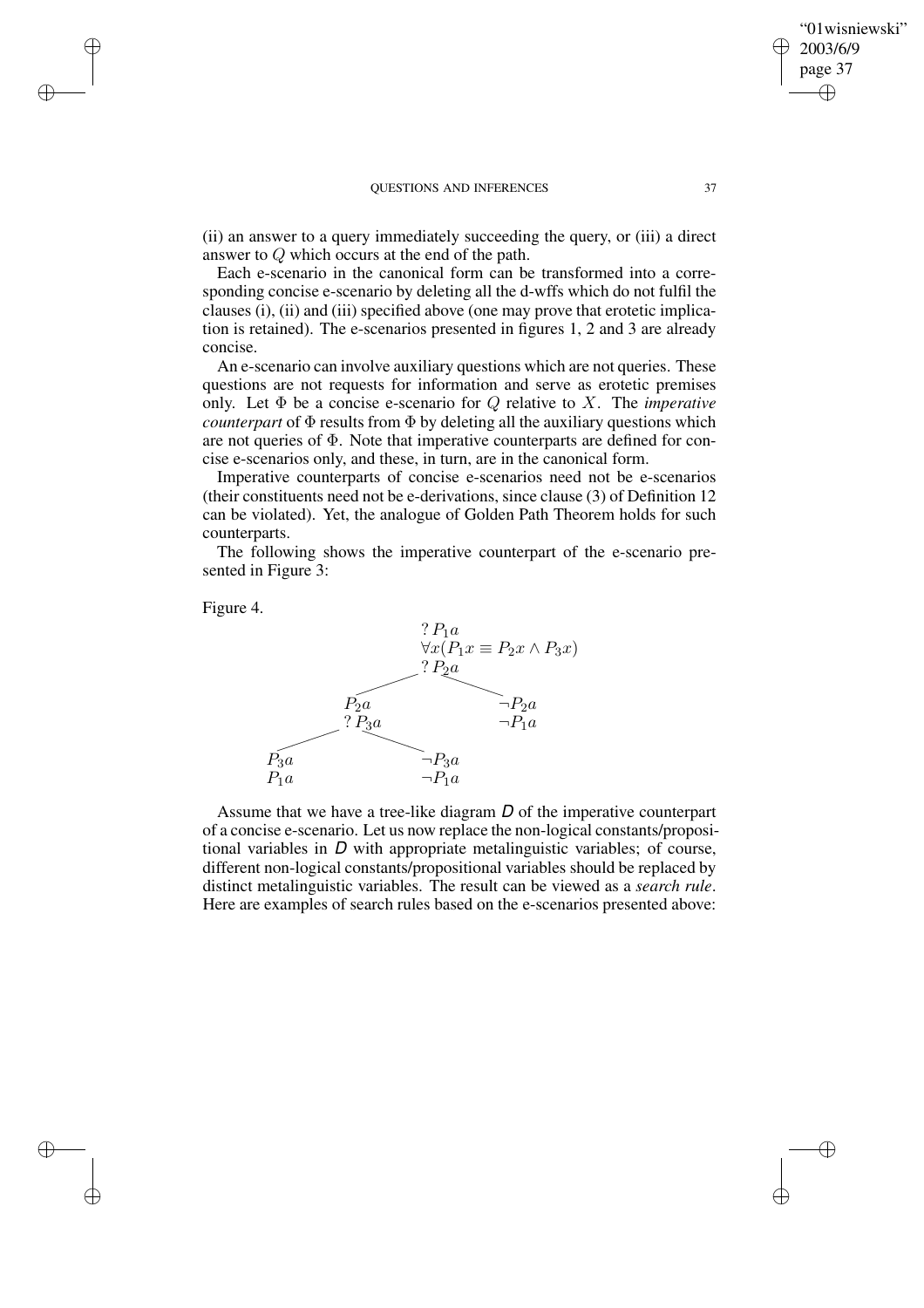$\bigoplus$ 

38 ANDRZEJ WISNIEWSKI ´



But what justifies us in saying that diagrams of the kind presented above can be called search rules? Let us take a look at the diagram presented in Figure 7. It conveys the following information: given that the initial premise holds, in order to answer a principal question of the form ? Pc an answer to question '?  $Rc$ ' is needed first. If the established answer is a negative one, the negative answer to the principal question is obtained. If, however, the established answer is the affirmative one, an answer to question  $Tc'$  is also needed. If the established answer to  $Tc'$  is affirmative, then the affirmative answer to the principal question is found. If one establishes the negative

✐

✐

✐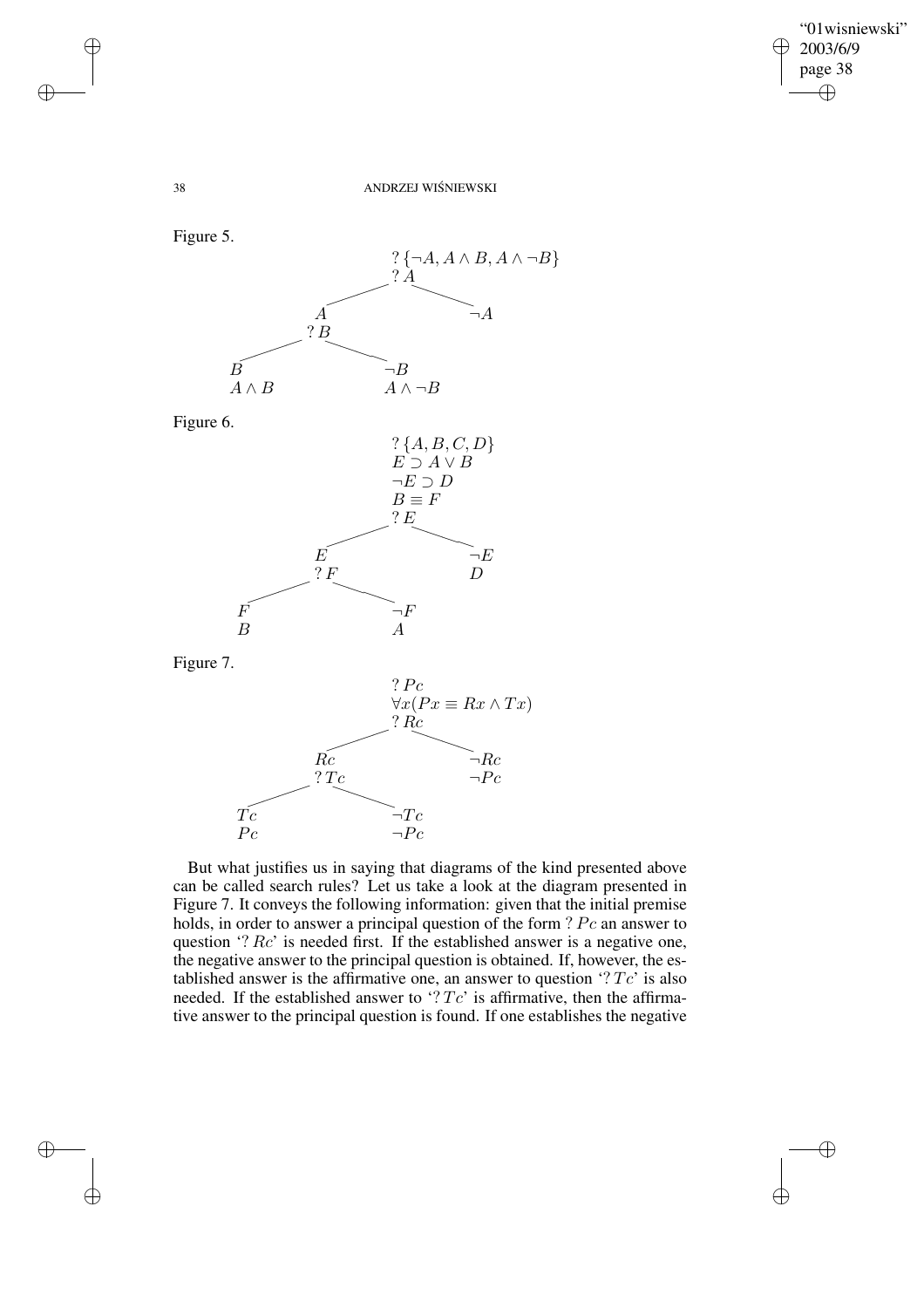answer to  $\mathcal{F}Tc'$ , then the negative answer to the principal question holds. In other words, the above diagram provides us with a set of conditional instructions which tell us both what auxiliary questions should be asked and when they should be asked in order to answer the principal question; moreover, the diagram shows what should be done if such-and-such a direct answer to an auxiliary question appears to be acceptable and does so with respect to any direct answer to each auxiliary question. The same can be said about other search rules of the kind considered.

Erotetic search scenarios differ with respect to their complexity and as do the corresponding search rules. As long as we are concerned with practical applications, relatively simple search rules seem more useful. Note that there are search rules which do not involve any initial declarative premises; Figure 5 gives us an example. Here are more examples<sup>15</sup> (in order to save space, we present the diagrams in a "horizontal" form):

Figure 8.

✐

✐

✐

✐



Figure 9.



<sup>15</sup> The following does not hold ( $\otimes$  stands here for any of the connectives  $\wedge$ ,  $\vee$ ,  $\supset$ ,  $\equiv$ ):

(i)  $Im($ ?  $(A \otimes B)$ , ? A).

But the following hold:

(8.6) 
$$
?(A \otimes B) \vdash_{lm} ? \pm | A, B |
$$
,  
(8.8)  $? \pm | A, B | \vdash_{lm} ? A$ .

The search rules presented in Figures 9–12 result from e-scenarios which have instances of (8.6) and (8.8) "between" principal questions and first queries; of course, these formulas do not occur in their imperative counterparts.

"01wisniewski" 2003/6/9 page 39

✐

✐

✐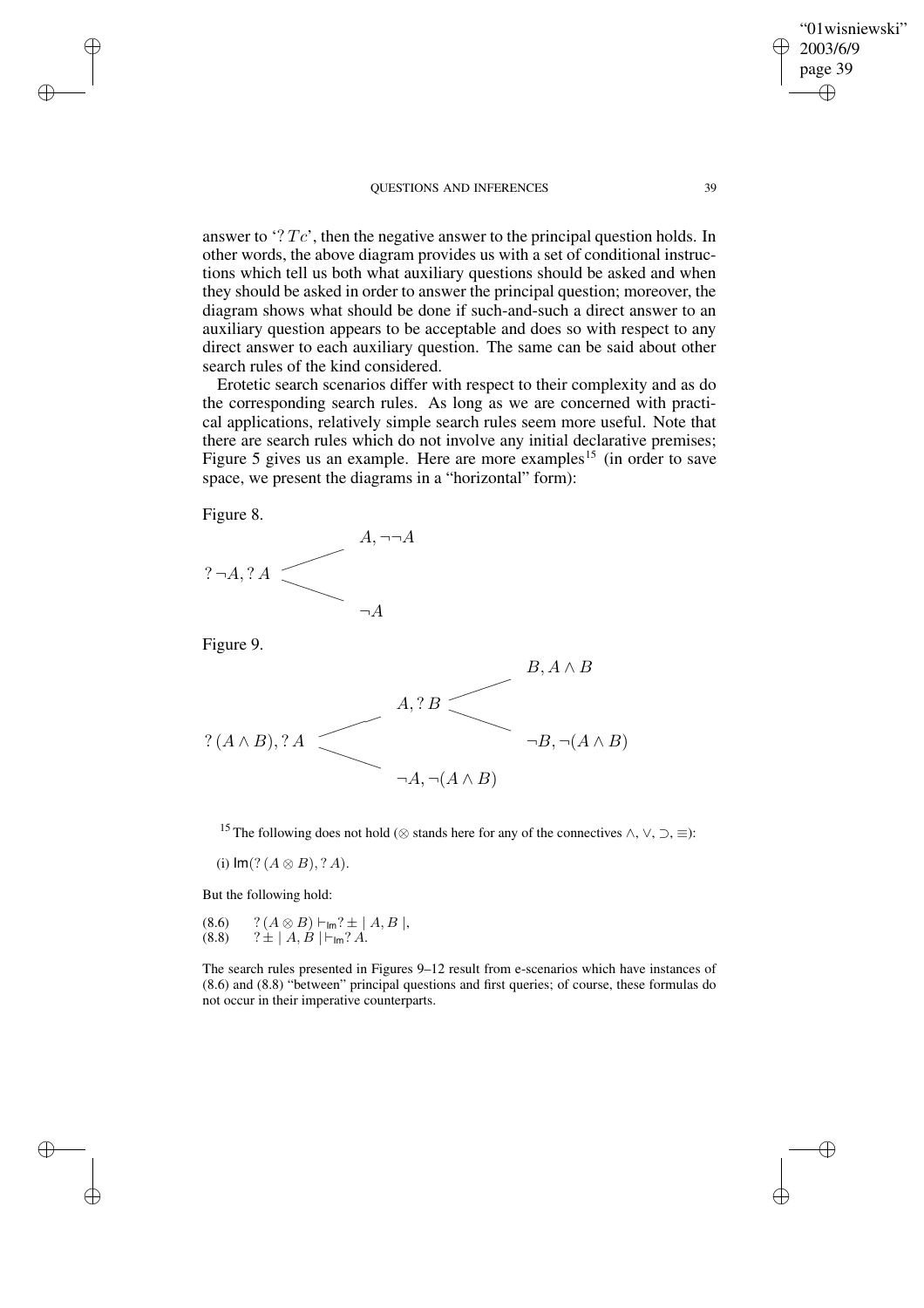$\bigoplus$ 

✐

40 ANDRZEJ WIŚNIEWSKI



# 10. *Related problems and applications*

✐

✐

✐

✐

The analysis of search scenarios has given rise to a certain proof method, called Synthetic Tableaux Method (STM). STM was developed by Urbanski (cf. Urbanski  $2001$ ,  $2002$ , and (forthcoming)) for CPC and some non-classical propositional calculi; completeness results were proved. Looking from the erotetic point of view, a STM-style proof proceeds by answering the operative questions which are implied by the principal question (which has the form of a simple yes-no question) on the basis of the results obtained at previous steps. Yet, the reference to erotetic implication is only implicit: an STM-style proof is a well-defined proof-theoretical entity.

The problem of reducibility of questions to sets of ("operative") questions is important both to IEL and to STM. A semantical concept of reducibility is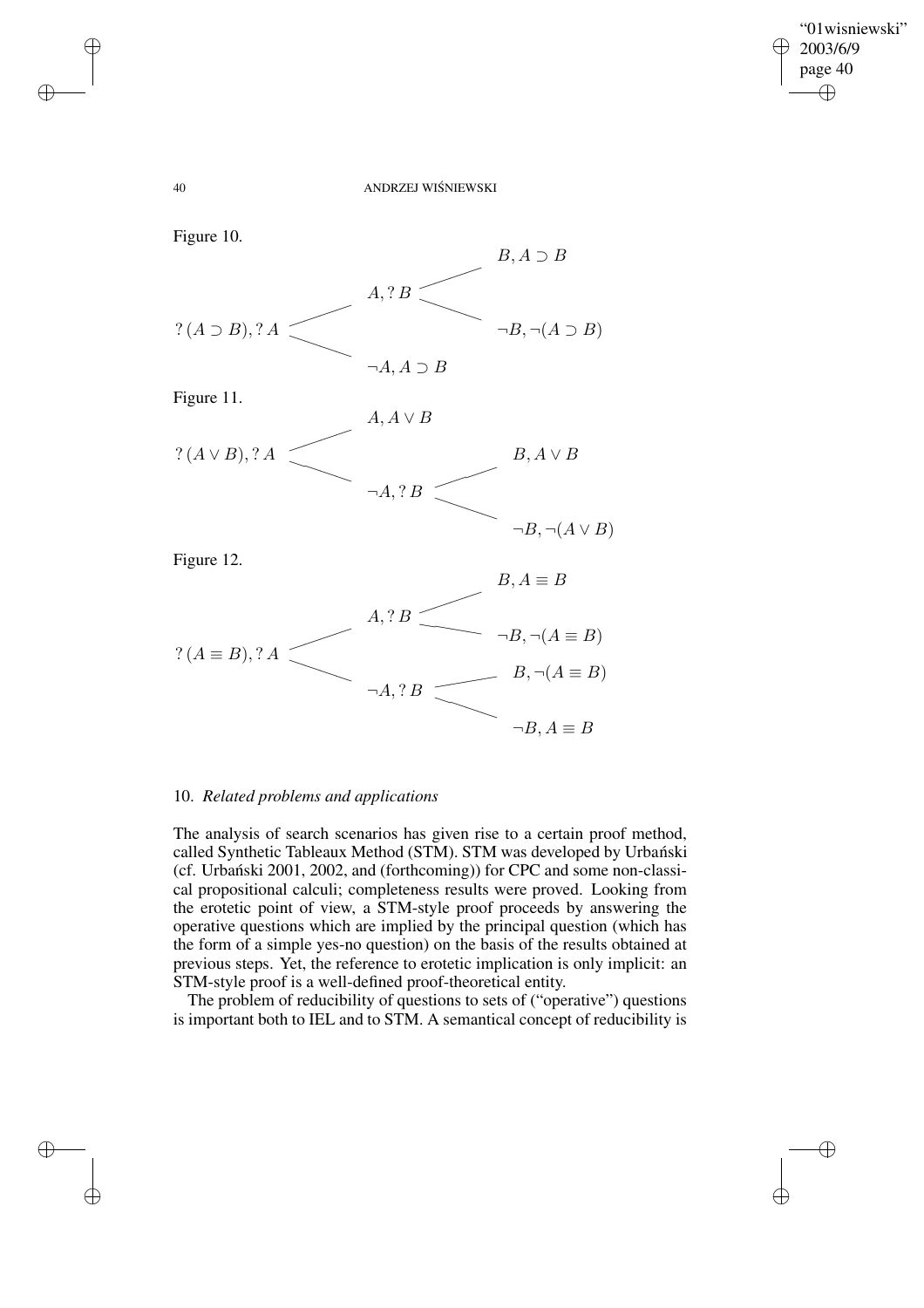✐

✐

✐

✐

defined in Wiśniewski (1993); numerous results can be found in Wiśniewski (1994b), (1995a) and (forthcoming). In particular, the problem of reducibility of evoked questions to sets of questions which are implied by them on the basis of evoking sets was addressed and some general results were obtained (cf. Wiśniewski 1995a, Chapter 7.6). Leśniewski considered a more general notion of reducibility, namely the reducibility of a single question to a set of questions on the basis of a non-empty set of declarative premises; he received elegant and important results (cf. Leśniewski 1997, 2000).

Some concepts borrowed from IEL have been applied in the philosophy of science. Kuipers  $&$  Wisniewski (1994) present an analysis of the socalled explanation by specification in terms of erotetic inferences, question generation and erotetic implication. Wisniewski (1999a) introduces a relativized (with respect to background knowledge and an abnormic hypothesis in Bromberger's sense<sup>16</sup>) concept of a possible correct answer to a whyquestion; some IEL-based procedures for looking for answers of this kind are analyzed. Tworak (1993) addresses the problem of the cognitive importance of research questions by using, *int. al.*, evocation and erotetic implication. Sady (1990) applies the concept of question generation in rational reconstructions of some scientific discoveries.

As we have seen, IEL does not require Classical Logic (CL) as a basis. Yet, most of the exemplifications of the central concepts of IEL are based on CL and thus inherit all the merits and shortcomings of CL. For example, as long as the informativeness of a question is defined in terms of lack of CLentailment (of any direct answer from the relevant body of knowledge), the logical omniscience paradox comes into play and no question is informative in an inconsistent environment. In practice, however, a scientist is usually unaware of many CL-consequences of his/her insights, and is able to operate in the presence of an inconsistency. Meheus (1999) makes an important step towards adapting evocation and question generation to the inconsistent case.

> Institute of Philosophy University of Zielona Góra Wojska Polskiego 71a 65-762 Zielona Góra Poland E-mail: A.Wisniewski@ifil.uz.zgora.pl

<sup>16</sup> Cf. Sylvain Bromberger *On What We Know We Don't Know: Explanation, Theory, Linguistics, and How Questions Shape Them*, The University of Chicago Press, Chicago and London, and Center for Study of Language and Information, Stanford 1992.

"01wisniewski" 2003/6/9 page 41

✐

✐

✐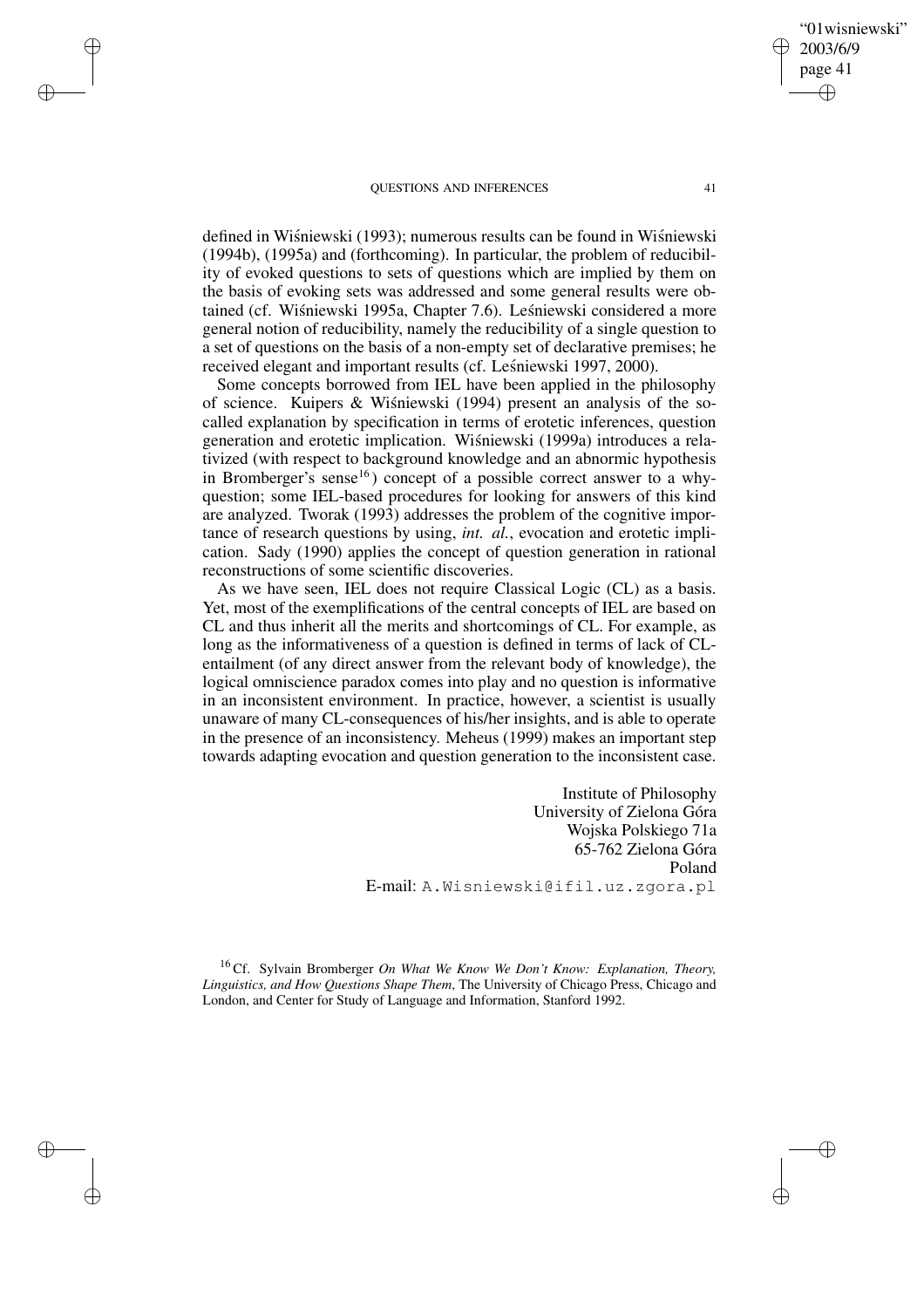"01wisniewski" 2003/6/9 page 42 ✐ ✐

✐

✐

#### 42 ANDRZEJ WIŚNIEWSKI

### REFERENCES

- Kuipers, T.A.F. and A. Wiśniewski (1994), 'An erotetic approach to explanation by specification', *Erkenntnis* 40, No. 3, pp. 377–402.
- Leśniewski, P. (1997), Zagadnienie sprowadzalności w antyredukcjonisty*cznych teoriach pytan´* (The Problem of Reducibility of Questions in Non-Reductionistic Theories of Questions), Wydawnictwo Naukowe Instytutu Filozofii UAM, Poznań.
- Leśniewski, P. (2000), 'On the generalized reducibility of questions', in: J. Nida-Rumelin (ed.), *Rationality, Realism, Revision.* Proceedings of the 3rd International Congress of the Society for Analytical Philosophy, Walter de Gruyter, Berlin/New York, pp. 119–126.
- Leśniewski, P. and A. Wiśniewski (2001), 'Reducibility of questions to sets of questions: Some feasibility results', *Logique et Analyse*, this volume.
- Meheus, J. (1999), 'Erotetic arguments from inconsistent premises', *Logique et Analyse* 165–166, pp. 49–80 (appeared in 2002).
- Meheus, J. (2001), 'Adaptive logics for question evocation', *Logique et Analyse*, this volume.
- Sady, W. (1990), *Racjonalna rekonstrukcja odkryc´ naukowych* (Rational Reconstruction of Scientific Discoveries), Wydawnictwo Uniwersytetu Marii Curie-Skłodowskiej, Lublin 1990.
- Tworak, Z. (1993), 'Zagadnienie doniosłości poznawczej pytań badawczych' (The problem of cognitive importance of research questions), *Studia Metodologiczne* 28, pp. 65–85.
- Urbański, M. (1998), 'Some remarks concerning modal propositional logic of questions', *Logic and Logical Philosophy* 6, pp. 187–196.
- Urbański, M. (2001), 'Remarks on synthetic tableaux for Classical Propositional Calculus', *Bulletin of the Section of Logic* 30, No. 4, pp. 194–204.
- Urbański, M. (2001a), 'Synthetic tableaux and erotetic search scenarios: extension and extraction', *Logique et Analyse*, this volume.
- Urbanski, ´ M. (2002), *Tabele syntetyczne a logika pytan´* (Synthetic Tableaux and the Logic of Questions), Wydawnictwo Uniwersytetu Marii Curie-Skłodowskiej, Lublin.
- Urbański, M. (forthcoming), 'Synthetic tableaux for Łukasiewicz's logic Ł3', *Logique et Analyse*.
- Wiśniewski, A. (1985), 'Propositional logic and erotetic inferences', *Bulletin of the Section of Logic PAN* 14, No. 2, pp. 72–78. Erratum, ibid., 15, No. 1, 1986, p. 35.
- Wisniewski, A.  $(1989)$ , 'The generating of questions: a study of some erotetic aspects of rationality', in: L. Koj and A. Wiśniewski, *Inquiries into the Generating and Proper Use of Questions*, Wydawnictwo Uniwersytetu Marii Curie-Skłodowskiej, Lublin, pp. 91–155.

✐

✐

✐